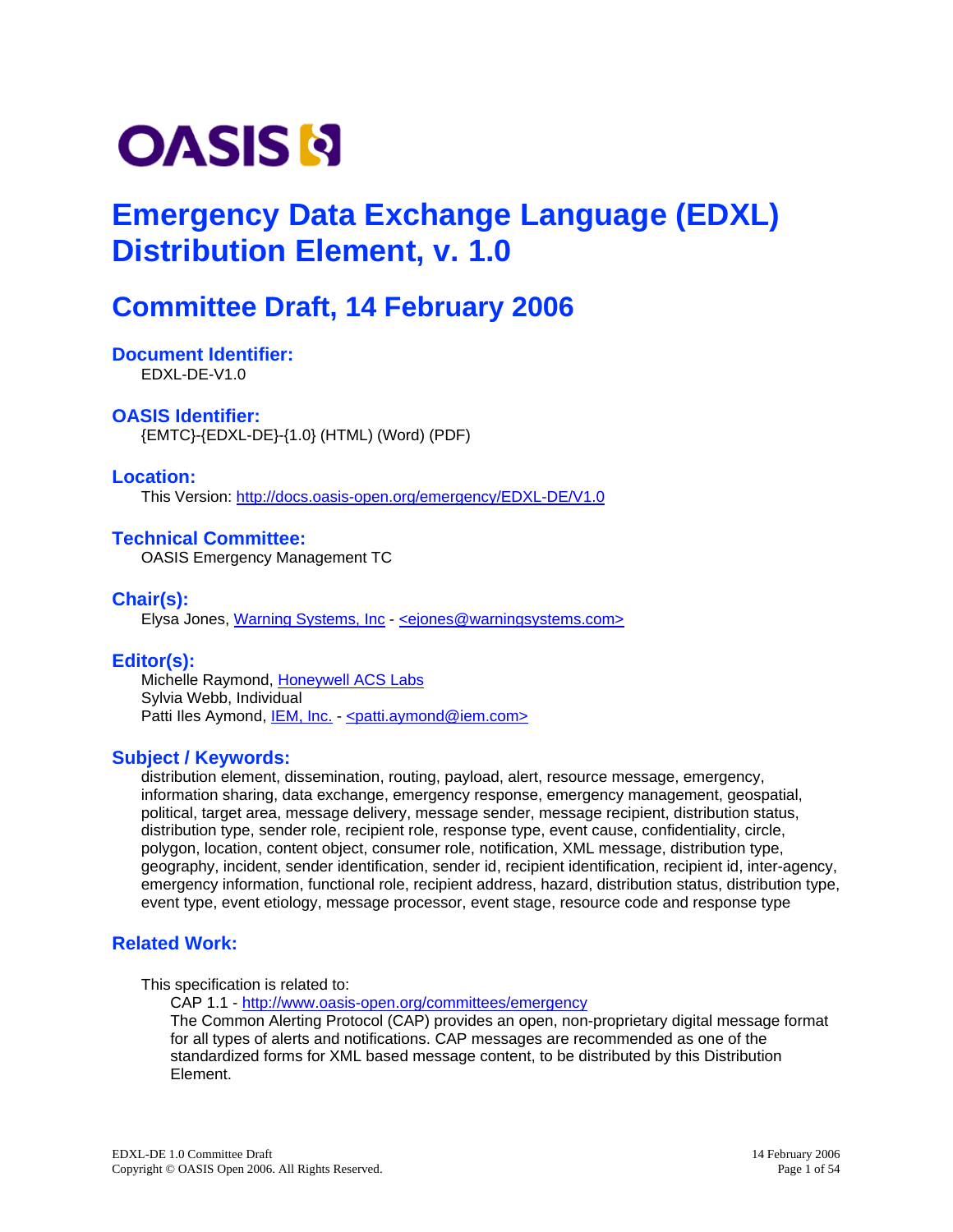### **Abstract:**

This Distribution Element specification describes a standard message distribution framework for data sharing among emergency information systems using the XML-based Emergency Data Exchange Language (EDXL). This format may be used over any data transmission system, including but not limited to the SOAP HTTP binding.

### **Status:**

This document was last revised or approved by the Emergency Management Technical Committee on the above date. The level of approval is also listed above. Check the current location noted above for possible later revisions of this document. This document is updated periodically on no particular schedule.

Technical Committee members should send comments on this specification to the Technical Committee's email list. Others should send comments to the Technical Committee by using the "Send A Comment" button on the Technical Committee's web page at [www.oasis](http://www.oasis-open.org/committees/emergency)[open.org/committees/emergency](http://www.oasis-open.org/committees/emergency).

For information on whether any patents have been disclosed that may be essential to implementing this specification, and any offers of patent licensing terms, please refer to the Intellectual Property Rights section of the Technical Committee web page at [www.oasis](http://www.oasis-open.org/committees/emergency/ipr.php)[open.org/committees/emergency/ipr.php.](http://www.oasis-open.org/committees/emergency/ipr.php)

## **Notices**

OASIS takes no position regarding the validity or scope of any intellectual property or other rights that might be claimed to pertain to the implementation or use of the technology described in this document or the extent to which any license under such rights might or might not be available; neither does it represent that it has made any effort to identify any such rights. Information on OASIS procedures with respect to rights in OASIS specifications can be found at the OASIS website. Copies of claims of rights made available for publication and any assurances of licenses to be made available, or the result of an attempt made to obtain a general license or permission for the use of such proprietary rights by implementers or users of this specification, can be obtained from the OASIS President.

OASIS invites any interested party to bring to its attention any copyrights, patents or patent applications, or other proprietary rights which may cover technology that may be required to implement this specification. Please address the information to the OASIS President.

Copyright © OASIS Open 2006. *All Rights Reserved.*

This document and translations of it may be copied and furnished to others, and derivative works that comment on or otherwise explain it or assist in its implementation may be prepared, copied, published and distributed, in whole or in part, without restriction of any kind, provided that the above copyright notice and this paragraph are included on all such copies and derivative works. However, this document itself does not be modified in any way, such as by removing the copyright notice or references to OASIS, except as needed for the purpose of developing OASIS specifications, in which case the procedures for copyrights defined in the OASIS Intellectual Property Rights document must be followed, or as required to translate it into languages other than English.

The limited permissions granted above are perpetual and will not be revoked by OASIS or its successors or assigns.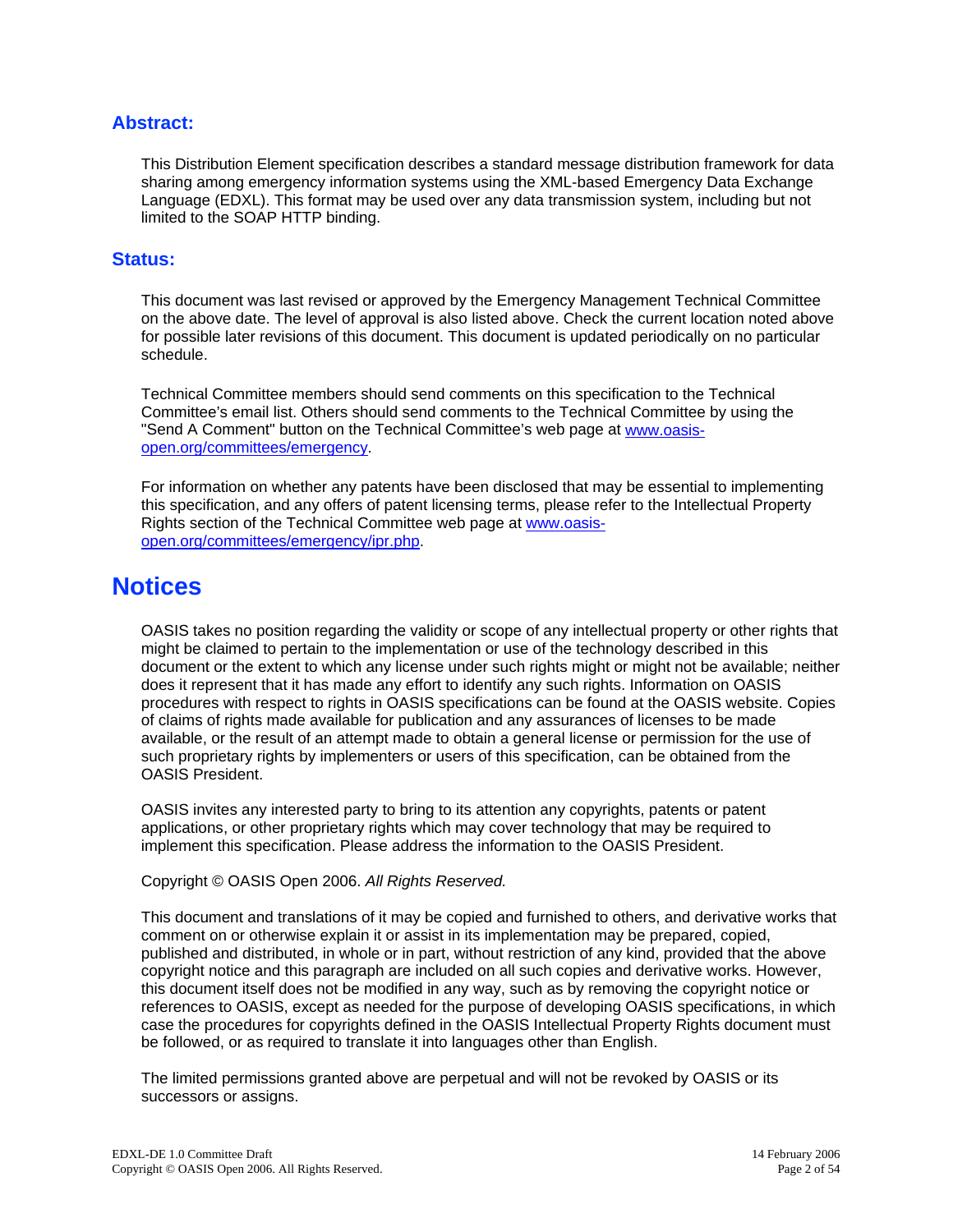This document and the information contained herein is provided on an "AS IS" basis and OASIS DISCLAIMS ALL WARRANTIES, EXPRESS OR IMPLIED, INCLUDING BUT NOT LIMITED TO ANY WARRANTY THAT THE USE OF THE INFORMATION HEREIN WILL NOT INFRINGE ANY RIGHTS OR ANY IMPLIED WARRANTIES OF MERCHANTABILITY OR FITNESS FOR A PARTICULAR PURPOSE.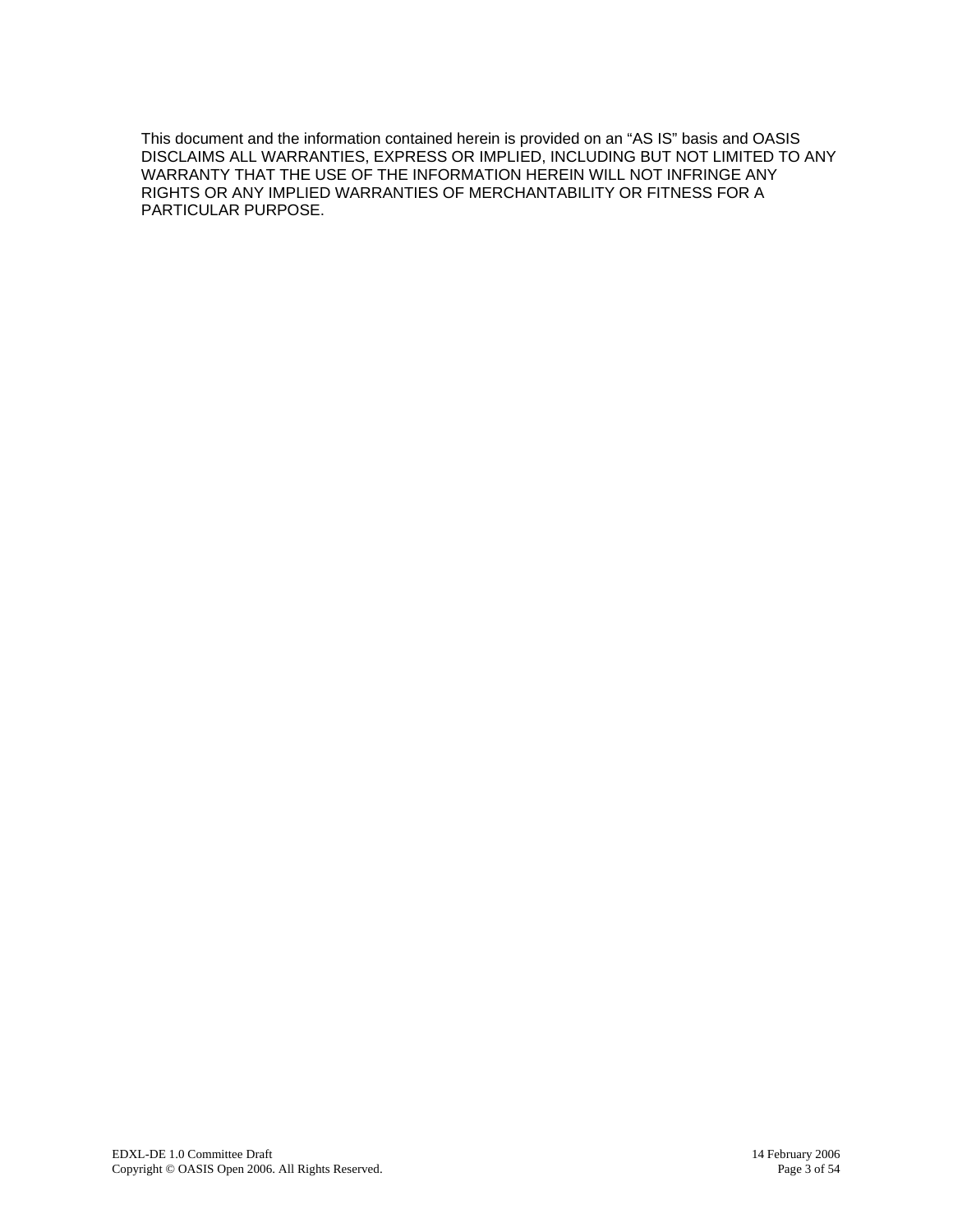## **Table of Contents**

| 2.3.1 Distribution of Emergency Message/s or alerts based on Geographic Delivery Area and           |  |
|-----------------------------------------------------------------------------------------------------|--|
|                                                                                                     |  |
| 2.3.2 Encapsulation and Distribution of one or more emergency messages or alerts or notifications 9 |  |
|                                                                                                     |  |
|                                                                                                     |  |
|                                                                                                     |  |
|                                                                                                     |  |
|                                                                                                     |  |
|                                                                                                     |  |
|                                                                                                     |  |
|                                                                                                     |  |
|                                                                                                     |  |
|                                                                                                     |  |
|                                                                                                     |  |
|                                                                                                     |  |
|                                                                                                     |  |
|                                                                                                     |  |
|                                                                                                     |  |
|                                                                                                     |  |
|                                                                                                     |  |
|                                                                                                     |  |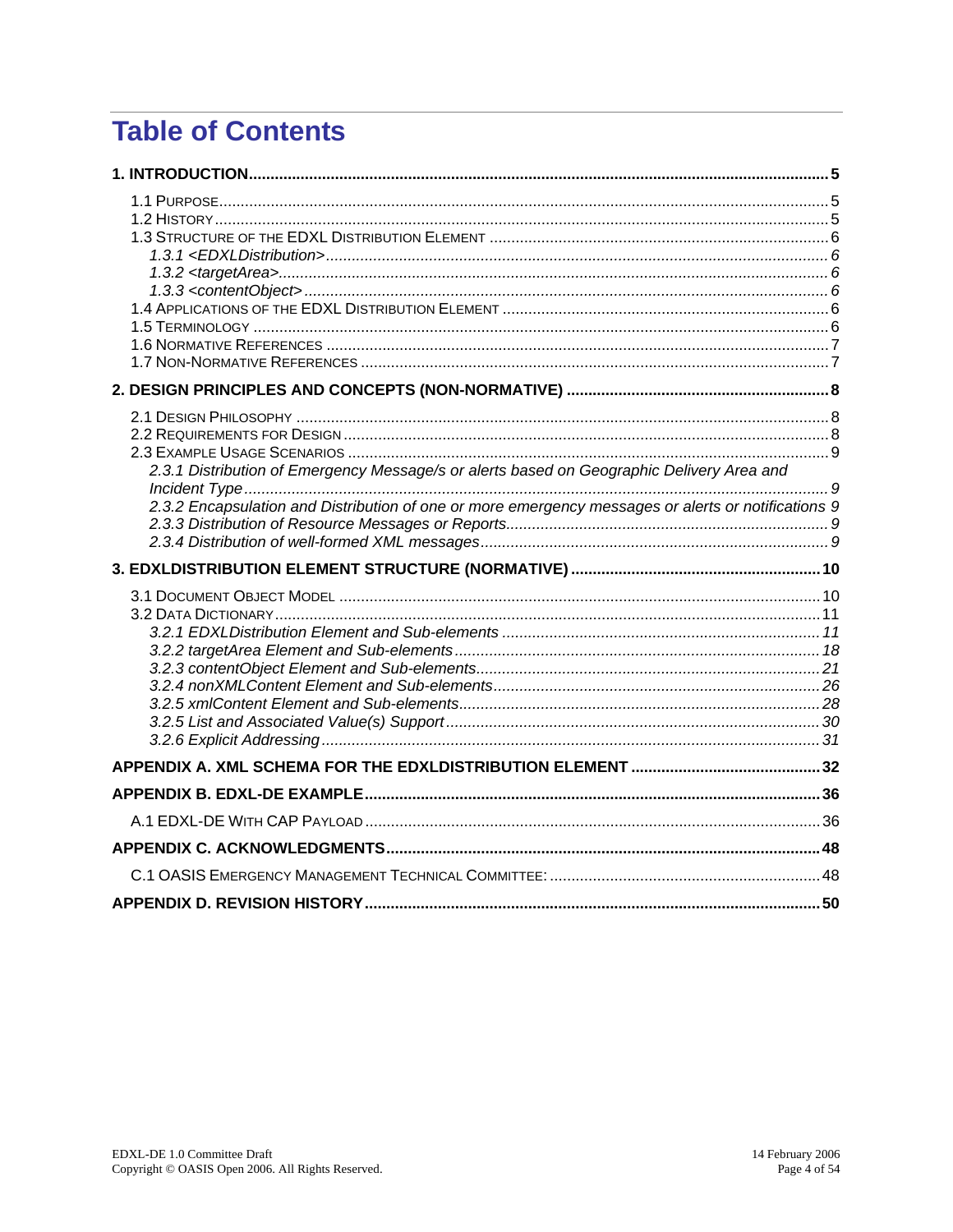## <span id="page-4-0"></span>1 **1. Introduction**

#### 2 **1.1 Purpose**

3 The primary purpose of the Distribution Element is to facilitate the routing of any properly formatted XML

4 emergency message to recipients. The Distribution Element may be thought of as a "container". It

5 provides the information to route "payload" message sets (such as Alerts or Resource Messages), by

6 including key routing information such as distribution type, geography, incident, and sender/recipient IDs.

#### 7 **1.2 History**

8 The Disaster Management eGov Initiative of the Department of Homeland Security (DHS) determined in

9 2004 to launch a project to develop interagency emergency data communications standards. It called

10 together a group of national emergency response practitioner leaders and sought their guidance on

11 requirements for such standards. In June, 2004 the first such meeting identified the need for a common

12 distribution element for all emergency messages. Subsequent meetings of a Standards Working Group

13 developed detailed requirements and a draft specification for such a distribution element (DE).

14 During the same period the DM Initiative was forming a partnership with industry members of the

15 Emergency Interoperability Consortium (EIC) to cooperate in the development of emergency standards.

16 EIC had been a leading sponsor of the Common Alerting Protocol (CAP). Both organizations desired to

17 develop an expanded family of data formats for exchanging operational information beyond warning.

18 EIC members participated in the development of the DE, and in the broader design of the design of a

19 20 process for the development of additional standards. This was named Emergency Data Exchange Language (EDXL).

21 The goal of the EDXL project is to facilitate emergency information sharing and data exchange across the

22 local, state, tribal, national and non-governmental organizations of different professions that provide

23 emergency response and management services. EDXL will accomplish this goal by focusing on the

24 standardization of specific messages (messaging interfaces) to facilitate emergency communication and

25 coordination particularly when more than one profession is involved. It is not just an "emergency

26 management" domain exercise.

27 28 29 30 31 32 33 34 It is a national effort including a diverse and representative group of local, state and federal emergency response organizations and professionals, following a multi-step process. Just as a data-focused effort targets shared data elements, the EDXL process looks for shared message needs, which are common across a broad number of organizations. The objective is to rapidly deliver implementable standard messages, in an incremental fashion, directly to emergency response agencies in the trenches, providing seamless communication and coordination supporting each particular process. The effort first addresses the most urgent needs and proceeds to subsequent message sets in a prioritized fashion. The goal is to incrementally develop and deliver standards.

35 EDXL is intended as a suite of emergency data message types including resource queries and requests,

36 37 situation status, message routing instructions and the like, needed in the context of cross-disciplinary, cross-jurisdictional communications related to emergency response.

38 39 The priorities and requirements are created by the DM EDXL Standards Working Group (SWG) which is a formalized group of emergency response practitioners, technical experts, and industry.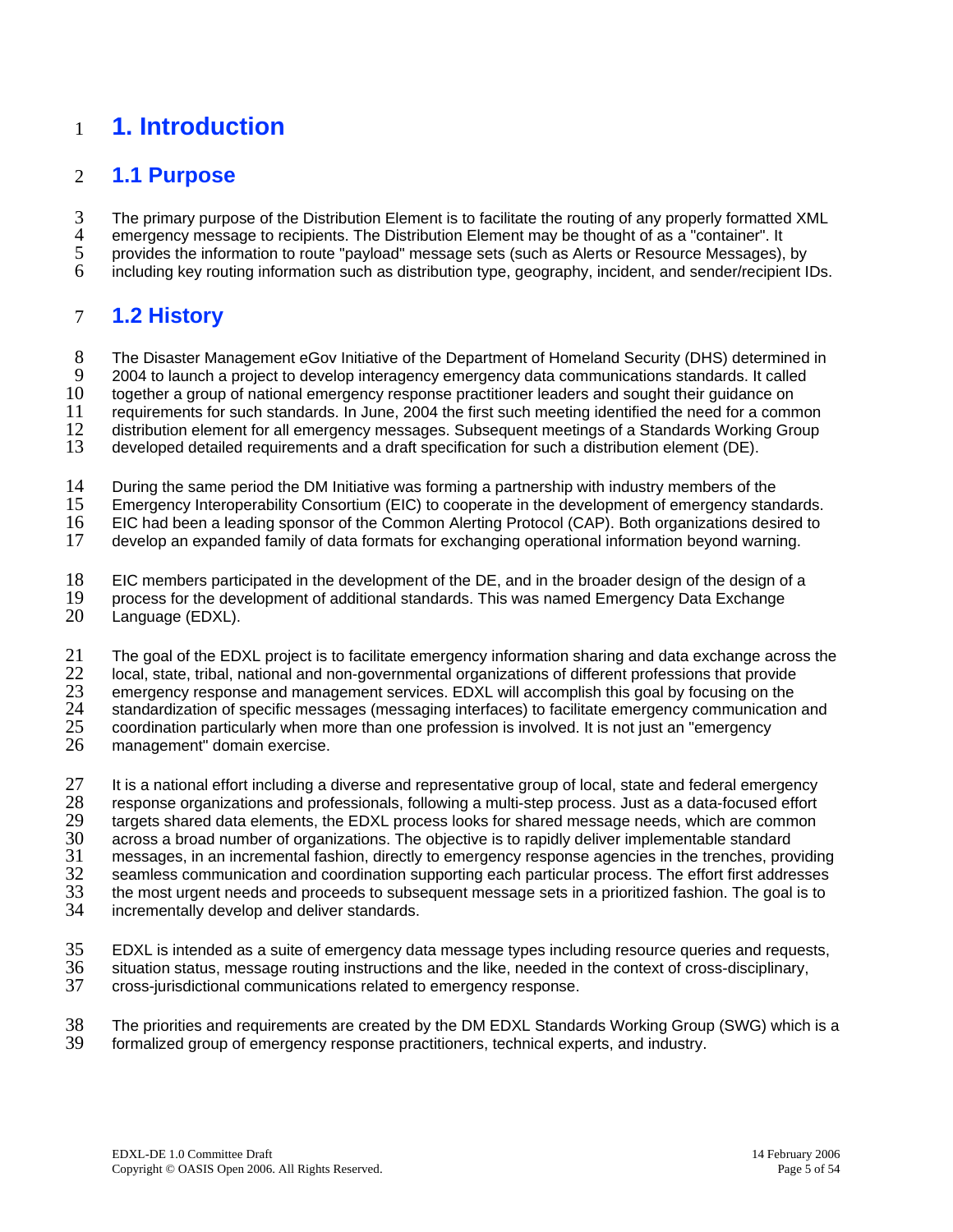- <span id="page-5-0"></span>1 The draft DE specification was trialed by a number of EIC members starting in October, 2004. In
- 2 November, 2004, EIC formally submitted the draft to the OASIS Emergency Management Technical
- 3 Committee for standardization.

#### 4 **1.3 Structure of the EDXL Distribution Element**

5 The EDXL Distribution Element (DE) comprises an <EDXLDistribution> element as described hereafter,

6 optional <targetArea> elements describing geospatial or political target area for message delivery, and a

7 set of <contentObject> elements each containing specific information regarding a particular item of

8 content. The included content may be any XML or other content type or a URI to access the content.

9 10 The <EDXLDistribution> block may be used without content to form the body of a routing query to, or response from, a directory service.

#### 11 **1.3.1 <EDXLDistribution>**

12 13 The <EDXLDistribution> element asserts the originator's intent as to the dissemination of that particular message or set of messages.

14 Note that use of the <EDXLDistribution> element does not guarantee that all network links and nodes will

15 implement the asserted dissemination policy or that unintended disclosure will not occur. Where sensitive

 $\frac{16}{17}$ information is transmitted over distrusted networks, it should be encrypted in accordance with the Web

Services Security (WSS) standard [http://docs.oasis-open.org/wss/2004/01/oasis-200401-wss-soap-](http://docs.oasis-open.org/wss/2004/01/oasis-200401-wss-soap-message-security-1.0.pdf)

[message-security-1.0.pdf](http://docs.oasis-open.org/wss/2004/01/oasis-200401-wss-soap-message-security-1.0.pdf) with any updates and errata published by the OASIS Web Services Security 18

Technical Committee [http://www.oasis-open.org/committees/tc\\_home.php?wg\\_abbrev=wss](http://www.oasis-open.org/committees/tc_home.php?wg_abbrev=wss), or some 19

other suitable encryption scheme. 20

#### 21 **1.3.2 <targetArea>**

22 The <targetArea> is a container element for the geospatial or political area targeting of the recipient of the

- 23 message content. It contains data necessary to the originator's intent, based on location targeting, as to
- 24 the dissemination of that particular message or set of messages.

#### 25 **1.3.3 <contentObject>**

26 27 28 29 The <contentObject> is a container element for specific messages. The <contentObject> element MUST either contain an <xmlContent> content container or a <nonXMLContent> content container. Additional elements (metadata) used for specific distribution of the <contentObject> payload or hints for processing the payload are also present in the <contentObject> container element.

#### 30 **1.4 Applications of the EDXL Distribution Element**

31 The primary use of the EDXL Distribution Element is to identify and provide information to enable the

32 routing of encapsulated payloads, called Content Objects. It is used to provide a common mechanism to

 $\overline{33}$ encapsulate content information.

#### 34 **1.5 Terminology**

#### 35 The key words "MUST", "MUST NOT", "REQUIRED", "SHALL", "SHALL NOT", "SHOULD", "SHOULD

36 NOT", "RECOMMENDED", "MAY", and "OPTIONAL" are to be interpreted as described in *Key words for*  37 *use in RFCs to Indicate Requirement Levels* [\[RFC2119](#page-6-0)].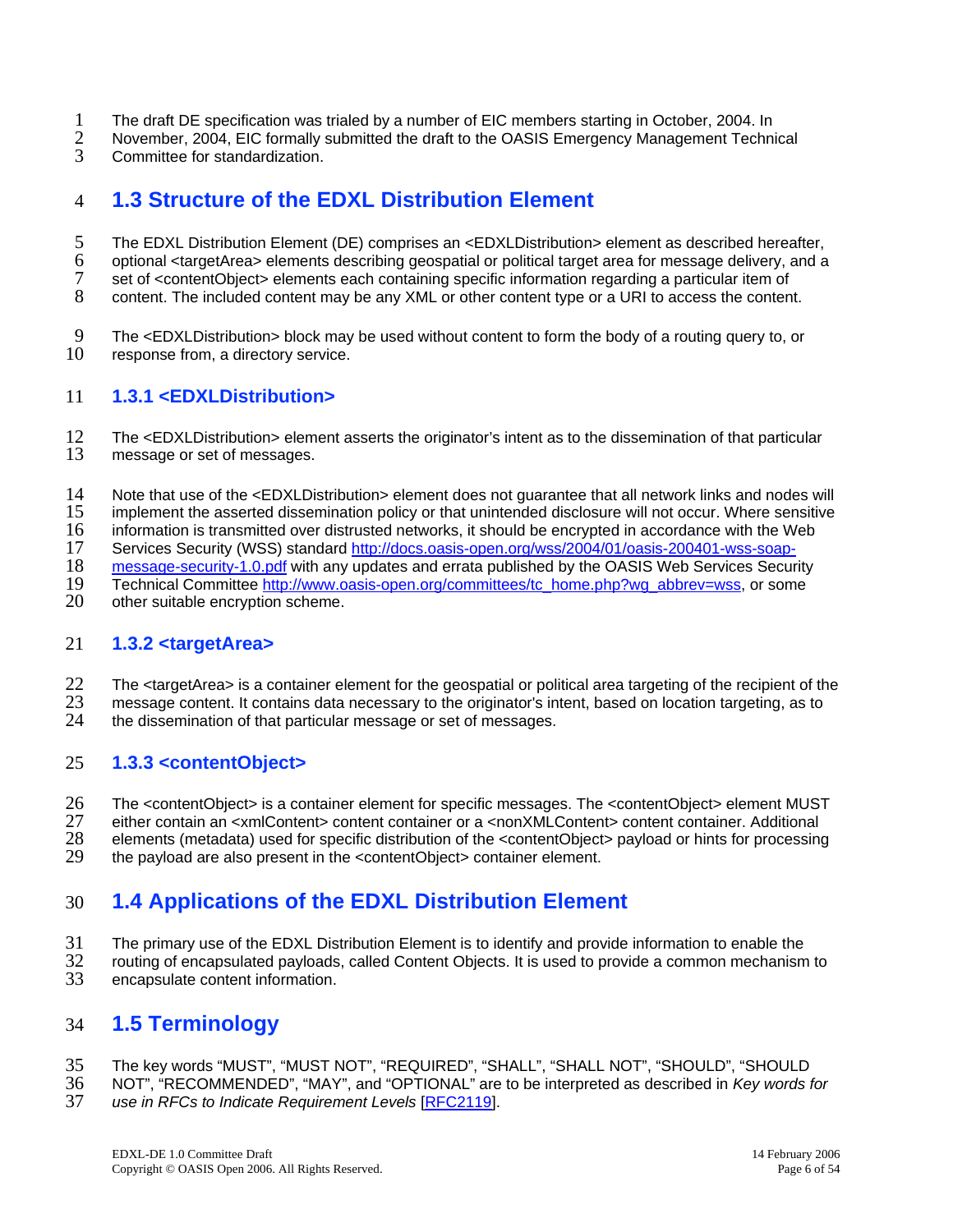<span id="page-6-0"></span>1 2 3 In addition, within this Specification, the keyword "CONDITIONAL" should be interpreted as potentially "REQUIRED" or "OPTIONAL" depending on the surrounding context. The term payload refers to some body of information contained in the distribution element.

#### 4 **1.6 Normative References**

| 5<br>6<br>$\overline{7}$ | [RFC2046]    | N. Freed, Multipurpose Internet Mail Extensions (MIME) Part Two: Media Types,<br>http://www.ietf.org/rfc/rfc2046.txt, IETF RFC 2046, November 1996.                                          |
|--------------------------|--------------|----------------------------------------------------------------------------------------------------------------------------------------------------------------------------------------------|
| 8<br>9<br>10             | [RFC2119]    | S. Bradner, Key words for use in RFCs to Indicate Requirement Levels,<br>http://www.ietf.org/rfc/rfc2119.txt, IETF RFC 2119, March 1997.                                                     |
| 11<br>12<br>13           | [RFC3066]    | H. Alvestrand, Tags for the Identification of Languages,<br>http://www.ietf.org/rfc/rfc3066.txt, IETF RFC 3066, January 2001.                                                                |
| 14<br>15<br>16<br>17     | [WGS 84]     | National Geospatial Intelligence Agency, Department of Defense World Geodetic<br>System 1984, http://earth-info.nga.mil/GandG/tr8350 2.html, NGA Technical Report<br>TR8350.2, January 2000. |
| 18<br>19<br>20           | [XML 1.0]    | T. Bray, Extensible Markup Language (XML) 1.0 (Third Edition),<br>http://www.w3.org/TR/REC-xml/, W3C REC-XML-20040204, February 2004.                                                        |
| 21<br>22<br>23           | [namespaces] | T. Bray, Namespaces in XML, http://www.w3.org/TR/REC-xml-names/, W3C REC-<br>xml-names-19990114, January 1999.                                                                               |
| 24<br>25<br>26<br>27     | [dateTime]   | N. Freed, XML Schema Part 2: Datatypes Second Edition,<br>http://www.w3.org/TR/xmlschema-2/#dateTime, W3C REC-xmlschema-2, October<br>2004.                                                  |

#### 28 **1.7 Non-Normative References**

| 29 | <b>EDXL General Functional Requirements</b>                             |
|----|-------------------------------------------------------------------------|
| 30 | <b>EDXL General Functional Requirements, http://www.oasis-</b>          |
| 31 | open.org/committees/document.php?document_id=10031&wg_abbrev=emergency, |
| 32 | November 2004                                                           |
| 33 | <b>EDXL Distribution Element Implementer's Guide</b>                    |
| 34 | EDXL Distribution Element Implementer's Guide, http://www.oasis-        |
| 35 | open.org/committees/document.php?document_id=14120&wg_abbrev=emergency, |
| 36 | August 2005                                                             |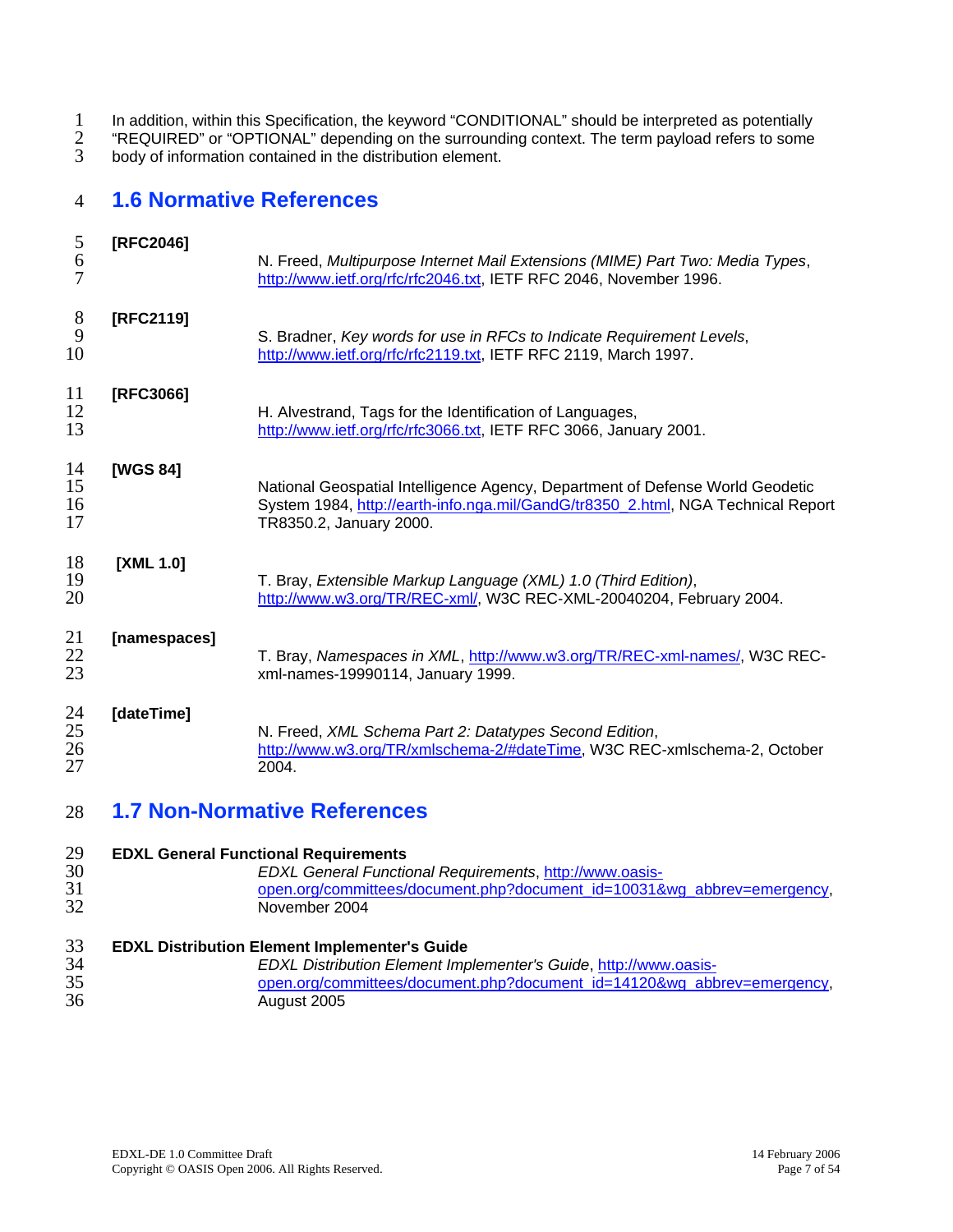## <span id="page-7-0"></span>1 **2. Design Principles and Concepts (non-normative)**

#### 2 **2.1 Design Philosophy**

- 3 Below are some of the guiding principles of the Distribution Element:
- 4 • Provide an Open Container Model to enable dissemination of one or more emergency messages
	- Provide flexible mechanisms to inform message routing and/or processing decisions
	- Enable dissemination of messages based on geographic delivery area
		- Use and re-use of data content and models developed by other initiatives
		- Business process-driven specific messaging needs across emergency professions
		- Supporting everyday events and incident preparedness, as well as disasters
- 10 11 12 • Facilitate emergency information sharing and data exchange across the local, state, tribal, national and non-governmental organizations of different professions that provide emergency response and management services
- 13 14 15 • Multi-use format - One message schema supports multiple message types (e.g., alert / update / cancellations / acknowledgments / error messages) in various applications (actual / exercise / test / system message.)

#### 16 **2.2 Requirements for Design**

- 17 The Distribution Element specification should:
	- 1. Define a single compound XML structure (or an equivalent single structure if transcoded into another format) including the required and optional elements defined below.
		- 2. Specify a desired geographic delivery area, expressed in geospatial coordinates or using political/administrative codes
		- 3. Allow the ability to encapsulate a payload or set of payloads
		- 4. Take a modular approach to the enumerations of element values which may evolve over time, e.g. by referring to a separate schema for those enumerations.
		- 5. Specify unique distribution and sender identifiers
			- 6. Specify the date and time the distribution was sent
			- 7. Specify the actionability of the distribution message (e.g., real-world, test, exercise)
	- 8. Specify the functional type of the distribution message (e.g., report, request, update, cancellation, etc.)
		- 9. Specify that the following elements may be present in a valid payload:
			- a. A specification of the format of the distribution message (e.g., the URI of an XML Schema for the message)
			- b. The functional role and/or type of the sender of the distribution message
			- c. One or more functional role and/or type of desired recipients of the distribution message
			- d. A reference to one or more previous distribution messages
			- e. One or more types of response activity involved
			- f. A reference to the type of incident
			- g. One or more characterization of the etiology of the subject event or incident (e.g., terrorism, natural, under investigation, etc.)
			- h. The incident name or other identifier of one or more event or incident
			- i. A reference to one or more response types.
			- j. One or more specific recipient addresses (as a URI)
			- k. Specify an assertion of the confidentiality level of the combined payloads.

10. In addition, the Content Object element contained within the Distribution Element SHOULD:

- a. Allow the encapsulation of one or more payloads in each of the Content Object elements.
	- b. Specify the functional role and/or type of the sender of each payload
	- c. Specify one or more functional roles and/or types of desired recipients of each payload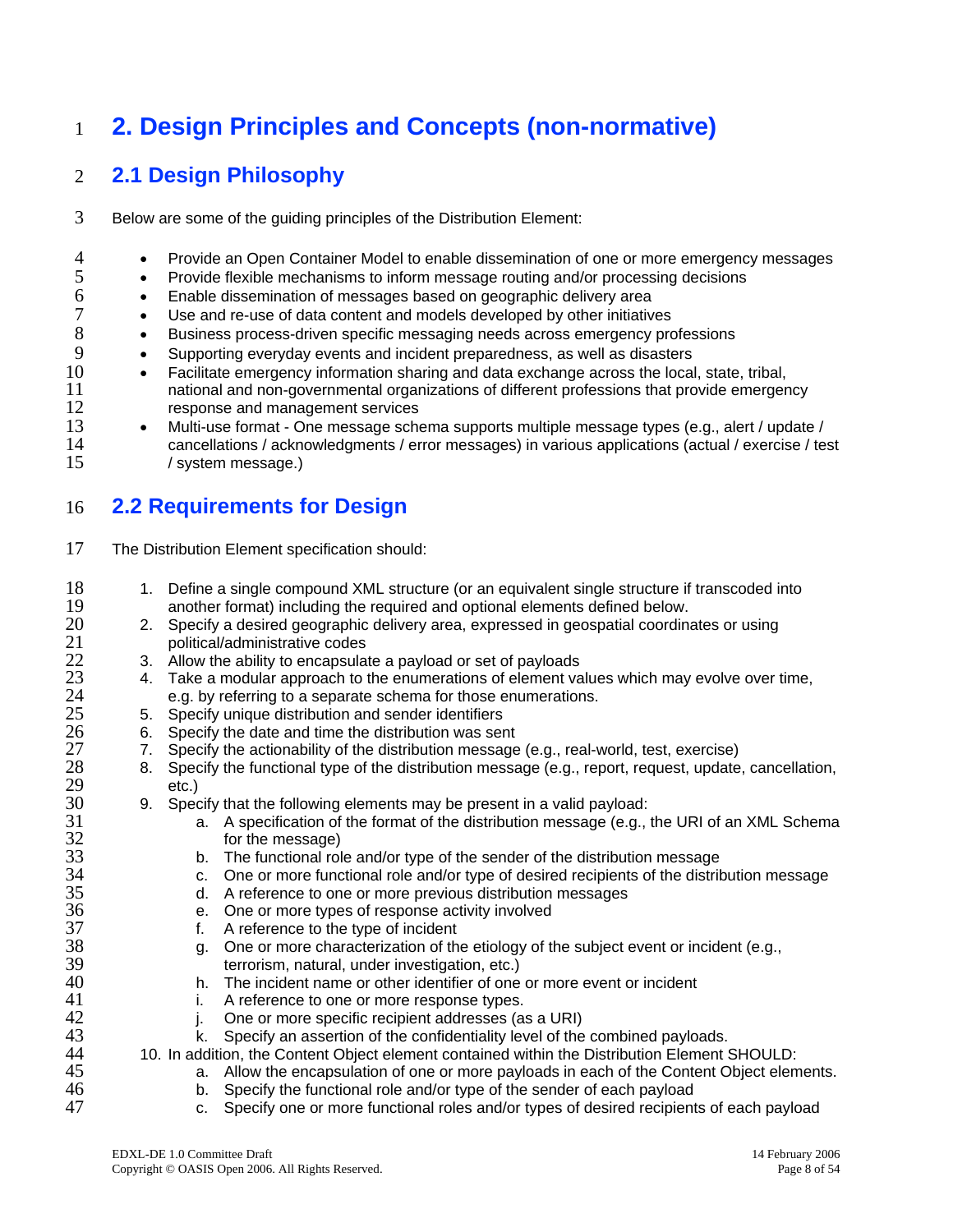- <span id="page-8-0"></span>1 d. Specify an assertion of the confidentiality level of each payload.
- 2 11. Provide or refer to specific lists (enumerations) of values and their definitions for:
	- a. Types of incidents
		- b. Types of hazards and/or events
		- c. Types of agencies
		- d. Types of response activity
		- e. The functional role and/or type of the sender
	- f. The functional roles and/or types of desired recipients
		- g. The incident name or other identifier of one or more event or incident

#### 10 **2.3 Example Usage Scenarios**

11 Note: The following examples of use scenarios were used as a basis for design and review of the EDXL

12 13 Distribution Element Message format. These scenarios are non-normative and not intended to be exhaustive or to reflect actual practices.

#### 14 15 **2.3.1 Distribution of Emergency Message/s or Alerts Based on Geographic Delivery Area and Incident Type**

16 The terror alert level has been raised to RED. Credible intelligence indicates that terrorist groups in the

17 Mid-Atlantic region are seeking to conduct an attack in the next 48 hours. The Department of Homeland

18 Security sends an emergency alert message, and using the Distribution Element, distributes it to all

19 emergency agencies in the specified area.

#### 20 21 **2.3.2 Encapsulation and Distribution of One or More Emergency Messages or Alerts or Notifications**

22 A Radiological sensor triggered at a prominent Tunnel toll booth. Radiation alarm levels indicates

23 possible dirty bomb. Authorities decide to send multiple messages to a number of jurisdictions. They send

24 an EDXL Distribution Element with two encapsulated CAP messages. The first one notifies the area

25 where the sensor has been triggered. The second one is an alert to emergency response agencies that

26 the state Emergency Operation Center (EOC) has been activated, and requests the agencies to be on

27 alert.

#### 28 **2.3.3 Distribution of Resource Messages or Reports**

29 The Local EOC has a need for additional resource/support, but is unsure what specifically to request. A

30 free-form request for information and resource availability is prepared, and is sent to the state EOC and

31 other organizations (person to person) using the Distribution Element. The Local EOC receives an

32 acknowledgment message from the State EOC, as well as a request for Information on additional details

33 of the requested resource. Both of these messages are contained within a single Distribution Element.

#### 34 **2.3.4 Distribution of Well-Formed XML Messages**

35 A huge crash, involving a car and a HAZMAT truck, occurs at a busy junction on an inter-state freeway.

36 Separate automatic notifications of both the car crash and the HAZMAT carrier are sent using the

37 Vehicular Emergency Data Set (VEDS), contained in the Distribution Element. The Transportation

38 Management Center (TMC) shares information (related to the above incident) with the adjacent TMC,

39 using the IEEE 1512 Incident Management Message Set. These set of messages are exchanged using

40 the **EDXL** Distribution **Element**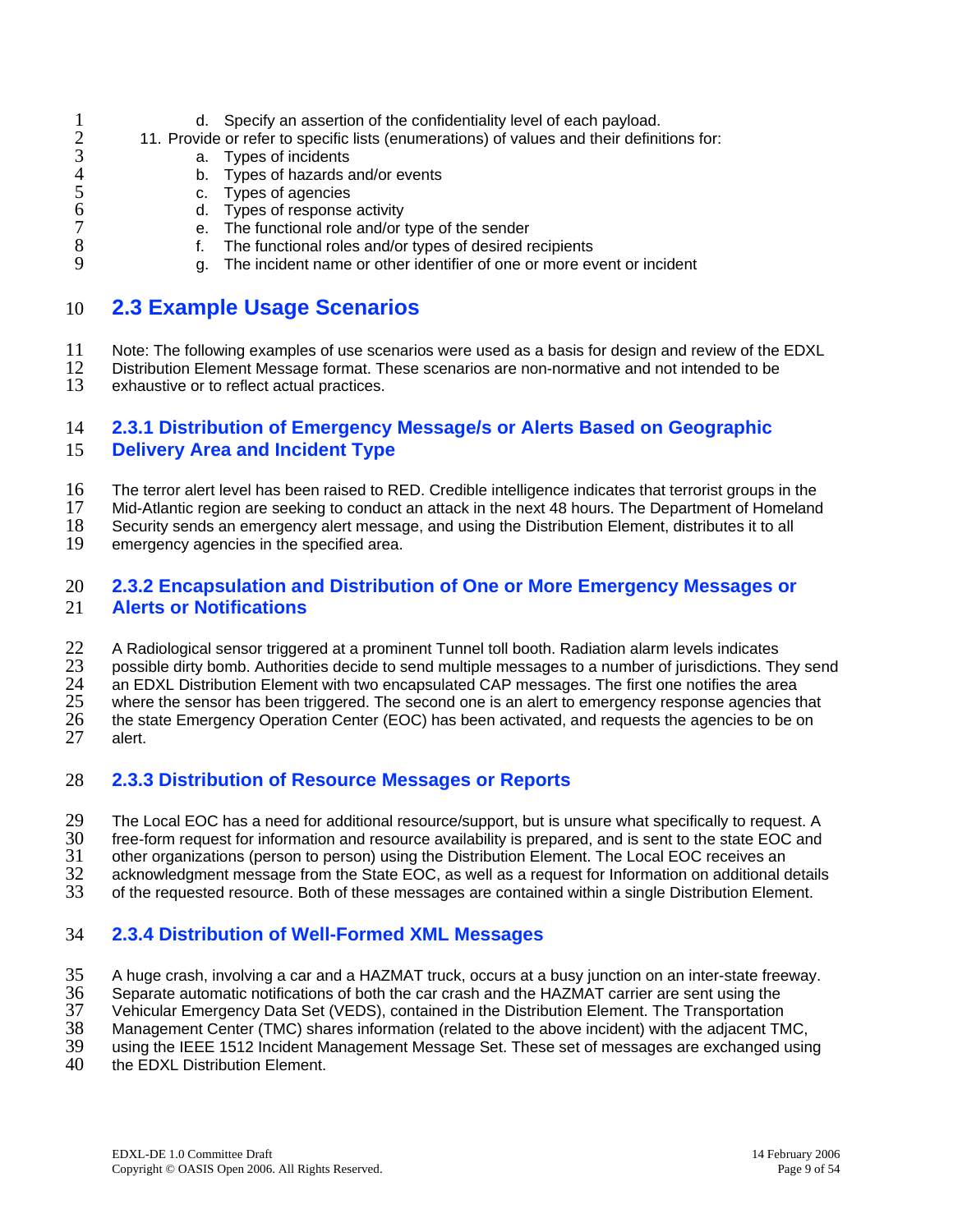## <span id="page-9-0"></span>1 **3. EDXLDistribution Element Structure (normative)**

#### 2 **3.1 Document Object Model**

- 3 4 **Bold** indicates required element.
	- *Italics* indicates one or more optional unspecified elements
- 5 6 **#** indicates conditional requirement
	- **\*** indicates multiple instances allowed

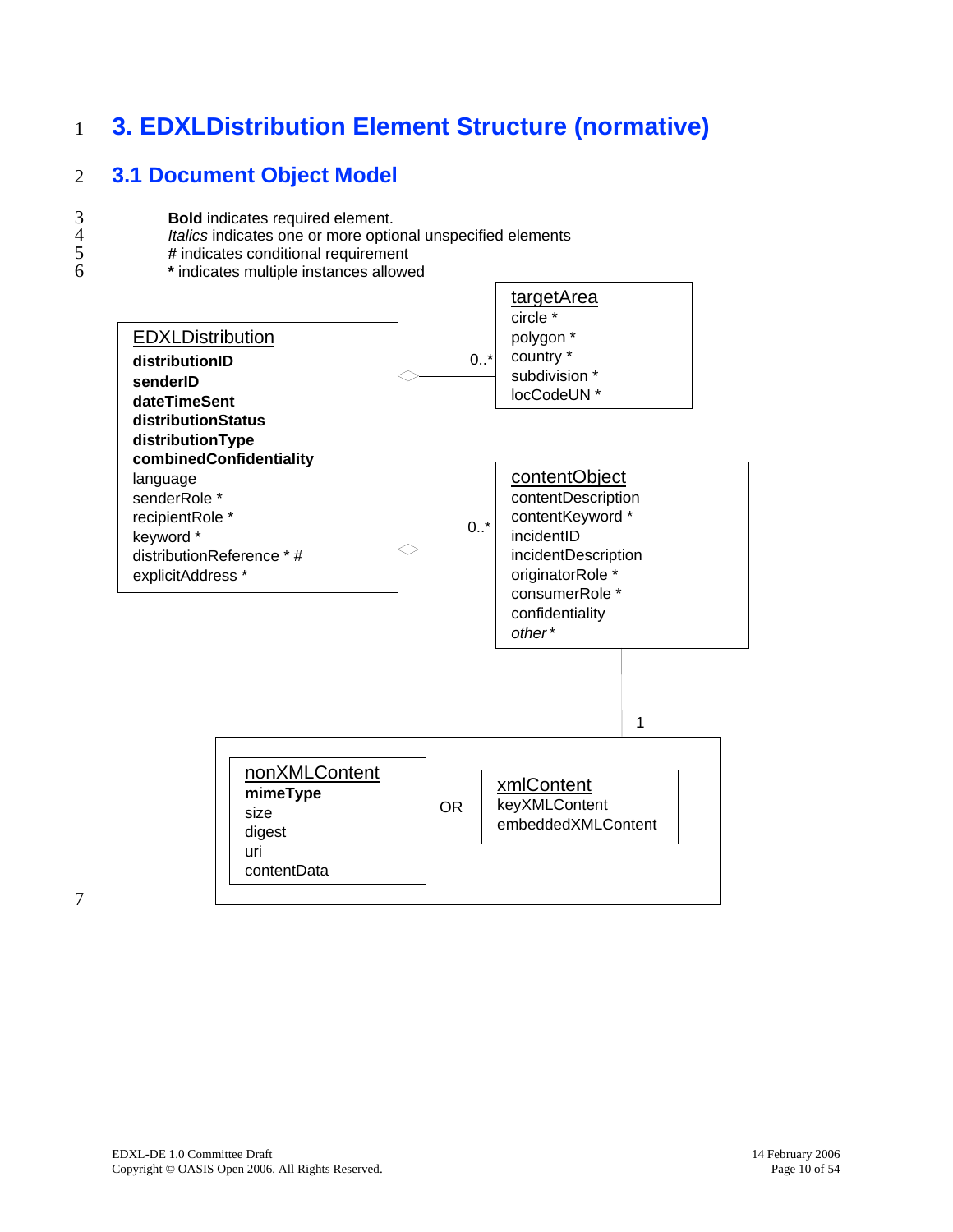## <span id="page-10-0"></span>1 **3.2 Data Dictionary**

2 3 Note: Unless explicitly constrained within this Data Dictionary, EDXL-DE elements MAY have null values. Implementers MUST check for this condition wherever it might affect application performance.

#### 4 **3.2.1 EDXLDistribution Element and Sub-elements**

5 6 The Distribution Message element, <EDXLDistribution> is the container element for all data necessary to the originator's intent as to the dissemination of the contained message or set of messages.

| <b>Element</b>    | <b>EDXLDistribution</b>                                                                                                                                                                                                                                                                                                                                                                                                                                                                                                                                                                                                                                                                                                                                                                                                                                                                                     |
|-------------------|-------------------------------------------------------------------------------------------------------------------------------------------------------------------------------------------------------------------------------------------------------------------------------------------------------------------------------------------------------------------------------------------------------------------------------------------------------------------------------------------------------------------------------------------------------------------------------------------------------------------------------------------------------------------------------------------------------------------------------------------------------------------------------------------------------------------------------------------------------------------------------------------------------------|
| <b>Type</b>       | <b>XML Structure</b>                                                                                                                                                                                                                                                                                                                                                                                                                                                                                                                                                                                                                                                                                                                                                                                                                                                                                        |
| Usage             | REQUIRED, MUST be used once and only once, top level container                                                                                                                                                                                                                                                                                                                                                                                                                                                                                                                                                                                                                                                                                                                                                                                                                                              |
| <b>Definition</b> | The container of all of the elements related to the distribution of the content messages.                                                                                                                                                                                                                                                                                                                                                                                                                                                                                                                                                                                                                                                                                                                                                                                                                   |
| Comments          | 1. The <edxldistribution> element may include one or more <targetarea> and<br/><contentobject> blocks.<br/>2. Use of the <edxldistribution> element does not guarantee that all network links<br/>and nodes will implement the asserted dissemination policy or that unintended<br/>disclosure will not occur. Where sensitive information is transmitted over untrusted<br/>networks, it should be encrypted in accordance with the Web Services Security<br/>(WSS) standard (<http: 01="" 2004="" docs.oasis-open.org="" oasis-200401-wss-<br="" wss="">soap-message-security-1.0.pdf&gt;) with any updates and errata published by the<br/>OASIS Web Services Security Technical Committee (<http: www.oasis-<br="">open.org/committees/tc_home.php?wg_abbrev=wss&gt;), or some other suitable<br/>encryption scheme.</http:></http:></edxldistribution></contentobject></targetarea></edxldistribution> |
| Sub-<br>elements  | distributionID<br>senderID<br>dateTimeSent<br>distributionStatus<br>distributionType<br>combindedConfidentiality<br>language<br>senderRole<br>recipientRole<br>keyword<br>distributionReference<br>explicitAddress<br>targetArea<br>contentObject                                                                                                                                                                                                                                                                                                                                                                                                                                                                                                                                                                                                                                                           |
| <b>Used In</b>    | top level element                                                                                                                                                                                                                                                                                                                                                                                                                                                                                                                                                                                                                                                                                                                                                                                                                                                                                           |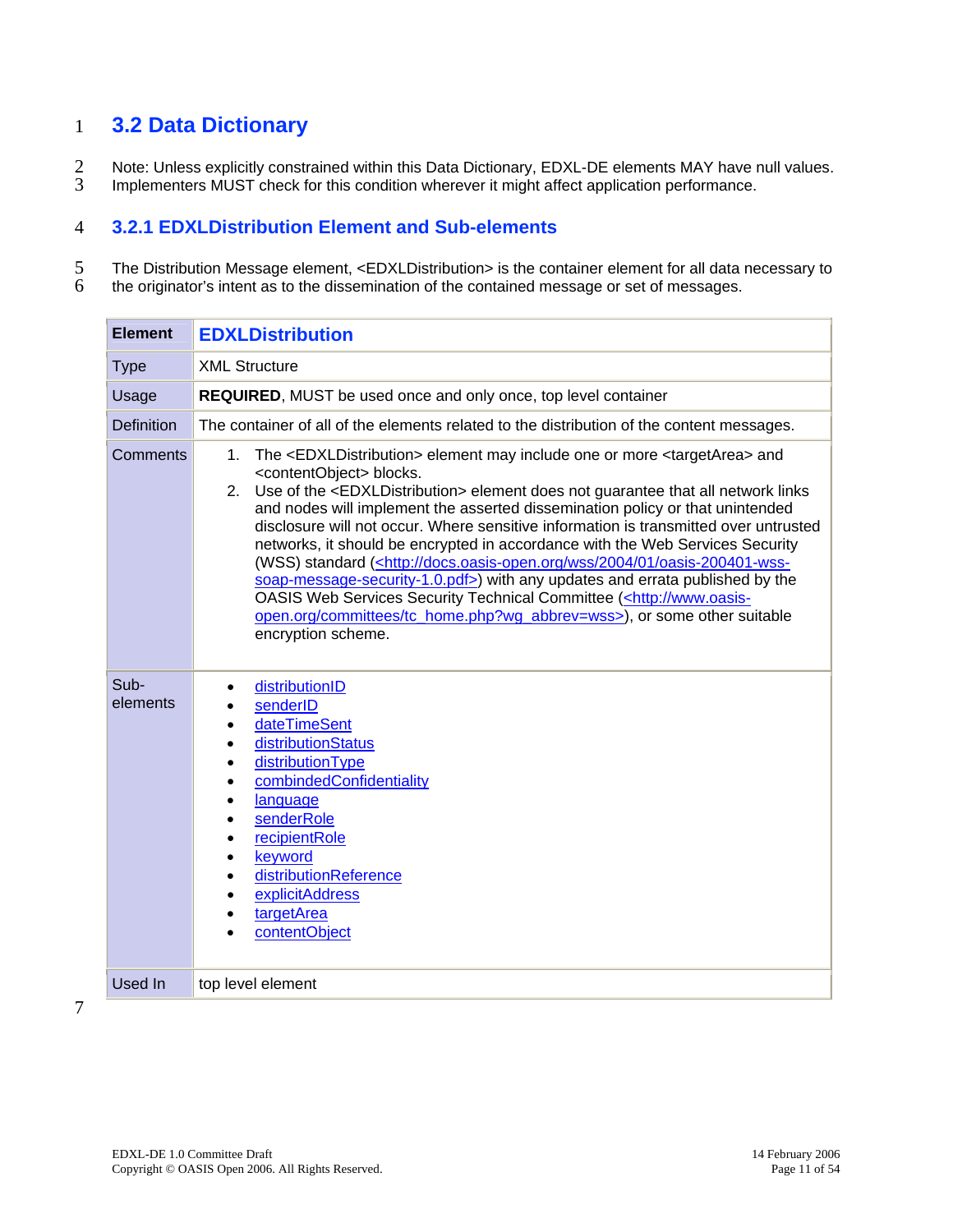# <span id="page-11-0"></span>**Element distributionID**

| <b>Element</b>    | distributionID                                                                                                                                          |
|-------------------|---------------------------------------------------------------------------------------------------------------------------------------------------------|
| Type              | xsd:string                                                                                                                                              |
| Usage             | <b>REQUIRED, MUST be used once and only once</b>                                                                                                        |
| <b>Definition</b> | The unique identifier of this distribution message.                                                                                                     |
| <b>Comments</b>   | Uniqueness is assigned by the sender to be unique for that sender.<br>The identifier MUST be a properly formed -escaped if necessary- XML string.<br>2. |
| Used In           | <b>EDXLDistribution</b>                                                                                                                                 |

2

| <b>Element</b>    | senderID                                                                                                                                                                                                                                                                                                                                                                                                                                                                                               |
|-------------------|--------------------------------------------------------------------------------------------------------------------------------------------------------------------------------------------------------------------------------------------------------------------------------------------------------------------------------------------------------------------------------------------------------------------------------------------------------------------------------------------------------|
| <b>Type</b>       | xsd:string                                                                                                                                                                                                                                                                                                                                                                                                                                                                                             |
| Usage             | <b>REQUIRED, MUST be used once and only once</b>                                                                                                                                                                                                                                                                                                                                                                                                                                                       |
| <b>Definition</b> | The unique identifier of the sender.                                                                                                                                                                                                                                                                                                                                                                                                                                                                   |
| Comments          | Uniquely identifies human parties, systems, services, or devices that are all<br>1.<br>potential senders of the distribution message.<br>2. In the form actor@domain-name.<br>Uniqueness of the domain-name is guaranteed through use of the Internet Domain<br>3.<br>Name System, and uniqueness of the actor name enforced by the domain owner.<br>The identifier MUST be a properly formed -escaped if necessary- XML string.<br>4.<br>Examples: dispatcher@example.gov, 0006.0e39.ad80@example.com |
| Used In           | <b>EDXLDistribution</b>                                                                                                                                                                                                                                                                                                                                                                                                                                                                                |

3

| <b>Element</b>    | <b>dateTimeSent</b>                                                                                                                                                                  |  |
|-------------------|--------------------------------------------------------------------------------------------------------------------------------------------------------------------------------------|--|
| <b>Type</b>       | xsd:dateTime                                                                                                                                                                         |  |
| Usage             | <b>REQUIRED, MUST be used once and only once</b>                                                                                                                                     |  |
| <b>Definition</b> | The date and time the distribution message was sent.                                                                                                                                 |  |
| <b>Comments</b>   | The Date Time combination must include the offset time for time zone.<br>2. Must be in the W3C format for the XML [dateTime] data type.<br><b>Example:</b> 2004-08-01T16:49:00-07:00 |  |
| Used In           | <b>EDXLDistribution</b>                                                                                                                                                              |  |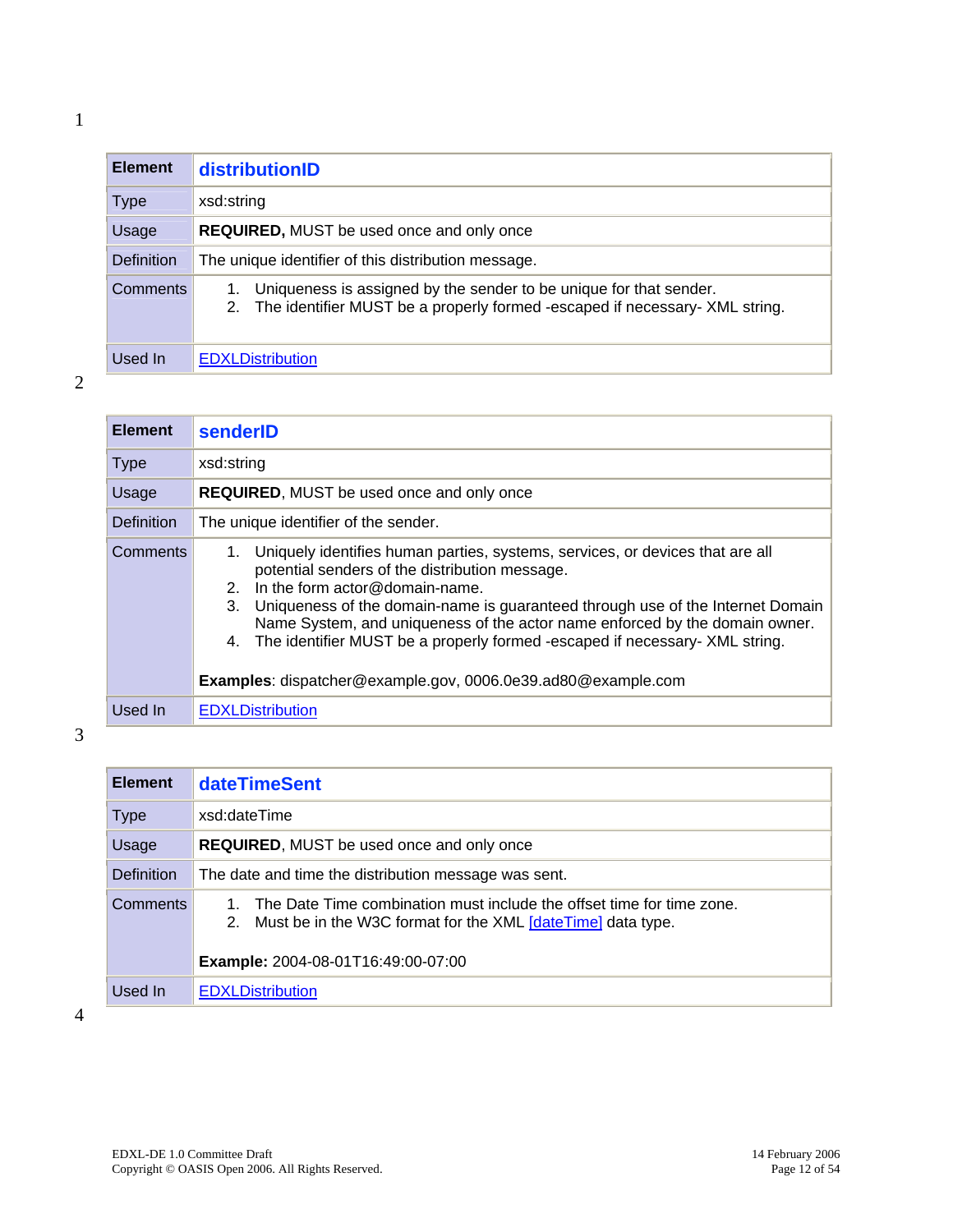<span id="page-12-0"></span>

| <b>Element</b> | <b>distributionStatus</b>                                                                                                                                                                                                                                                                                                                                   |
|----------------|-------------------------------------------------------------------------------------------------------------------------------------------------------------------------------------------------------------------------------------------------------------------------------------------------------------------------------------------------------------|
| <b>Type</b>    | xsd:string with restrictions                                                                                                                                                                                                                                                                                                                                |
| Usage          | <b>REQUIRED, MUST be used once and only once</b>                                                                                                                                                                                                                                                                                                            |
| Definition     | The actionability of the message.                                                                                                                                                                                                                                                                                                                           |
| Comments       | Value must be one of:<br>1<br>a. Actual - "Real-world" information for action<br>b. Exercise - Simulated information for exercise participants<br>c. System - Messages regarding or supporting network functions<br>d. Test - Discardable messages for technical testing only<br>2. The status MUST be a properly formed -escaped if necessary- XML string. |
| Used In        | <b>EDXLDistribution</b>                                                                                                                                                                                                                                                                                                                                     |

| <b>Element</b>    | distributionType                                                                                                                                                                                                                                                                                                                                                                                                                                                                                                                                                                                                                                                                                                                                                                                                                                                                                                                                                                                                                                                                                                                                                                                                                                                                                                                                                |
|-------------------|-----------------------------------------------------------------------------------------------------------------------------------------------------------------------------------------------------------------------------------------------------------------------------------------------------------------------------------------------------------------------------------------------------------------------------------------------------------------------------------------------------------------------------------------------------------------------------------------------------------------------------------------------------------------------------------------------------------------------------------------------------------------------------------------------------------------------------------------------------------------------------------------------------------------------------------------------------------------------------------------------------------------------------------------------------------------------------------------------------------------------------------------------------------------------------------------------------------------------------------------------------------------------------------------------------------------------------------------------------------------|
| <b>Type</b>       | xsd:string with restrictions                                                                                                                                                                                                                                                                                                                                                                                                                                                                                                                                                                                                                                                                                                                                                                                                                                                                                                                                                                                                                                                                                                                                                                                                                                                                                                                                    |
| Usage             | REQUIRED, MUST be used once and only once                                                                                                                                                                                                                                                                                                                                                                                                                                                                                                                                                                                                                                                                                                                                                                                                                                                                                                                                                                                                                                                                                                                                                                                                                                                                                                                       |
| <b>Definition</b> | The function of the message.                                                                                                                                                                                                                                                                                                                                                                                                                                                                                                                                                                                                                                                                                                                                                                                                                                                                                                                                                                                                                                                                                                                                                                                                                                                                                                                                    |
| <b>Comments</b>   | 1. Value must be one of:<br>Report - New information regarding an incident or activity<br>a.<br>Update - Updated information superseding a previous message<br>b.<br>Cancel - A cancellation or revocation of a previous message<br>$C_{-}$<br>Request - A request for resources, information or action<br>d.<br>Response - A response to a previous request<br>е.<br>Dispatch - A commitment of resources or assistance<br>f.<br>Ack - Acknowledgment of receipt of an earlier message<br>g.<br>Error - Rejection of an earlier message (for technical reasons)<br>h.<br>SensorConfiguration - These messages are for reporting configuration<br>i.<br>during power up or after Installation or Maintenance.<br>SensorControl - These are messages used to control sensors/sensor<br>j.<br>concentrator components behavior.<br>SensorStatus - These are concise messages which report sensors/sensor<br>k.<br>concentrator component status or state of health.<br>SensorDetection - These are high priority messages which report sensor<br>L.<br>detections.<br>2. The distribution type applies to the function of the content objects as a set. Those<br>cases where payloads have different distribution types should be clustered in<br>different distribution elements.<br>3.<br>The type MUST be a properly formed -escaped if necessary- XML string. |
| Used In           | <b>EDXLDistribution</b>                                                                                                                                                                                                                                                                                                                                                                                                                                                                                                                                                                                                                                                                                                                                                                                                                                                                                                                                                                                                                                                                                                                                                                                                                                                                                                                                         |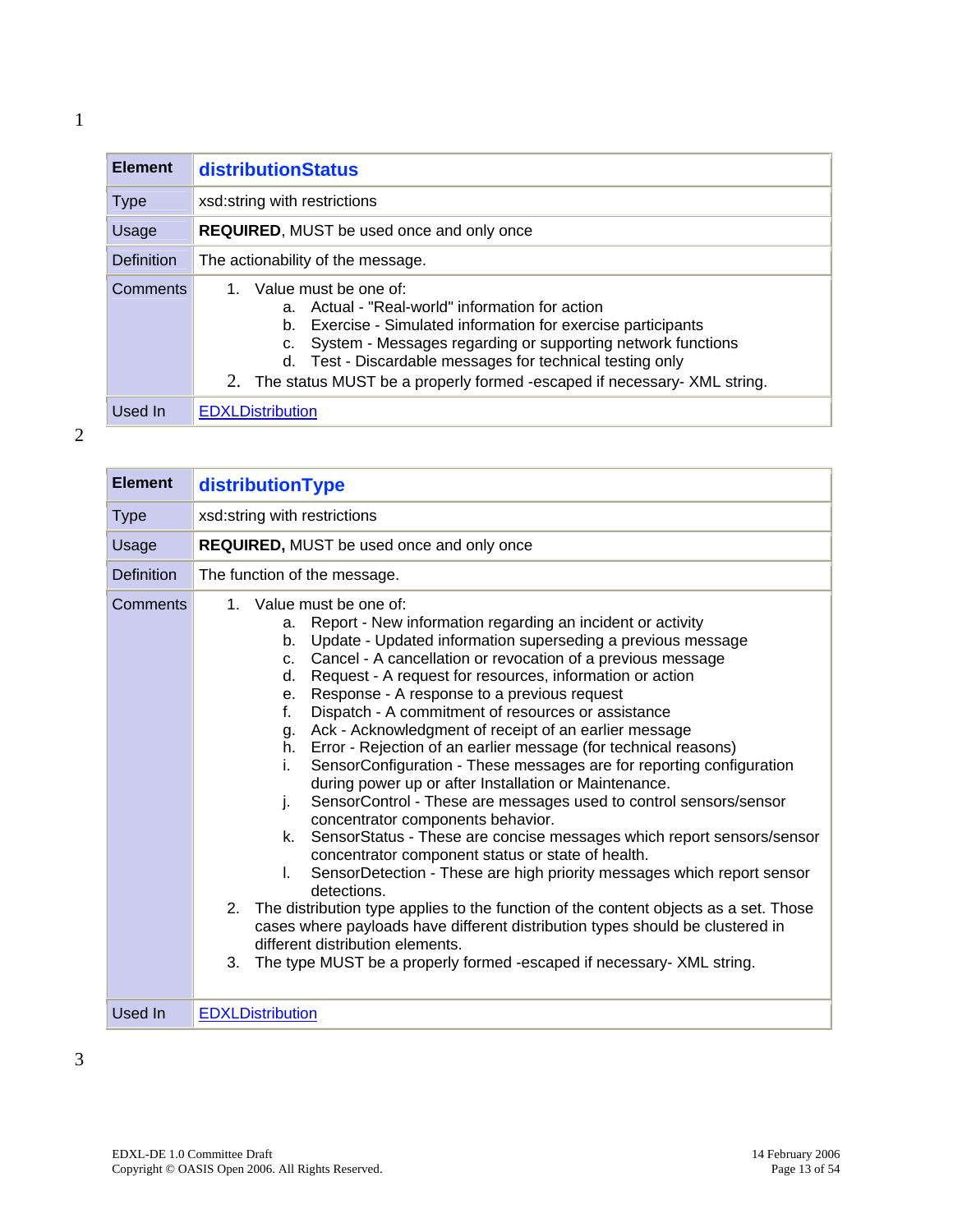<span id="page-13-0"></span>

| <b>Element</b>    | combindedConfidentiality                                                                                                                                                                                                                                                                                                                                                                                                                                                                                                                                                                                                                                                                                                                                                                                                                                                                                                                                                                                                                              |  |
|-------------------|-------------------------------------------------------------------------------------------------------------------------------------------------------------------------------------------------------------------------------------------------------------------------------------------------------------------------------------------------------------------------------------------------------------------------------------------------------------------------------------------------------------------------------------------------------------------------------------------------------------------------------------------------------------------------------------------------------------------------------------------------------------------------------------------------------------------------------------------------------------------------------------------------------------------------------------------------------------------------------------------------------------------------------------------------------|--|
| <b>Type</b>       | xsd:string                                                                                                                                                                                                                                                                                                                                                                                                                                                                                                                                                                                                                                                                                                                                                                                                                                                                                                                                                                                                                                            |  |
| Usage             | <b>REQUIRED, MUST be used once and only once</b>                                                                                                                                                                                                                                                                                                                                                                                                                                                                                                                                                                                                                                                                                                                                                                                                                                                                                                                                                                                                      |  |
| <b>Definition</b> | Confidentiality of the combined distribution message's content.                                                                                                                                                                                                                                                                                                                                                                                                                                                                                                                                                                                                                                                                                                                                                                                                                                                                                                                                                                                       |  |
| <b>Comments</b>   | The <combindedconfidentiality> indicates the confidentiality of the combined<br/>1.<br/><contentobject> sub-elements. Generally the combined confidentiality is the most<br/>restrictive of the <confidentiality> elements in the container <contentobject><br/>element, but it can be more restrictive than any of the individual <confidentiality><br/>elements.<br/>2. The <combindedconfidentiality> element MUST be present if a <confidentiality><br/>element is present in any of the <contentobject> elements.<br/>3. Application specific mechanisms will be required to determine the minimum<br/>confidentiality level in cases where different confidentiality schemes are used in<br/>the <contentobject>.<br/>4. Default value "UNCLASSIFIED AND NOT SENSITIVE"<br/>The confidentiality MUST be a properly formed -escaped if necessary- XML string.<br/>5.</contentobject></contentobject></confidentiality></combindedconfidentiality></confidentiality></contentobject></confidentiality></contentobject></combindedconfidentiality> |  |
| Used In           | <b>EDXLDistribution</b>                                                                                                                                                                                                                                                                                                                                                                                                                                                                                                                                                                                                                                                                                                                                                                                                                                                                                                                                                                                                                               |  |

| <b>Element</b>    | language                                                                                                                                                                        |
|-------------------|---------------------------------------------------------------------------------------------------------------------------------------------------------------------------------|
| <b>Type</b>       | xsd:string                                                                                                                                                                      |
| Usage             | <b>OPTIONAL, MAY use once and only once</b>                                                                                                                                     |
| <b>Definition</b> | The primary language (but not necessarily exclusive) used in the payloads.                                                                                                      |
| <b>Comments</b>   | Valid language values are supplied in the ISO standard [RFC3066].<br>The language MUST be a properly formed -escaped if necessary- XML string.<br>2.<br><b>Examples: FR, EN</b> |
| Used In           | <b>EDXLDistribution</b>                                                                                                                                                         |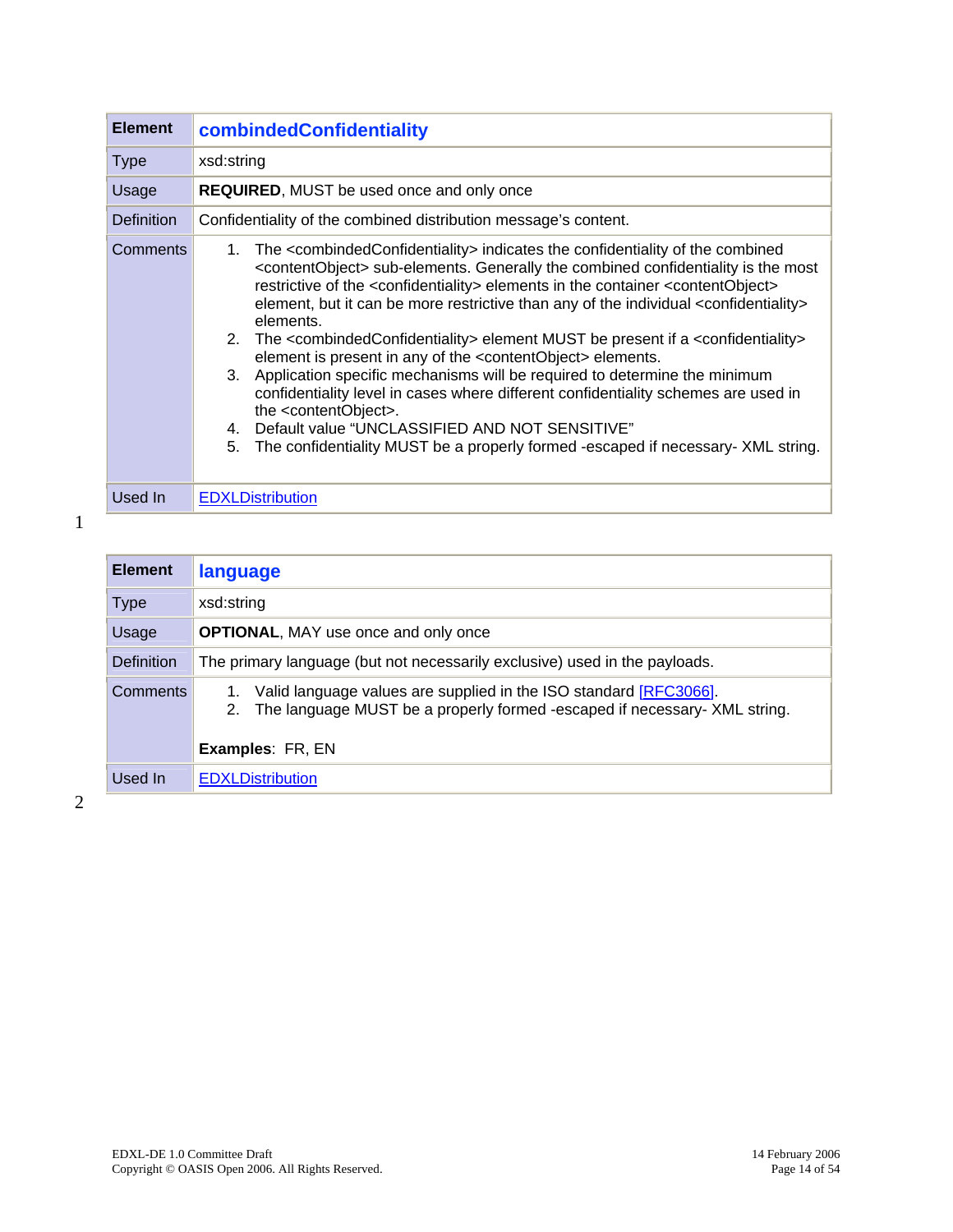<span id="page-14-0"></span>

| List and Associated Value(s)<br><b>Type</b><br>Usage<br><b>OPTIONAL, MAY use multiple</b><br><b>Definition</b><br>The functional role of the sender, as it may determine message routing decisions.<br>Comments<br>The list and associated value(s) is in the form:<br>1.<br><senderrole><br/><valuelisturn>valueListUrn</valuelisturn><br/><value>value</value><br/><math>&lt;</math>/senderRole&gt;<br/>where the content of <valuelisturn> is the Uniform Resource Name of a published</valuelisturn></senderrole> | <b>Element</b> |
|-----------------------------------------------------------------------------------------------------------------------------------------------------------------------------------------------------------------------------------------------------------------------------------------------------------------------------------------------------------------------------------------------------------------------------------------------------------------------------------------------------------------------|----------------|
|                                                                                                                                                                                                                                                                                                                                                                                                                                                                                                                       |                |
|                                                                                                                                                                                                                                                                                                                                                                                                                                                                                                                       |                |
|                                                                                                                                                                                                                                                                                                                                                                                                                                                                                                                       |                |
| list of values and definitions, and the content of <value> is a string (which may<br/>represent a number) denoting the value itself.<br/>2. Multiple instances of the <value>, MAY occur with a single <valuelisturn> within<br/>the <senderrole> container.<br/>3. Multiple instances of <senderrole> MAY occur within a single <edxldistribution><br/>container.</edxldistribution></senderrole></senderrole></valuelisturn></value></value>                                                                        |                |
| Sub-<br>valueListUrn<br>elements<br>value                                                                                                                                                                                                                                                                                                                                                                                                                                                                             |                |
| Used In<br><b>EDXLDistribution</b>                                                                                                                                                                                                                                                                                                                                                                                                                                                                                    |                |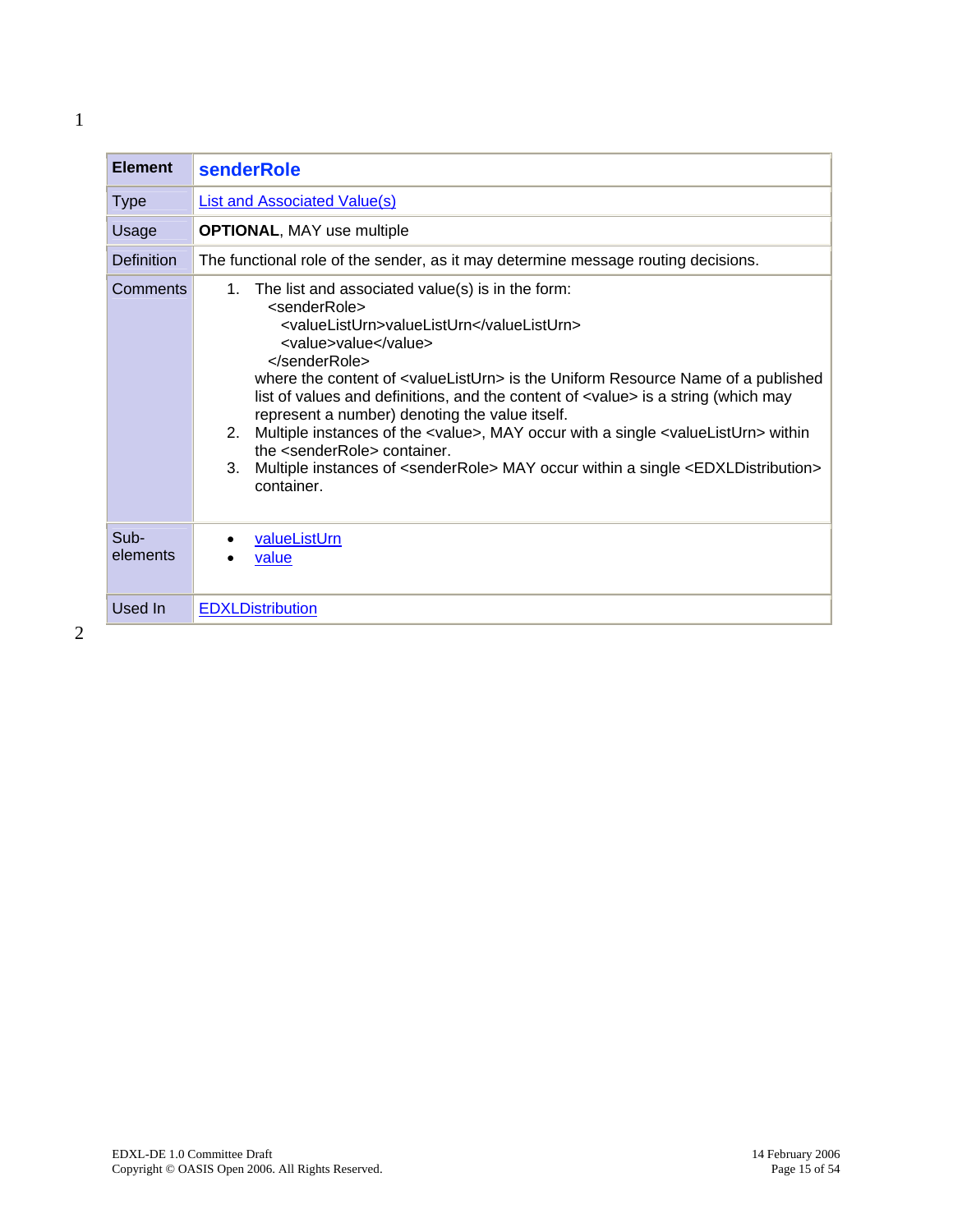<span id="page-15-0"></span>

| List and Associated Value(s)                                                                                                                                                                                                                                                                                                                                                                                                                                                                                                                                                                                                                                                                                                                   |
|------------------------------------------------------------------------------------------------------------------------------------------------------------------------------------------------------------------------------------------------------------------------------------------------------------------------------------------------------------------------------------------------------------------------------------------------------------------------------------------------------------------------------------------------------------------------------------------------------------------------------------------------------------------------------------------------------------------------------------------------|
| <b>OPTIONAL, MAY use multiple</b>                                                                                                                                                                                                                                                                                                                                                                                                                                                                                                                                                                                                                                                                                                              |
| The functional role of the recipient, as it may determine message routing decisions.                                                                                                                                                                                                                                                                                                                                                                                                                                                                                                                                                                                                                                                           |
| The list and associated value(s) is in the form:<br>1.<br><recipientrole><br/><valuelisturn>valueListUrn</valuelisturn><br/><value>value</value><br/></recipientrole><br>where the content of <valuelisturn> is the Uniform Resource Name of a published<br/>list of values and definitions, and the content of <value> is a string (which may<br/>represent a number) denoting the value itself.<br/>Multiple instances of the <value>, MAY occur with a single <valuelisturn> within<br/>2.<br/>the <recipientrole> container.<br/>Multiple instances of <recipientrole> MAY occur within a single<br/>3.<br/><edxldistribution> container.</edxldistribution></recipientrole></recipientrole></valuelisturn></value></value></valuelisturn> |
| valueListUrn<br>value                                                                                                                                                                                                                                                                                                                                                                                                                                                                                                                                                                                                                                                                                                                          |
| <b>EDXLDistribution</b>                                                                                                                                                                                                                                                                                                                                                                                                                                                                                                                                                                                                                                                                                                                        |
|                                                                                                                                                                                                                                                                                                                                                                                                                                                                                                                                                                                                                                                                                                                                                |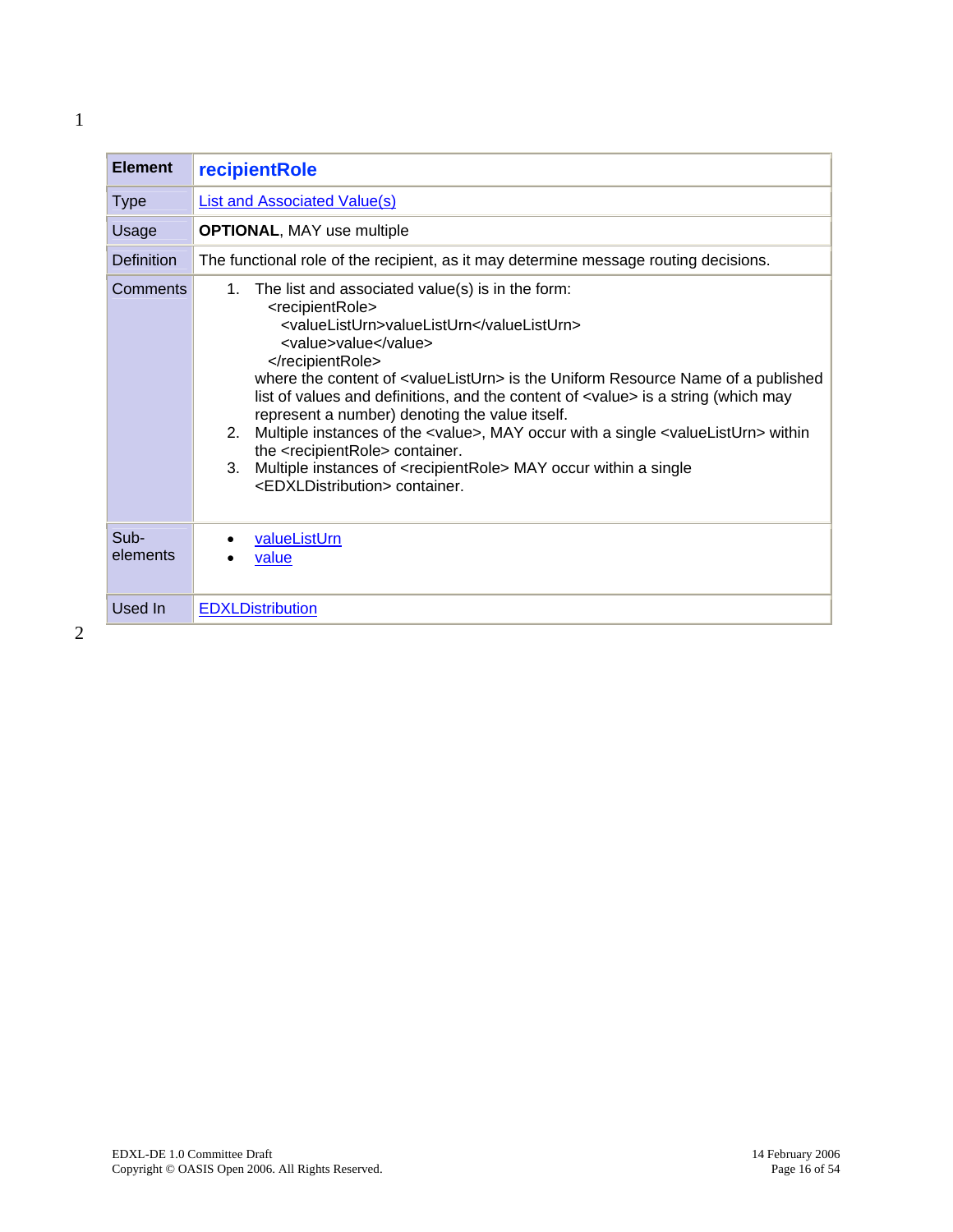<span id="page-16-0"></span>

| <b>Element</b>   | keyword                                                                                                                                                                                                                                                                                                                                                                                                                                                                                                                                                                                                                                                                                                                                                                                                                                                                |
|------------------|------------------------------------------------------------------------------------------------------------------------------------------------------------------------------------------------------------------------------------------------------------------------------------------------------------------------------------------------------------------------------------------------------------------------------------------------------------------------------------------------------------------------------------------------------------------------------------------------------------------------------------------------------------------------------------------------------------------------------------------------------------------------------------------------------------------------------------------------------------------------|
| <b>Type</b>      | List and Associated Value(s)                                                                                                                                                                                                                                                                                                                                                                                                                                                                                                                                                                                                                                                                                                                                                                                                                                           |
| Usage            | <b>OPTIONAL, MAY use multiple</b>                                                                                                                                                                                                                                                                                                                                                                                                                                                                                                                                                                                                                                                                                                                                                                                                                                      |
| Definition       | The topic related to the distribution message, as it may determine message routing<br>decisions.                                                                                                                                                                                                                                                                                                                                                                                                                                                                                                                                                                                                                                                                                                                                                                       |
| Comments         | The list and associated value(s) is in the form:<br>$1_{\cdot}$<br><keyword><br/><valuelisturn>valueListUrn</valuelisturn><br/><value>value</value><br/></keyword><br>where the content of <valuelisturn> is the Uniform Resource Name of a published<br/>list of values and definitions, and the content of <value> is a string (which may<br/>represent a number) denoting the value itself.<br/>2.<br/>Multiple instances of the <value>, MAY occur with a single <valuelisturn> within<br/>the <keyword> container.<br/>Multiple instances of <keyword> MAY occur within a single <edxldistribution><br/>3.<br/>container.<br/>Examples of things <keyword> might be used to describe include event type,<br/>4.<br/>event etiology, incident ID and response type.</keyword></edxldistribution></keyword></keyword></valuelisturn></value></value></valuelisturn> |
| Sub-<br>elements | valueListUrn<br>value                                                                                                                                                                                                                                                                                                                                                                                                                                                                                                                                                                                                                                                                                                                                                                                                                                                  |
| Used In          | <b>EDXLDistribution</b>                                                                                                                                                                                                                                                                                                                                                                                                                                                                                                                                                                                                                                                                                                                                                                                                                                                |

2

| <b>Element</b>    | distributionReference                                                                                                                                                                                                                                                                                                                                                                                                                                                |  |
|-------------------|----------------------------------------------------------------------------------------------------------------------------------------------------------------------------------------------------------------------------------------------------------------------------------------------------------------------------------------------------------------------------------------------------------------------------------------------------------------------|--|
| <b>Type</b>       | xsd:string                                                                                                                                                                                                                                                                                                                                                                                                                                                           |  |
| Usage             | <b>CONDITIONAL, MAY use multiple</b>                                                                                                                                                                                                                                                                                                                                                                                                                                 |  |
| <b>Definition</b> | A reference to a previous distribution message.                                                                                                                                                                                                                                                                                                                                                                                                                      |  |
| <b>Comments</b>   | The <distributionid> and <senderid> and <datetimesent> of the referenced<br/>previous message, concatenated with a comma delimiter.<br/>2. This element should appear at least once in any message which updates, cancels<br/>or otherwise refers to another message.<br/>MUST be a properly formed -escaped if necessary- XML string.<br/>3.<br/><b>Example</b>: msglD0074, actor@domain-name, 2004-08-01T16:49:00-07:00</datetimesent></senderid></distributionid> |  |
| Used In           | <b>EDXLDistribution</b>                                                                                                                                                                                                                                                                                                                                                                                                                                              |  |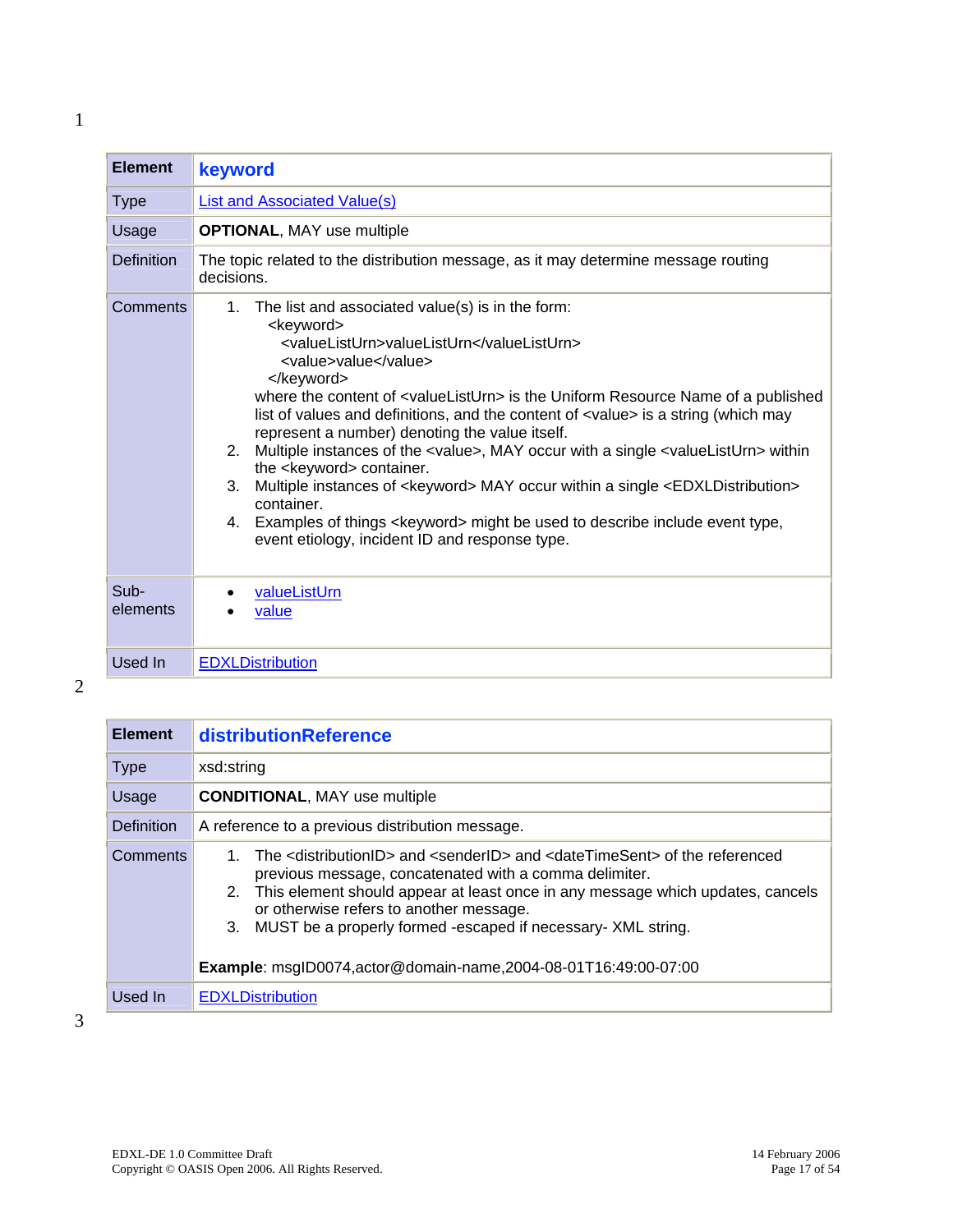<span id="page-17-0"></span>

| <b>Element</b>    | <b>explicitAddress</b>                                                                                                                                                                                                                                                                                                                                                                                                                                                                                                                                                                                                                                                                                                                                                                                                                                                                                                              |
|-------------------|-------------------------------------------------------------------------------------------------------------------------------------------------------------------------------------------------------------------------------------------------------------------------------------------------------------------------------------------------------------------------------------------------------------------------------------------------------------------------------------------------------------------------------------------------------------------------------------------------------------------------------------------------------------------------------------------------------------------------------------------------------------------------------------------------------------------------------------------------------------------------------------------------------------------------------------|
| <b>Type</b>       | <b>XML Structure</b>                                                                                                                                                                                                                                                                                                                                                                                                                                                                                                                                                                                                                                                                                                                                                                                                                                                                                                                |
| Usage             | <b>OPTIONAL, MAY use multiple</b>                                                                                                                                                                                                                                                                                                                                                                                                                                                                                                                                                                                                                                                                                                                                                                                                                                                                                                   |
| <b>Definition</b> | The identifier of an explicit recipient.                                                                                                                                                                                                                                                                                                                                                                                                                                                                                                                                                                                                                                                                                                                                                                                                                                                                                            |
| Comments          | Identifies human parties, systems, services, or devices that are all potential<br>1.<br>recipients of the distribution message.<br>2. The explicit address of a recipient in the form:<br><explicitaddress><br/>&lt; explicitAddressScheme&gt; explicitAddressScheme <br/><explicitaddressvalue> explicitAddressValue </explicitaddressvalue><br/></explicitaddress><br>where the content of <explicitaddressscheme> is the distribution addressing<br/>scheme used, and the content of <explicitaddressvalue> is a string denoting the<br/>addressees value.<br/>3.<br/>Multiple instances of the &lt; explicitAddressValue &gt;, MAY occur with a single &lt;<br/>explicitAddressScheme &gt; within the &lt; explicitAddress &gt; container.<br/>4. Multiple instances of &lt; explicitAddress &gt; MAY occur within a single<br/><edxldistribution> container.</edxldistribution></explicitaddressvalue></explicitaddressscheme> |
| Sub-<br>elements  | explicitAddressScheme<br>explicitAddressValue                                                                                                                                                                                                                                                                                                                                                                                                                                                                                                                                                                                                                                                                                                                                                                                                                                                                                       |
| Used In           | <b>EDXLDistribution</b>                                                                                                                                                                                                                                                                                                                                                                                                                                                                                                                                                                                                                                                                                                                                                                                                                                                                                                             |

## 2 **3.2.2 targetArea Element and Sub-elements**

3 4 5 The <targetArea> is a container element for the geospatial or political area targeting of the message content. It indicates the originator's intent based on location targeting as to the dissemination of that particular message or set of messages.

#### 6 **Geospatial Note:**

7 8 9 10 11 12 13 Values for latitude and longitude shall be expressed as decimal fractions of degrees. Whole degrees of latitude shall be represented by a decimal number ranging from 0 through 90. Whole degrees of longitude shall be represented by a decimal number ranging from 0 through 180. When a decimal fraction of a degree is specified, it shall be separated from the whole number of degrees by a decimal point (the period character, "."). Decimal fractions of a degree should be expressed to the precision available, with trailing zeroes being used as placeholders if required. A decimal point is optional where the precision is less than one degree.

14 15 16 Some effort should be made to preserve the apparent precision when converting from another datum or representation, for example 41 degrees 13 minutes should be represented as 41.22 and not 41.21666, while 41 13' 11" may be represented as 41.2197.

17 18 19 20 Latitudes north of the equator MAY be specified by a plus sign (+), or by the absence of a minus sign (-), preceding the designating degrees. Latitudes south of the Equator MUST be designated by a minus sign (-) preceding the digits designating degrees. Latitudes on the Equator MUST be designated by a latitude value of 0.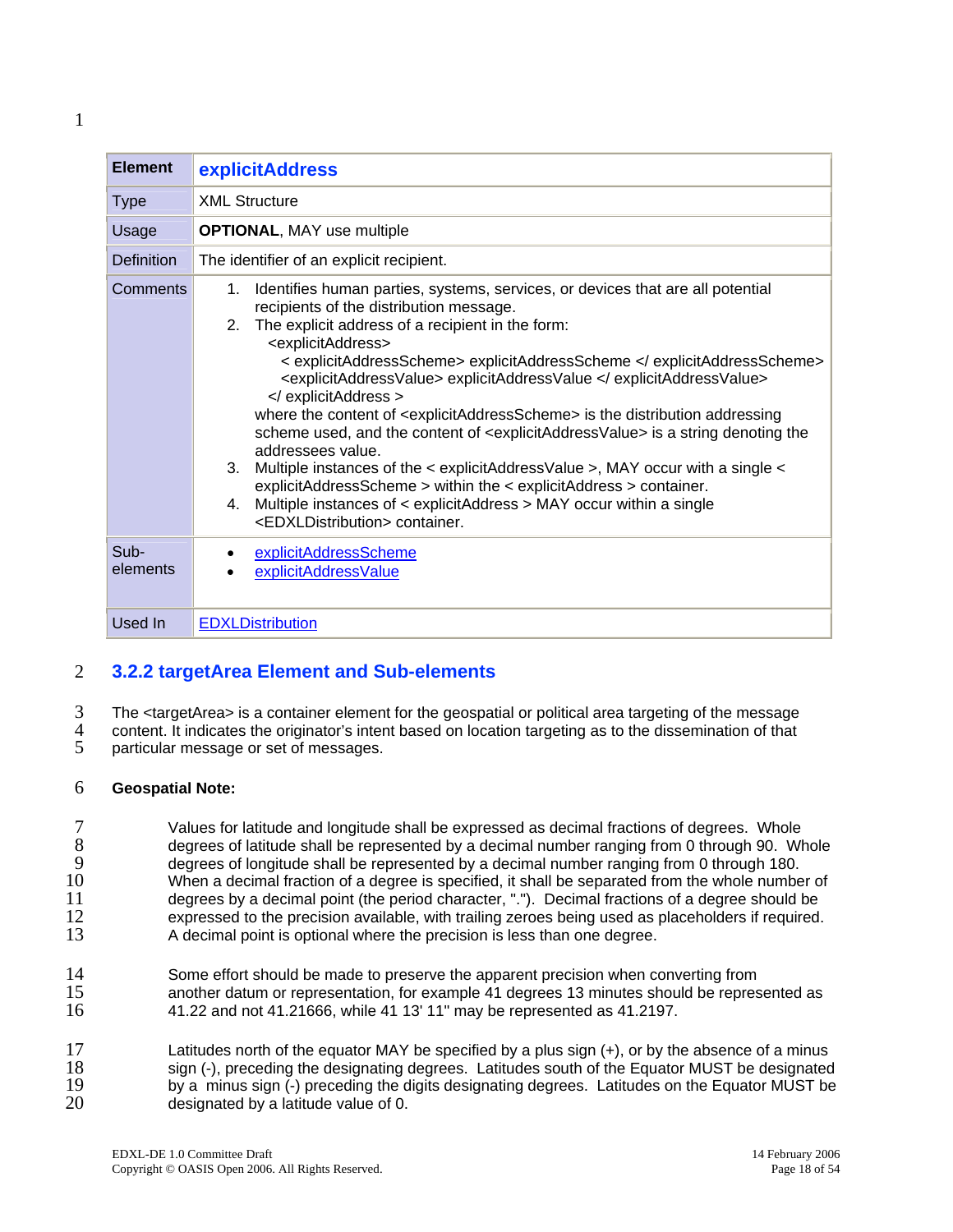<span id="page-18-0"></span>Longitudes east of the prime meridian shall be specified by a plus sign (+), or by the absence of a minus sign (-), preceding the designating degrees. Longitudes west of the prime meridian MUST be designated by a minus sign (-) preceding the digits designating degrees. Longitudes on the prime meridian MUST be designated by a longitude value of 0. A point on the 180th meridian shall be taken as 180 degrees West, and shall include a minus sign.

| <b>Element</b>    | targetArea                                                                                                                                                                                                                                                                    |  |
|-------------------|-------------------------------------------------------------------------------------------------------------------------------------------------------------------------------------------------------------------------------------------------------------------------------|--|
| <b>Type</b>       | <b>XML Structure</b>                                                                                                                                                                                                                                                          |  |
| Usage             | <b>OPTIONAL, MAY use multiple</b>                                                                                                                                                                                                                                             |  |
| <b>Definition</b> | The container element for location information.                                                                                                                                                                                                                               |  |
| <b>Comments</b>   | Multiple <targetarea> blocks may appear in a single <edxldistribution> element,<br/>1.<br/>in which case the target area for the current message is the union of all areas<br/>described in the various <targetarea> structures.</targetarea></edxldistribution></targetarea> |  |
| Sub-<br>elements  | circle<br>polygon<br>country<br>subdivision<br><b>locCodeUN</b>                                                                                                                                                                                                               |  |
| Used In           | <b>EDXLDistribution</b>                                                                                                                                                                                                                                                       |  |

6

| <b>Element</b>  | circle                                                                                                                                                                                                                                                                                                                                                                            |  |
|-----------------|-----------------------------------------------------------------------------------------------------------------------------------------------------------------------------------------------------------------------------------------------------------------------------------------------------------------------------------------------------------------------------------|--|
| <b>Type</b>     | xsd:string                                                                                                                                                                                                                                                                                                                                                                        |  |
| Usage           | <b>OPTIONAL, MAY use multiple</b>                                                                                                                                                                                                                                                                                                                                                 |  |
| Definition      | An enclosed geographic area within a given radius around a geographic point.                                                                                                                                                                                                                                                                                                      |  |
| <b>Comments</b> | Represented in the form "latitude, longitude, radius". (See Geospatial Note above)<br>2. The central point is represented by lat-long values conforming to the WGS84<br>coordinate reference system. [WGS 84]<br>3. The radius value is expressed in kilometers.<br>MUST be a properly formed -escaped if necessary- XML string.<br>4.<br><b>Example:</b> 38.26295, -122.07454 15 |  |
| Used In         | targetArea                                                                                                                                                                                                                                                                                                                                                                        |  |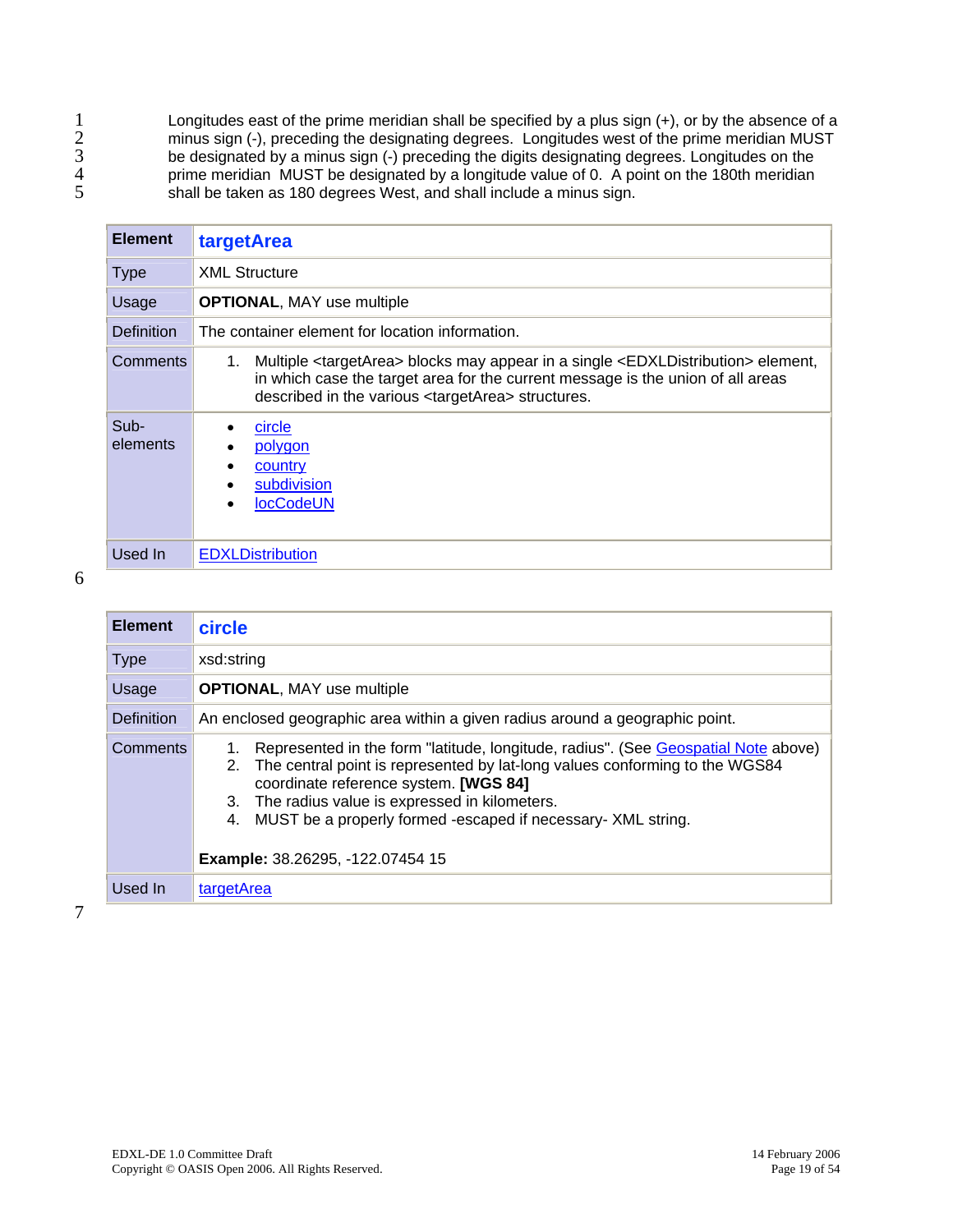<span id="page-19-0"></span>

| <b>Element</b>    | polygon                                                                                                                                                                                                                                                                                                                                                                                                                       |
|-------------------|-------------------------------------------------------------------------------------------------------------------------------------------------------------------------------------------------------------------------------------------------------------------------------------------------------------------------------------------------------------------------------------------------------------------------------|
| <b>Type</b>       | xsd:string                                                                                                                                                                                                                                                                                                                                                                                                                    |
| Usage             | <b>OPTIONAL, MAY use multiple</b>                                                                                                                                                                                                                                                                                                                                                                                             |
| <b>Definition</b> | An enclosed geographic area within a simple closed polygon defined by an ordered set of<br>vertices.                                                                                                                                                                                                                                                                                                                          |
| Comments          | Represented by a space-delimited series of latitude, longitude pairs, with the last<br>1.<br>pair identical to the first. (See Geospatial Note above)<br>2. The lat-long values conform to the WGS84 coordinate reference system. [WGS]<br>841<br>3. MUST be a properly formed -escaped if necessary- XML string.<br>Example: 42,-124.2102 42,-120.1 39,-120 35.0,-114.6328 34.35,-120.4418 38.9383,-<br>123.817 42,-124.2102 |
| Used In           | targetArea                                                                                                                                                                                                                                                                                                                                                                                                                    |

| <b>Element</b>    | country                                                                                                                                                                                                                                                          |
|-------------------|------------------------------------------------------------------------------------------------------------------------------------------------------------------------------------------------------------------------------------------------------------------|
| <b>Type</b>       | xsd:string                                                                                                                                                                                                                                                       |
| Usage             | <b>OPTIONAL, MAY use multiple</b>                                                                                                                                                                                                                                |
| <b>Definition</b> | The code of the country.                                                                                                                                                                                                                                         |
| <b>Comments</b>   | The two-character ISO 3166-1 Country Code for the country concerned.<br>More specific target location information can be defined in the <subdivision><br/>2.<br/>elements.<br/>MUST be a properly formed -escaped if necessary- XML string.<br/>3.</subdivision> |
| Used In           | targetArea                                                                                                                                                                                                                                                       |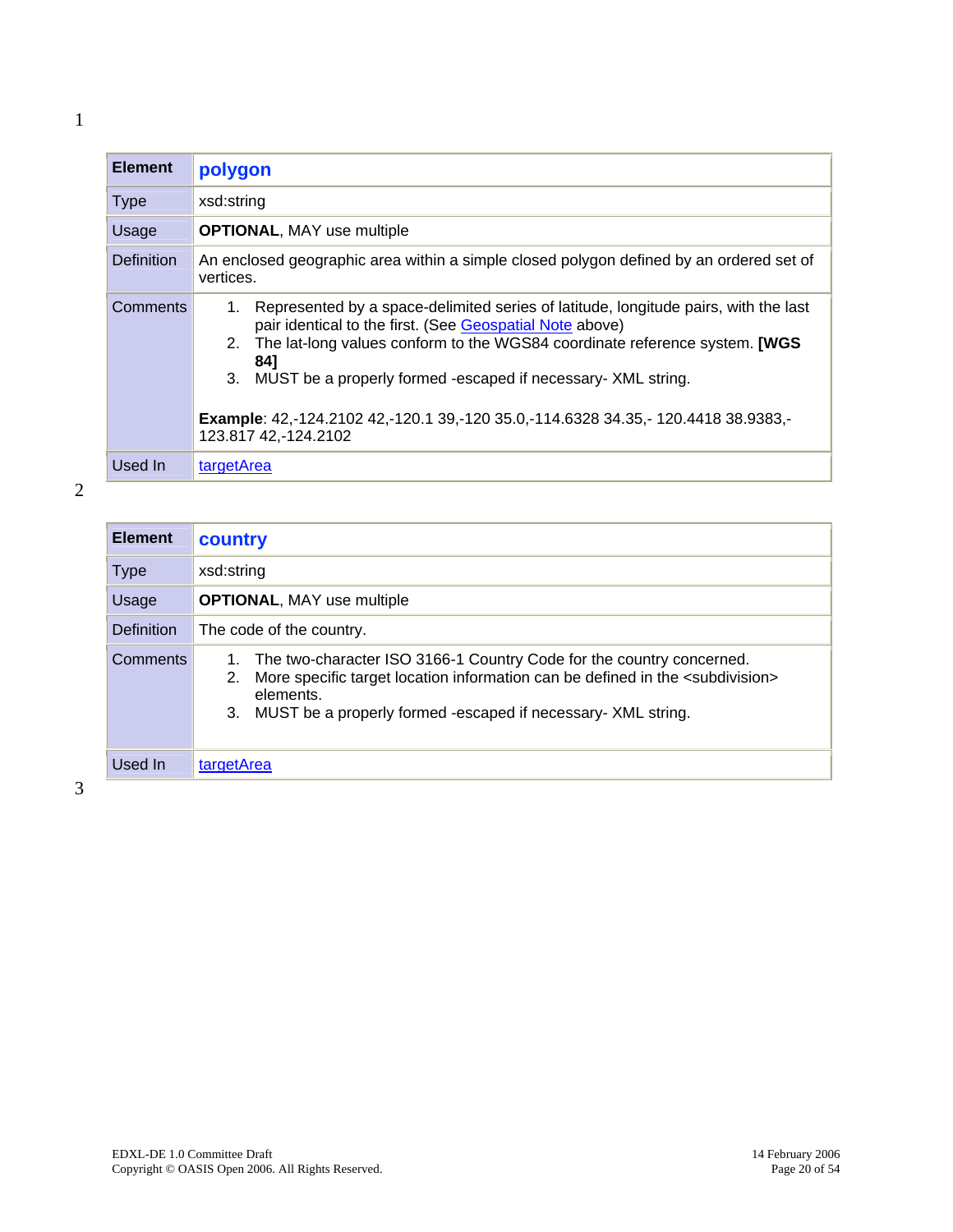<span id="page-20-0"></span>

| I |  |
|---|--|
|   |  |
|   |  |

| <b>Element</b>  | <b>subdivision</b>                                                                                                                                                                                                                                                                                                                                                                                                                                                              |  |
|-----------------|---------------------------------------------------------------------------------------------------------------------------------------------------------------------------------------------------------------------------------------------------------------------------------------------------------------------------------------------------------------------------------------------------------------------------------------------------------------------------------|--|
| <b>Type</b>     | xsd:string                                                                                                                                                                                                                                                                                                                                                                                                                                                                      |  |
| Usage           | <b>OPTIONAL, MAY use multiple</b>                                                                                                                                                                                                                                                                                                                                                                                                                                               |  |
| Definition      | The ISO 3166-2 designator for the administrative subdivision concerned.                                                                                                                                                                                                                                                                                                                                                                                                         |  |
| <b>Comments</b> | 1. The first two characters, before the hyphen, are the two character ISO 3166-1<br>Country Code for the country within which the designated subdivision is located.<br>2. The following one-to-three characters following the hyphen designate the particular<br>subdivision.<br>3. MUST be a properly formed -escaped if necessary- XML string.<br><b>Examples: US-TX (U.S. State of Texas), DK-025 (Danish county Roskilde), MG-T</b><br>(Antananarivo province, Madagascar) |  |
| Used In         | targetArea                                                                                                                                                                                                                                                                                                                                                                                                                                                                      |  |

| <b>Element</b>    | <b>locCodeUN</b>                                                                                                                                                                                                                                                                                                                                                                                                                                                                                                         |
|-------------------|--------------------------------------------------------------------------------------------------------------------------------------------------------------------------------------------------------------------------------------------------------------------------------------------------------------------------------------------------------------------------------------------------------------------------------------------------------------------------------------------------------------------------|
| <b>Type</b>       | xsd:string                                                                                                                                                                                                                                                                                                                                                                                                                                                                                                               |
| Usage             | <b>OPTIONAL, MAY use multiple</b>                                                                                                                                                                                                                                                                                                                                                                                                                                                                                        |
| <b>Definition</b> | The UN/LOCODE designator for the location concerned.                                                                                                                                                                                                                                                                                                                                                                                                                                                                     |
| <b>Comments</b>   | The two first digits are the two character ISO3166-1 Country Code for the country<br>1.<br>in which the place is located.<br>The following three characters are the UN/LOCODE designator for the particular<br>2.<br>location within that country.<br>3. No spaces or punctuation are used within this designator.<br>MUST be a properly formed -escaped if necessary- XML string.<br>4.<br>Example: USFFB (Fairfield, Alabama, USA), USSUU (Fairfield, California, USA), GBFFD<br>(Falfield, South Gloucestershire, UK) |
| Used In           | targetArea                                                                                                                                                                                                                                                                                                                                                                                                                                                                                                               |

3

#### 4 **3.2.3 contentObject Element and Sub-elements**

5 The <contentObject> element is the container element for specific messages. The <contentObject>

- 6 element MUST either contain an <xmlContent> content container or a <nonXMLContent> content
- 7 container. Additional elements (metadata) used for specific distribution of the <contentObject> payload or
- 8 hints for processing the payload are also present in the <contentObject> container element.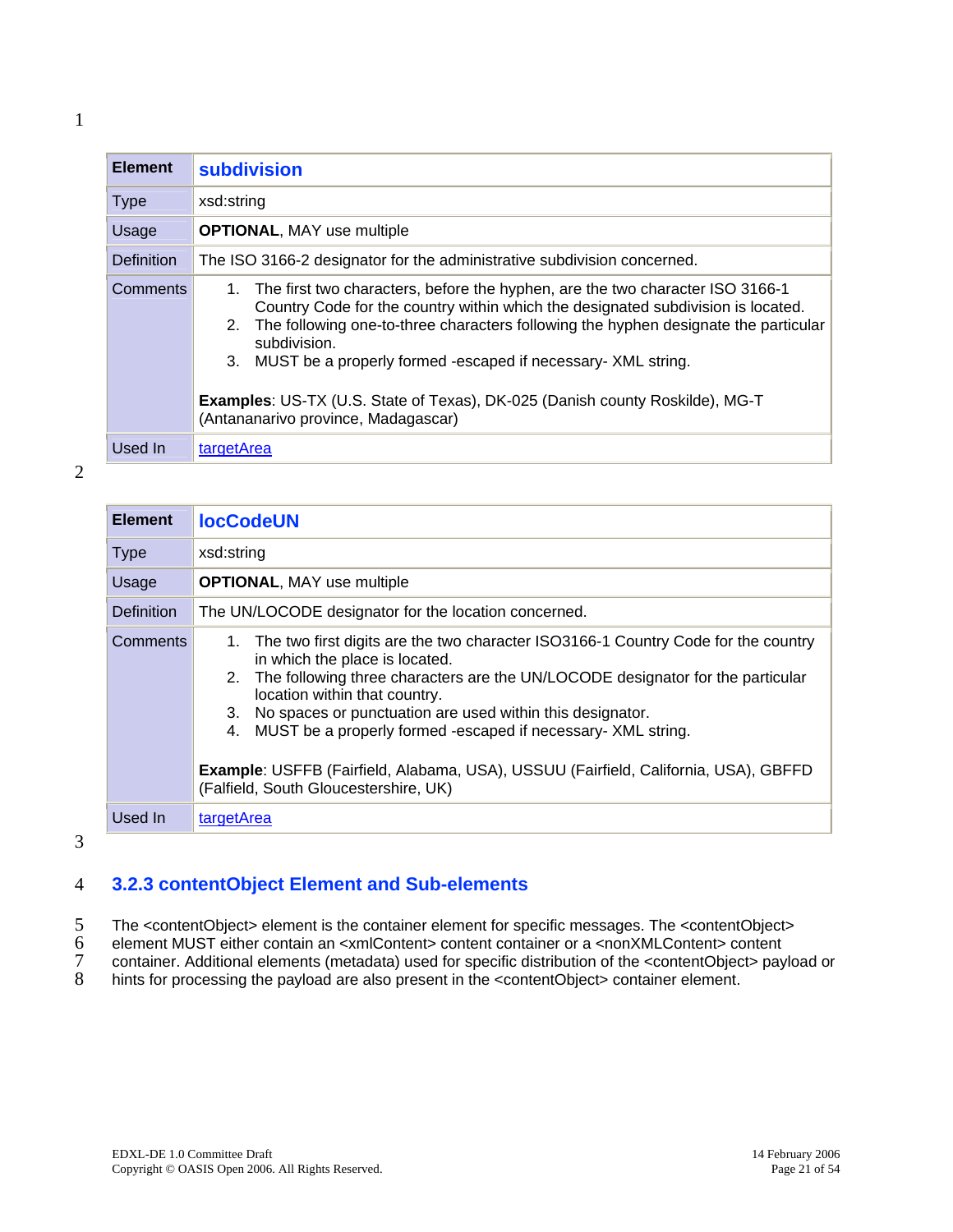<span id="page-21-0"></span>

| <b>Element</b>    | contentObject                                                                                                                                                                                                                                                                                                                                                                                                                                                                                                                                                                                                                                                                     |
|-------------------|-----------------------------------------------------------------------------------------------------------------------------------------------------------------------------------------------------------------------------------------------------------------------------------------------------------------------------------------------------------------------------------------------------------------------------------------------------------------------------------------------------------------------------------------------------------------------------------------------------------------------------------------------------------------------------------|
| <b>Type</b>       | <b>XML Structure</b>                                                                                                                                                                                                                                                                                                                                                                                                                                                                                                                                                                                                                                                              |
| Usage             | <b>OPTIONAL, MAY use multiple</b>                                                                                                                                                                                                                                                                                                                                                                                                                                                                                                                                                                                                                                                 |
| <b>Definition</b> | The container element for message data and content.                                                                                                                                                                                                                                                                                                                                                                                                                                                                                                                                                                                                                               |
| Comments          | The <contentobject> is the container element for specific messages.<br/>1.<br/>The <contentobject> may have an optional attribute that defines a namespace<br/>2.<br/>prefix which resolves ambiguous element names.<br/>The <contentobject> element MUST contain exactly one of the two content<br/>3.<br/>formats:<br/><xmlcontent>, for valid namespaced XML content or<br/>a.<br/><nonxmlcontent>, containing one or both of the elements <uri>, for<br/>b<sub>1</sub><br/>reference to the content's location, and <contentdata>, for data<br/>encapsulated in the message.</contentdata></uri></nonxmlcontent></xmlcontent></contentobject></contentobject></contentobject> |
| Sub-<br>elements  | contentDescription<br>contentKeyword<br>incidentID<br>٠<br>incidentDescription<br>originatorRole<br>consumerRole<br>confidentiality<br>nonXMLContent<br>xmlContent                                                                                                                                                                                                                                                                                                                                                                                                                                                                                                                |
| Used In           | <b>EDXLDistribution</b>                                                                                                                                                                                                                                                                                                                                                                                                                                                                                                                                                                                                                                                           |

2

| <b>Element</b>    | <b>contentDescription</b>                                                                     |
|-------------------|-----------------------------------------------------------------------------------------------|
| <b>Type</b>       | xsd:string                                                                                    |
| Usage             | <b>OPTIONAL, MAY use once and only once</b>                                                   |
| <b>Definition</b> | The human-readable text describing the content object.                                        |
| <b>Comments</b>   | MUST be a properly formed -escaped if necessary- XML string.<br>1.                            |
|                   | <b>Examples:</b> "CAP message from FEMA", "Map of affected area" or "Photo of missing child". |
| Used In           | contentObject                                                                                 |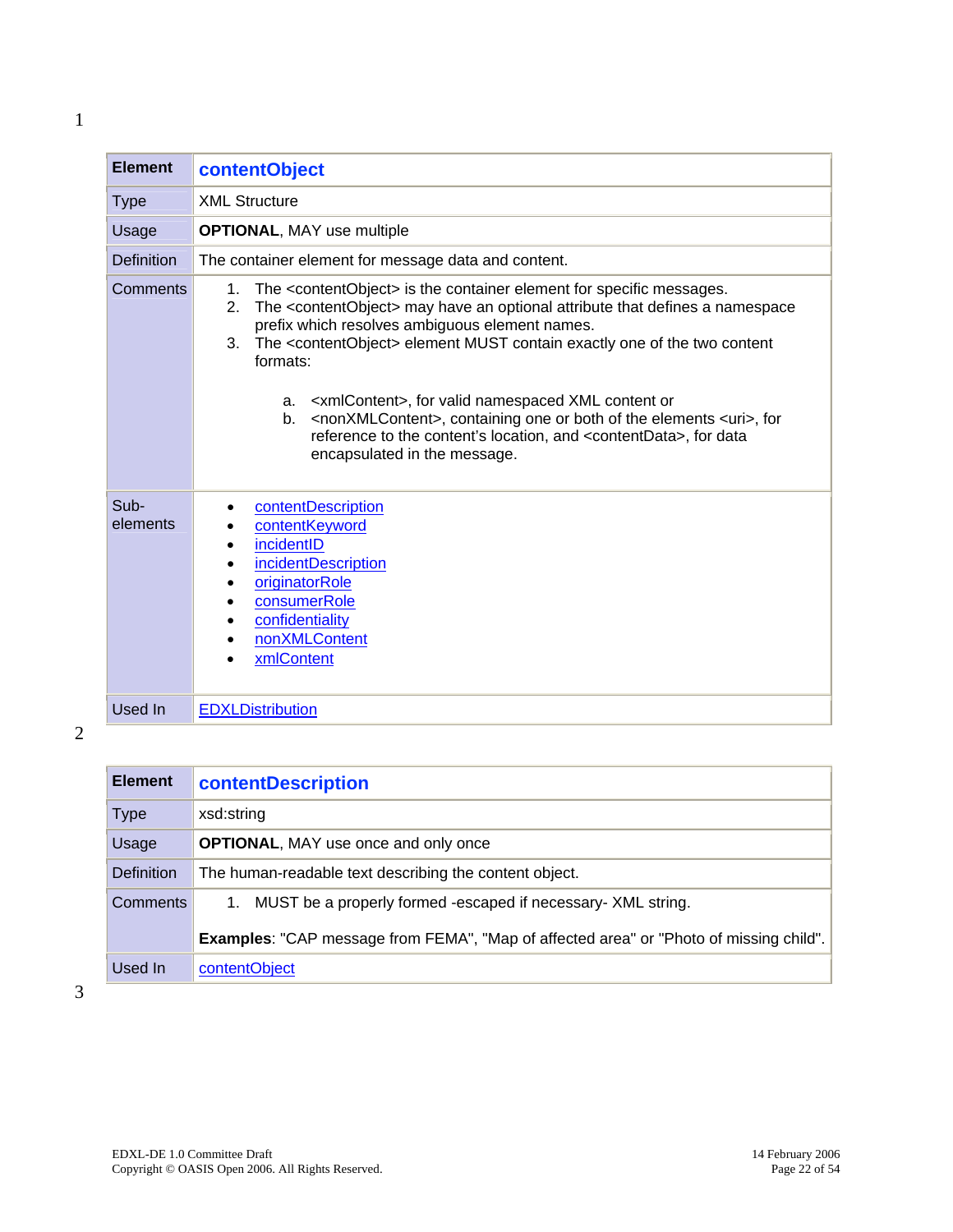<span id="page-22-0"></span>

| <b>Element</b>    | contentKeyword                                                                                                                                                                                                                                                                                                                                                                                                                                                                                                                                                                                                                                                                                                                                                                                                                                                                                                    |
|-------------------|-------------------------------------------------------------------------------------------------------------------------------------------------------------------------------------------------------------------------------------------------------------------------------------------------------------------------------------------------------------------------------------------------------------------------------------------------------------------------------------------------------------------------------------------------------------------------------------------------------------------------------------------------------------------------------------------------------------------------------------------------------------------------------------------------------------------------------------------------------------------------------------------------------------------|
| <b>Type</b>       | <b>List and Associated Value(s)</b>                                                                                                                                                                                                                                                                                                                                                                                                                                                                                                                                                                                                                                                                                                                                                                                                                                                                               |
| Usage             | <b>OPTIONAL, MAY use multiple</b>                                                                                                                                                                                                                                                                                                                                                                                                                                                                                                                                                                                                                                                                                                                                                                                                                                                                                 |
| <b>Definition</b> | The topic related to the message data and content, as it may determine message<br>distribution and presentation decisions.                                                                                                                                                                                                                                                                                                                                                                                                                                                                                                                                                                                                                                                                                                                                                                                        |
| Comments          | The list and associated value(s) is in the form:<br>1.<br><contentkeyword><br/><valuelisturn>valueListUrn</valuelisturn><br/><value>value</value><br/></contentkeyword><br>where the content of <valuelisturn> is the Uniform Resource Name of a published<br/>list of values and definitions, and the content of <value> is a string (which may<br/>represent a number) denoting the value itself.<br/>2. Multiple instances of the <value>, MAY occur with a single <valuelisturn> within<br/>the <contentkeyword> container.<br/>Multiple instances of <contentkeyword> MAY occur within a single<br/>3.<br/><contentobject> container.<br/><b>Examples</b> of things <contentkeyword> might be used to describe include message<br/>processor, event stage, resource code and response type.</contentkeyword></contentobject></contentkeyword></contentkeyword></valuelisturn></value></value></valuelisturn> |
| Sub-<br>elements  | valueListUrn<br>value                                                                                                                                                                                                                                                                                                                                                                                                                                                                                                                                                                                                                                                                                                                                                                                                                                                                                             |
| Used In           | contentObject                                                                                                                                                                                                                                                                                                                                                                                                                                                                                                                                                                                                                                                                                                                                                                                                                                                                                                     |

2

| <b>Element</b>    | <i>incidentID</i>                                                                                               |
|-------------------|-----------------------------------------------------------------------------------------------------------------|
| Type              | xsd:string                                                                                                      |
| Usage             | <b>OPTIONAL, MAY use once and only once</b>                                                                     |
| <b>Definition</b> | The human-readable text uniquely identifying the incident/event/situation associated with<br>the contentObject. |
| Comments          | 1. MUST be a properly formed -escaped if necessary- XML string.                                                 |
| Used In           | contentObject                                                                                                   |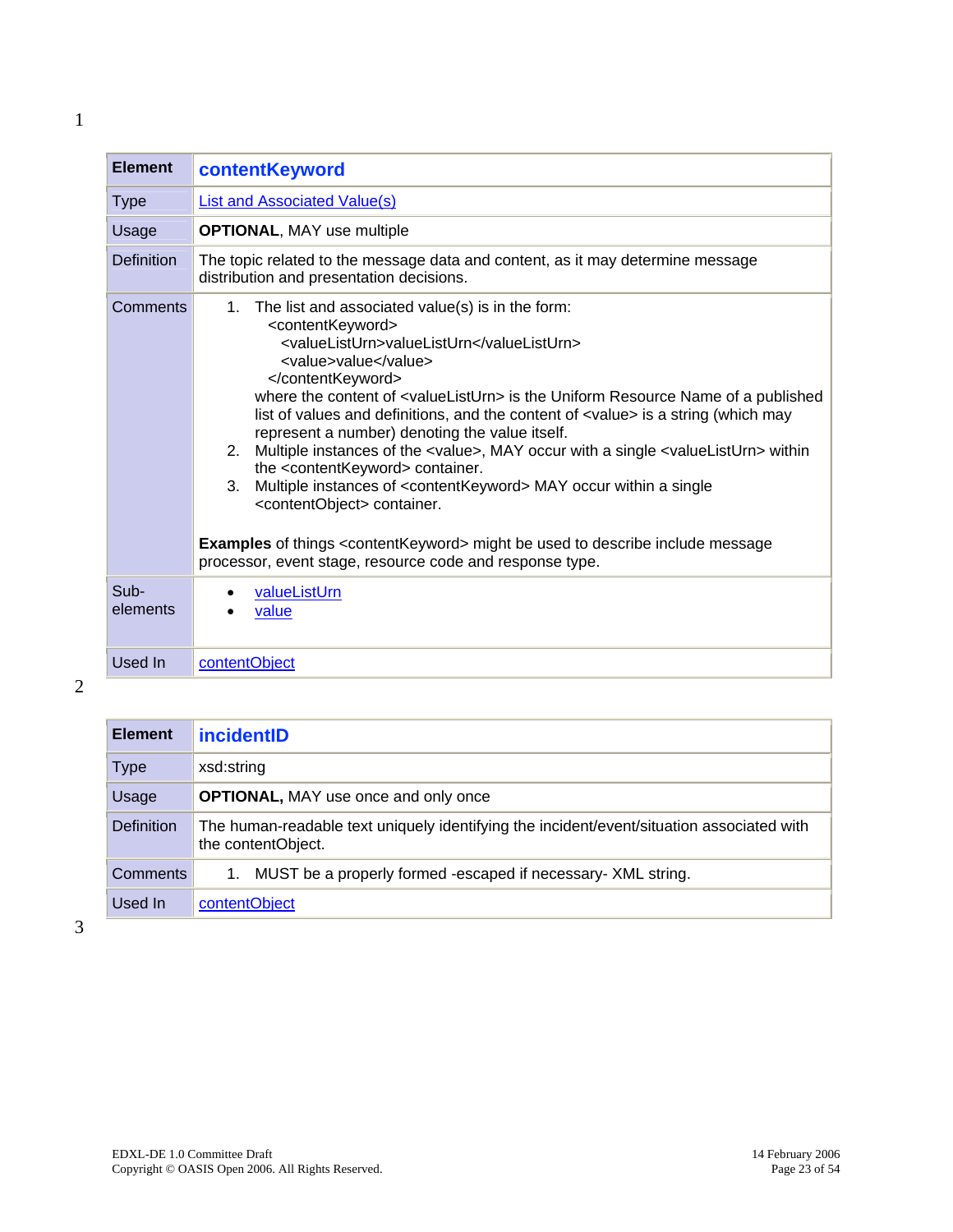<span id="page-23-0"></span>

| <b>Element</b>    | <b>incidentDescription</b>                                                                            |
|-------------------|-------------------------------------------------------------------------------------------------------|
| <b>Type</b>       | xsd:string                                                                                            |
| Usage             | <b>OPTIONAL, MAY use once and only once</b>                                                           |
| <b>Definition</b> | The human-readable text describing the incident/event/situation associated with the<br>contentObject. |
| <b>Comments</b>   | MUST be a properly formed -escaped if necessary- XML string.<br>1.                                    |
| Used In           | contentObject                                                                                         |

| <b>Element</b>    | originatorRole                                                                                                                                                                                                                                                                                                                                                                                                                                                                                                                                                                                                                                                                                                                             |
|-------------------|--------------------------------------------------------------------------------------------------------------------------------------------------------------------------------------------------------------------------------------------------------------------------------------------------------------------------------------------------------------------------------------------------------------------------------------------------------------------------------------------------------------------------------------------------------------------------------------------------------------------------------------------------------------------------------------------------------------------------------------------|
| <b>Type</b>       | List and Associated Value(s)                                                                                                                                                                                                                                                                                                                                                                                                                                                                                                                                                                                                                                                                                                               |
| Usage             | <b>OPTIONAL, MAY use multiple</b>                                                                                                                                                                                                                                                                                                                                                                                                                                                                                                                                                                                                                                                                                                          |
| <b>Definition</b> | The functional role of the message originator, as it may determine message distribution<br>and presentation decisions.                                                                                                                                                                                                                                                                                                                                                                                                                                                                                                                                                                                                                     |
| Comments          | The list and associated value(s) is in the form:<br>1.<br><originatorrole><br/><valuelisturn>valueListUrn</valuelisturn><br/><value>value</value><br/></originatorrole><br>where the content of <valuelisturn> is the Uniform Resource Name of a published<br/>list of values and definitions, and the content of <value> is a string (which may<br/>represent a number) denoting the value itself.<br/>2. Multiple instances of the <value>, MAY occur with a single <valuelisturn> within<br/>the <originatorrole> container.<br/>Multiple instances of <originatorrole> MAY occur within a single <contentobject><br/>3.<br/>container.</contentobject></originatorrole></originatorrole></valuelisturn></value></value></valuelisturn> |
| Sub-<br>elements  | valueListUrn<br>value                                                                                                                                                                                                                                                                                                                                                                                                                                                                                                                                                                                                                                                                                                                      |
| Used In           | contentObject                                                                                                                                                                                                                                                                                                                                                                                                                                                                                                                                                                                                                                                                                                                              |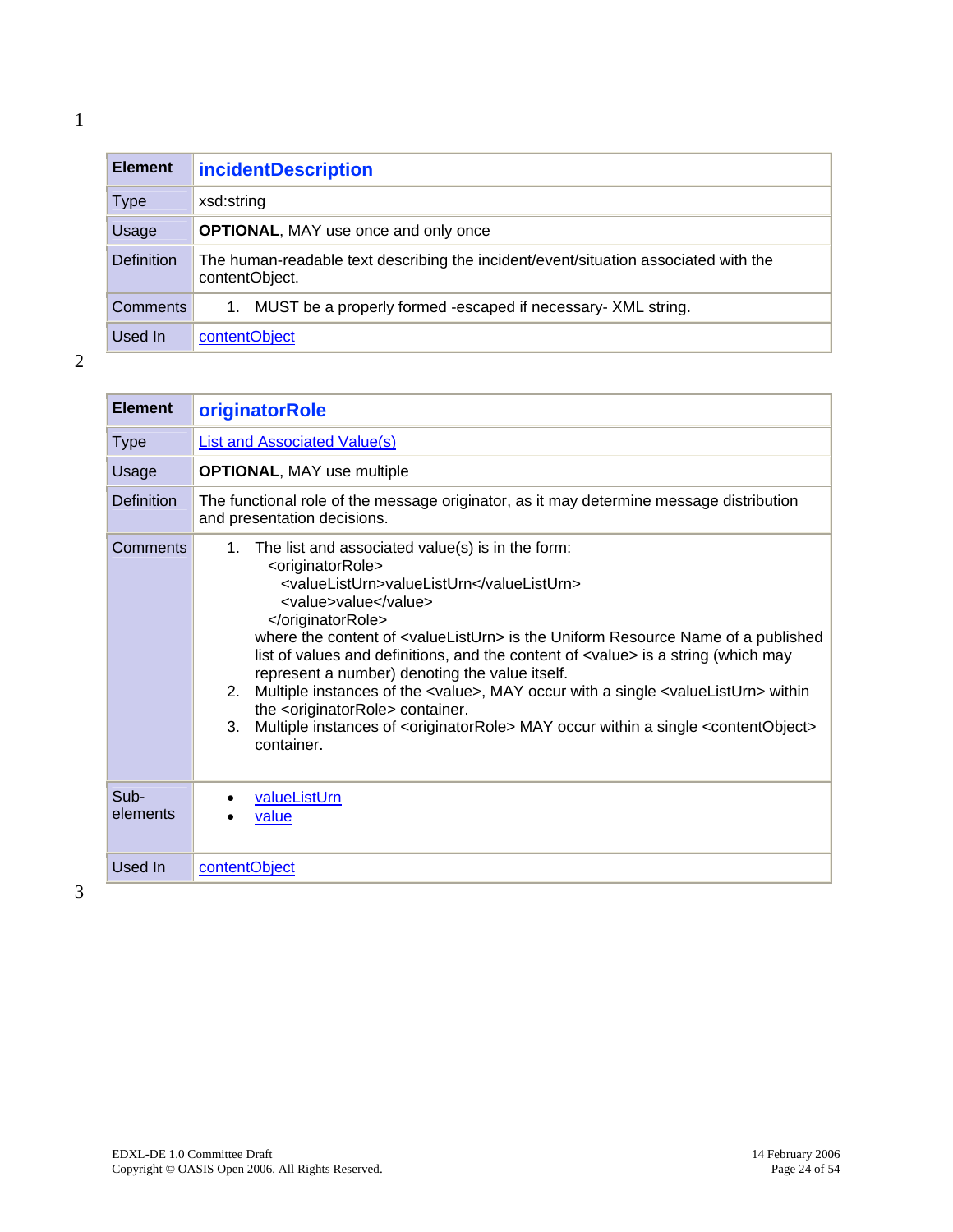<span id="page-24-0"></span>

| <b>Element</b>    | consumerRole                                                                                                                                                                                                                                                                                                                                                                                                                                                                                                                                                                                                                                                                                                                                                                                                                                  |
|-------------------|-----------------------------------------------------------------------------------------------------------------------------------------------------------------------------------------------------------------------------------------------------------------------------------------------------------------------------------------------------------------------------------------------------------------------------------------------------------------------------------------------------------------------------------------------------------------------------------------------------------------------------------------------------------------------------------------------------------------------------------------------------------------------------------------------------------------------------------------------|
| <b>Type</b>       | <b>List and Associated Value(s)</b>                                                                                                                                                                                                                                                                                                                                                                                                                                                                                                                                                                                                                                                                                                                                                                                                           |
| Usage             | <b>OPTIONAL, MAY use multiple</b>                                                                                                                                                                                                                                                                                                                                                                                                                                                                                                                                                                                                                                                                                                                                                                                                             |
| <b>Definition</b> | The functional role of the message consumer, as it may determine message distribution<br>and presentation decisions.                                                                                                                                                                                                                                                                                                                                                                                                                                                                                                                                                                                                                                                                                                                          |
| Comments          | 1. The list and associated value(s) is in the form:<br><consumerrole><br/><valuelisturn>valueListUrn</valuelisturn><br/><value>value</value><br/></consumerrole><br>where the content of <valuelisturn> is the Uniform Resource Name of a published<br/>list of values and definitions, and the content of <value> is a string (which may<br/>represent a number) denoting the value itself.<br/>2. Multiple instances of the <value>, MAY occur with a single <valuelisturn> within<br/>the <consumerrole> container.<br/>3. Multiple instances of <consumerrole> MAY occur within a single <contentobject><br/>container.<br/>Example: <valuelisturn>"http://www.dhs.gov/NiemRoleType"</valuelisturn>, <value>ICS<br/>Operations Branch</value></contentobject></consumerrole></consumerrole></valuelisturn></value></value></valuelisturn> |
| Sub-<br>elements  | valueListUrn<br>value                                                                                                                                                                                                                                                                                                                                                                                                                                                                                                                                                                                                                                                                                                                                                                                                                         |
| Used In           | contentObject                                                                                                                                                                                                                                                                                                                                                                                                                                                                                                                                                                                                                                                                                                                                                                                                                                 |

2

| <b>Element</b>    | confidentiality                                                                                        |
|-------------------|--------------------------------------------------------------------------------------------------------|
| <b>Type</b>       | xsd:string                                                                                             |
| Usage             | <b>OPTIONAL, MAY use once and only once</b>                                                            |
| <b>Definition</b> | Special requirements regarding confidentiality of the content of this <contentobject>.</contentobject> |
| Comments          | MUST be a properly formed -escaped if necessary- XML string.                                           |
| Used In           | contentObject                                                                                          |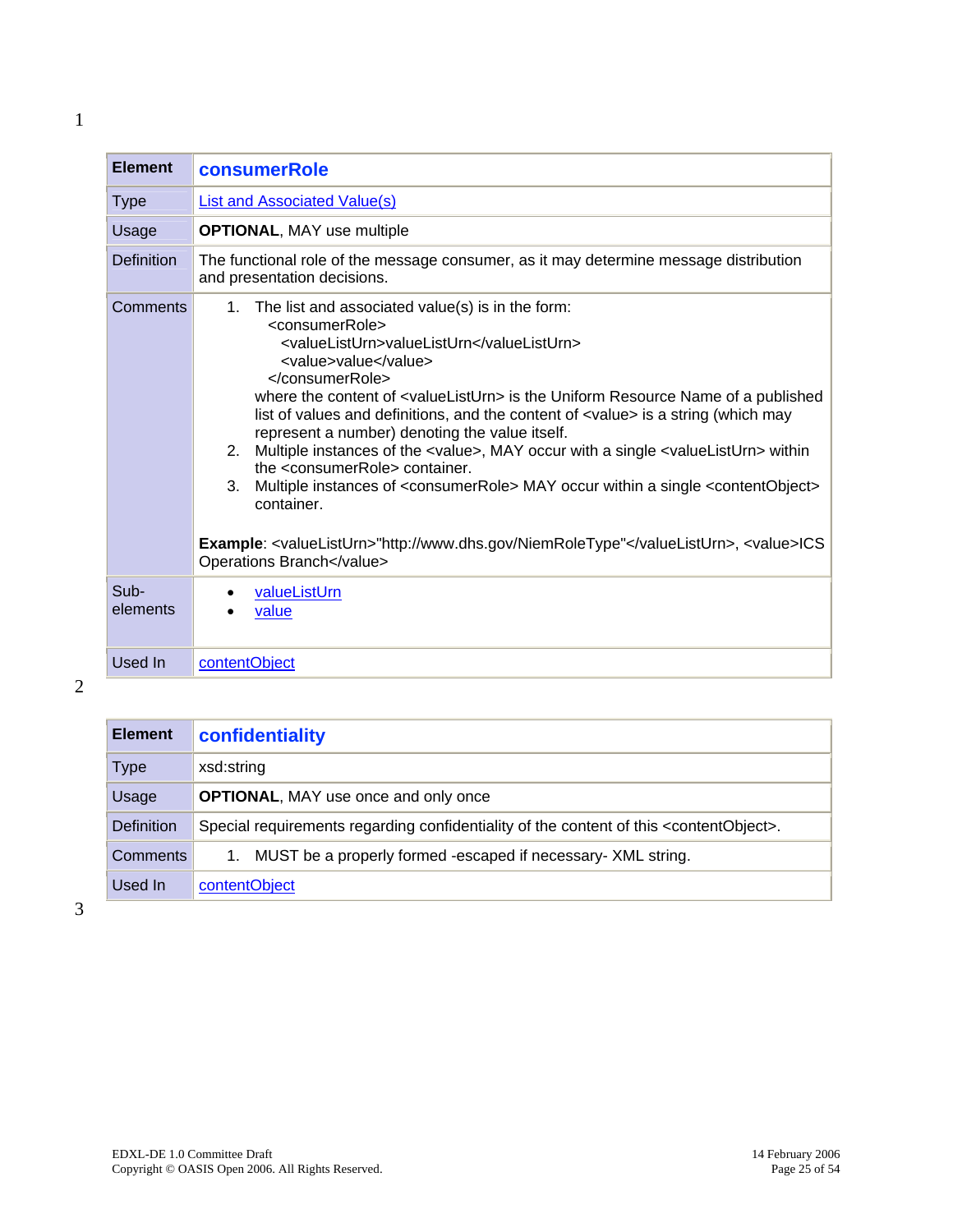<span id="page-25-0"></span>

| <b>Element</b>    | other                                                                                                                                                                                                                                                                                                                                                                                                                                                                                                                                |
|-------------------|--------------------------------------------------------------------------------------------------------------------------------------------------------------------------------------------------------------------------------------------------------------------------------------------------------------------------------------------------------------------------------------------------------------------------------------------------------------------------------------------------------------------------------------|
| <b>Type</b>       | xsd:other                                                                                                                                                                                                                                                                                                                                                                                                                                                                                                                            |
| Usage             | <b>OPTIONAL, MAY</b> be use to add an unlimited number of XML elements for enveloped<br>signing process.                                                                                                                                                                                                                                                                                                                                                                                                                             |
| <b>Definition</b> | Special requirements allowing for signature of the content of a <contentobject>.</contentobject>                                                                                                                                                                                                                                                                                                                                                                                                                                     |
| Comments          | 1. There is no mandatory validation of the elements if the namespace reference can<br>not be located.<br>2. MUST be a properly formed XML string – escaped, if necessary.<br>3. Element names cannot duplicate other element names in the contentObject. Such<br>duplication would prevent validation due to the ambiguity introduced.<br>4. This element may be used for signatures. If this element is used for experimental<br>extensions, such extensions may not be supported by all users or in future<br>versions of EDXL-DE. |
| Used In           | contentObject                                                                                                                                                                                                                                                                                                                                                                                                                                                                                                                        |

## 2 **3.2.4 nonXMLContent Element and Sub-elements**

| <b>Element</b>    | nonXMLContent                                                                                                                                                                                                                                                                                                                                                     |
|-------------------|-------------------------------------------------------------------------------------------------------------------------------------------------------------------------------------------------------------------------------------------------------------------------------------------------------------------------------------------------------------------|
| <b>Type</b>       | <b>XML Structure</b>                                                                                                                                                                                                                                                                                                                                              |
| Usage             | <b>CONDITIONAL, MAY use multiple</b>                                                                                                                                                                                                                                                                                                                              |
| <b>Definition</b> | Container for content provided in a non-XML MIME type.                                                                                                                                                                                                                                                                                                            |
| Comments          | The <nonxmlcontent> container MUST have one or both of the elements<br/>1.<br/><contentdata> and <uri>.<br/>2. If the suris element is used in conjunction with the scontent Data belement, it must<br/>reference a data location that contains the same data as is contained in the<br/><contentdata> element.</contentdata></uri></contentdata></nonxmlcontent> |
| Sub-<br>elements  | mimeType<br>size<br><u>digest</u><br>uri<br>contentData                                                                                                                                                                                                                                                                                                           |
| Used In           | contentObject                                                                                                                                                                                                                                                                                                                                                     |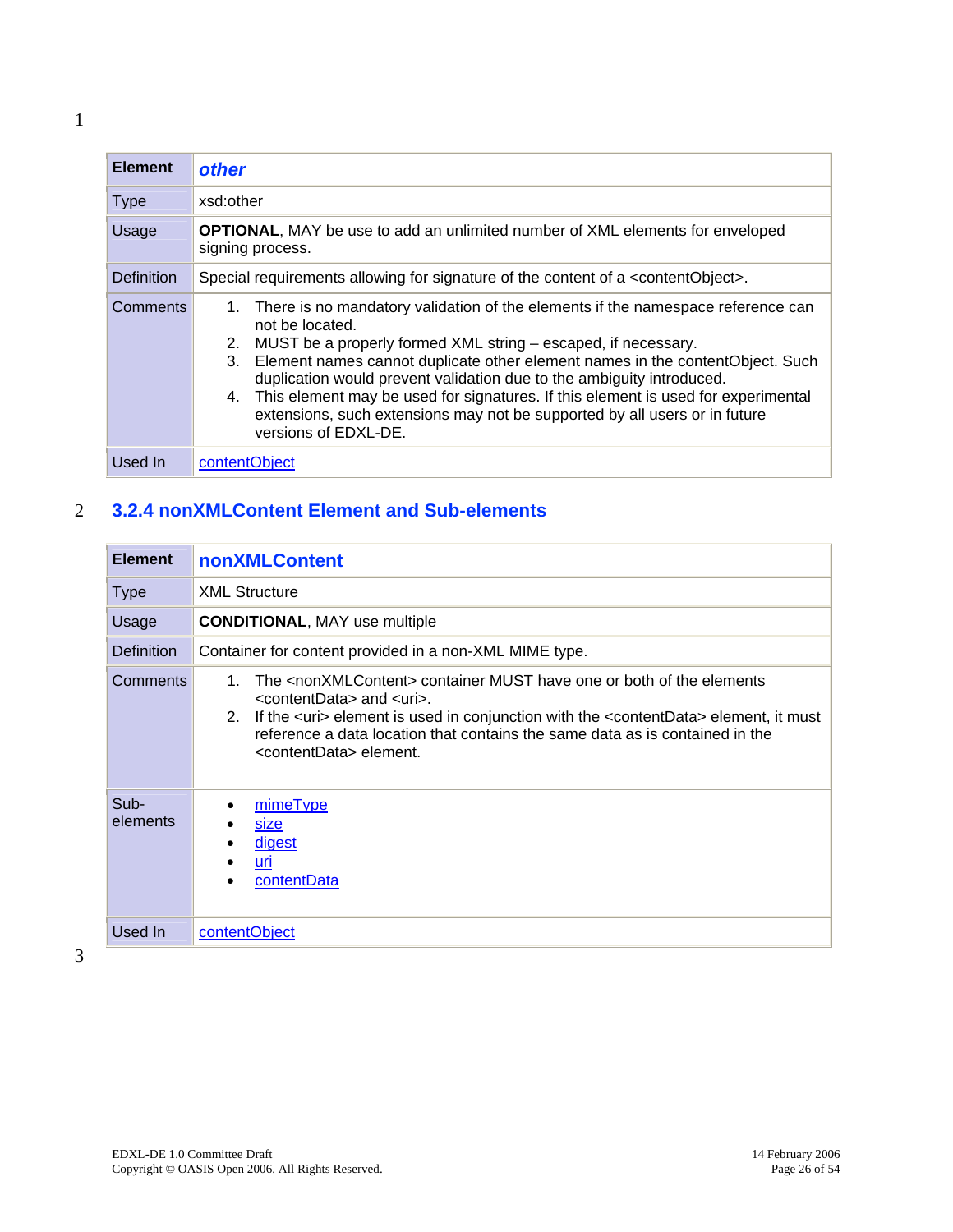<span id="page-26-0"></span>

| <b>Element</b> | mimeType                                                                                                                         |
|----------------|----------------------------------------------------------------------------------------------------------------------------------|
| <b>Type</b>    | xsd:string                                                                                                                       |
| Usage          | <b>REQUIRED, MUST be used once and only once</b>                                                                                 |
| Definition     | The format of the payload.                                                                                                       |
| Comments       | MIME content type and sub-type as described in [RFC 2046].<br>MUST be a properly formed -escaped if necessary- XML string.<br>2. |
|                | <b>Examples:</b> application/pdf, application/mp3                                                                                |
| Used In        | nonXMLContent                                                                                                                    |

## 2

| <b>Element</b> | <b>size</b>                                                                        |
|----------------|------------------------------------------------------------------------------------|
| Type           | xsd:integer                                                                        |
| Usage          | <b>OPTIONAL, MAY use once and only once</b>                                        |
| Definition     | The file size of the payload.                                                      |
| Comments       | Value must be in bytes and represent the raw file size (not encoded or encrypted). |
| Used In        | nonXMLContent                                                                      |

3

| <b>Element</b> | digest                                                                                                                                                                         |
|----------------|--------------------------------------------------------------------------------------------------------------------------------------------------------------------------------|
| <b>Type</b>    | xsd:string                                                                                                                                                                     |
| Usage          | <b>OPTIONAL, MAY use once and only once</b>                                                                                                                                    |
| Definition     | The digest value for the payload.                                                                                                                                              |
| Comments       | 1. Used to ensure the integrity of the payload.<br>2. Calculated using the Secure Hash Algorithm (SHA-1)<br>MUST be a properly formed -escaped if necessary- XML string.<br>3. |
| Used In        | nonXMLContent                                                                                                                                                                  |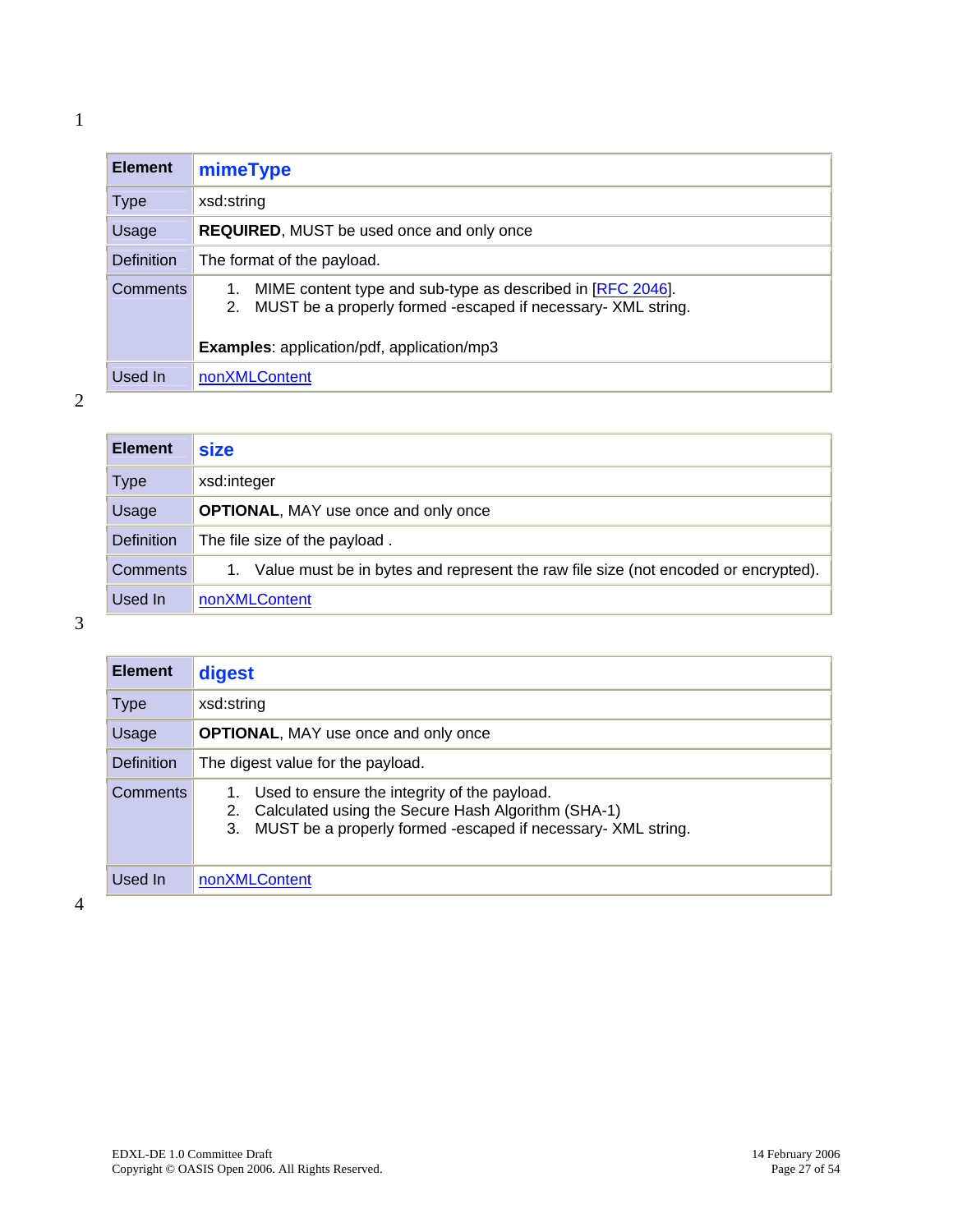<span id="page-27-0"></span>

| <b>Element</b>    | uri                                                                                                                                                                                                                                                                                              |  |
|-------------------|--------------------------------------------------------------------------------------------------------------------------------------------------------------------------------------------------------------------------------------------------------------------------------------------------|--|
| <b>Type</b>       | xsd:anyURI                                                                                                                                                                                                                                                                                       |  |
| Usage             | <b>OPTIONAL, MAY use once and only once</b>                                                                                                                                                                                                                                                      |  |
| <b>Definition</b> | A Uniform Resource Identifier that can be used to retrieve the identified resource.                                                                                                                                                                                                              |  |
| Comments          | May be a full absolute URI, typically a Uniform Resource Locator, that can be used<br>to retrieve the resource over the Internet.<br>2. May be a relative URI naming a file. This may be just a pointer to a file or<br>specifically to the file represented in the <contentdata>.</contentdata> |  |
| Used In           | nonXMLContent                                                                                                                                                                                                                                                                                    |  |

2

| <b>Element</b>    | <b>contentData</b>                                                                                                                                                                                         |  |
|-------------------|------------------------------------------------------------------------------------------------------------------------------------------------------------------------------------------------------------|--|
| <b>Type</b>       | xsd:base64Binary                                                                                                                                                                                           |  |
| Usage             | <b>OPTIONAL, MAY use once and only once</b>                                                                                                                                                                |  |
| <b>Definition</b> | The base-64 encoded data content.                                                                                                                                                                          |  |
| <b>Comments</b>   | MAY be used either with or instead of the <uri> element in contexts where retrieval<br/>of a resource via a URI is not feasible.<br/>2. MUST be a properly formed -escaped if necessary- XML string.</uri> |  |
| Used In           | nonXMLContent                                                                                                                                                                                              |  |

## 3 **3.2.5 xmlContent Element and Sub-elements**

| <b>Element</b>    | <b>xmlContent</b>                                                                                   |
|-------------------|-----------------------------------------------------------------------------------------------------|
| <b>Type</b>       | <b>XML Structure</b>                                                                                |
| Usage             | <b>CONDITIONAL, MAY use multiple</b>                                                                |
| <b>Definition</b> | Container for valid-namespaced XML data.                                                            |
| Sub-<br>elements  | keyXMLContent<br>embeddedXMLContent<br>2.<br>An optional namespace attribute may be included.<br>3. |
| Used In           | contentObject                                                                                       |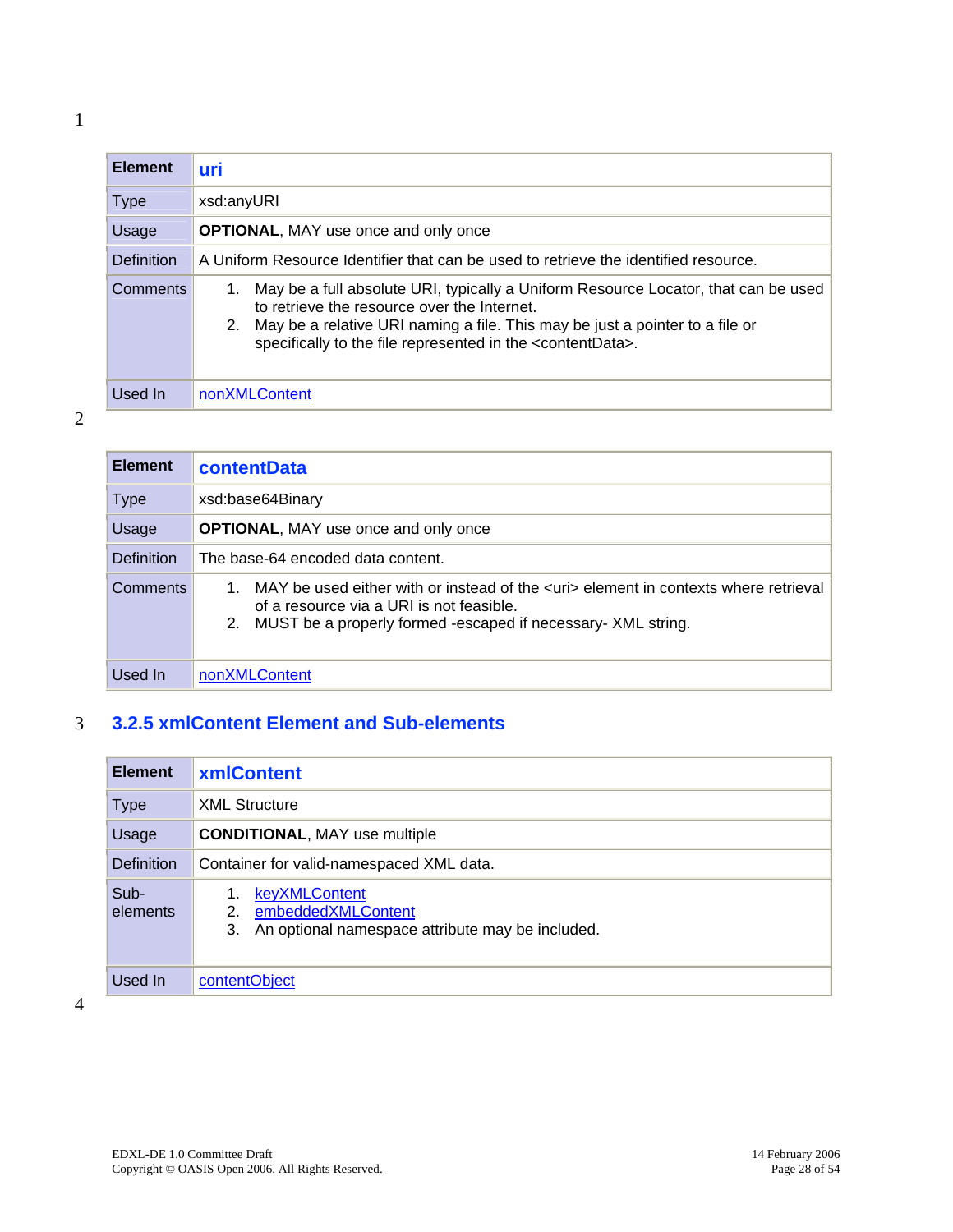<span id="page-28-0"></span>

| <b>Element</b>    | keyXMLContent                                                                                                                                                                                                                                                                                                                                                                                  |  |
|-------------------|------------------------------------------------------------------------------------------------------------------------------------------------------------------------------------------------------------------------------------------------------------------------------------------------------------------------------------------------------------------------------------------------|--|
| <b>Type</b>       | xsd:string                                                                                                                                                                                                                                                                                                                                                                                     |  |
| Usage             | <b>OPTIONAL, MAY use multiple</b>                                                                                                                                                                                                                                                                                                                                                              |  |
| <b>Definition</b> | A container element for collected fragments of valid XML.                                                                                                                                                                                                                                                                                                                                      |  |
| <b>Comments</b>   | Extracts must come from the XML document contained within the<br><embeddedxmlcontent> element within the current <contentobject> block.<br/>2. All content within this element MUST be explicitly namespaced as defined in the<br/>enclosing <contentobject> tag.<br/>MUST be a properly formed -escaped if necessary- XML string.<br/>3.</contentobject></contentobject></embeddedxmlcontent> |  |

Used In | xmlContent

| <b>Element</b> | embeddedXMLContent                                                                                                                                                                                                                                                                                        |
|----------------|-----------------------------------------------------------------------------------------------------------------------------------------------------------------------------------------------------------------------------------------------------------------------------------------------------------|
| <b>Type</b>    | xsd:string                                                                                                                                                                                                                                                                                                |
| Usage          | <b>OPTIONAL, MAY use multiple</b>                                                                                                                                                                                                                                                                         |
| Definition     | The <embeddedxmlcontent> element is an open container for valid XML from an explicit<br/>namespaced XML Schema.</embeddedxmlcontent>                                                                                                                                                                      |
| Comments       | The content MUST be a separately-namespaced well-formed XML document.<br>1.<br>The enclosed XML content MUST be explicitly namespaced as defined in the<br>2.<br>enclosing <embeddedxmlcontent> tag.<br/>3. Enclosed XML content may be encrypted and/or signed within this element.</embeddedxmlcontent> |
| Used In        | xmlContent                                                                                                                                                                                                                                                                                                |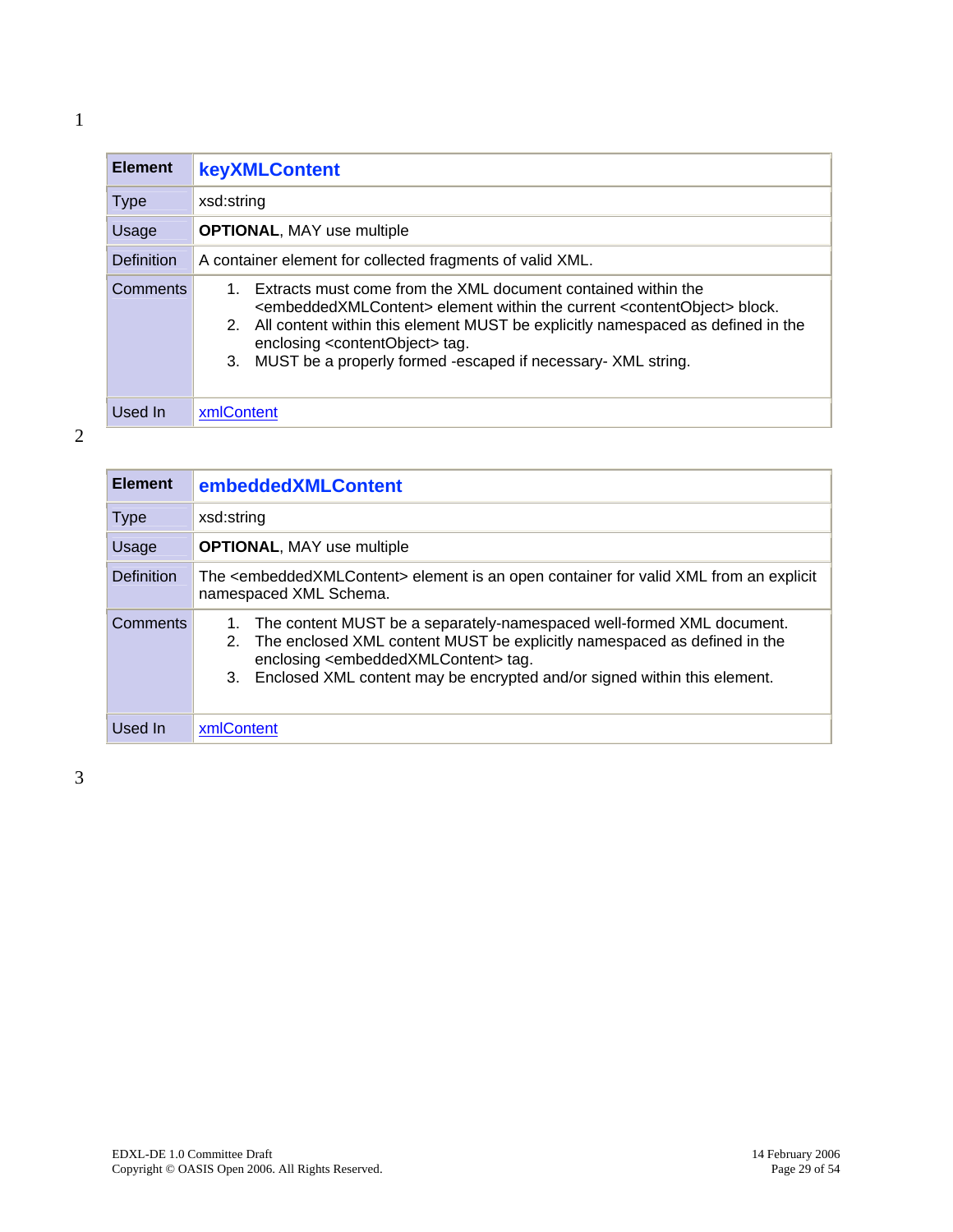## <span id="page-29-0"></span>1 **3.2.6 List and Associated Value(s)**

| <b>Element</b>    | valueListUrn                                                                                                                                                                                                                                        |  |
|-------------------|-----------------------------------------------------------------------------------------------------------------------------------------------------------------------------------------------------------------------------------------------------|--|
| <b>Type</b>       | xsd:string                                                                                                                                                                                                                                          |  |
| Usage             | <b>CONDITIONAL, MAY use once and only once</b>                                                                                                                                                                                                      |  |
| <b>Definition</b> | The name of a certified list maintained by the Community of Interest (COI) for the value<br>referenced.                                                                                                                                             |  |
| Comments          | 1. MUST be a properly formed -escaped if necessary- XML string.                                                                                                                                                                                     |  |
| Used In           | <b>EDXLDistribution/senderRole</b><br><b>EDXLDistribution/recipientRole</b><br>$\bullet$<br><b>EDXLDistribution/keyword</b><br>$\bullet$<br>contentObject/contentKeyword<br>$\bullet$<br>contentObject/originatorRole<br>contentObject/consumerRole |  |

2

| <b>Element</b>    | value                                                                                                                                                                                                             |  |
|-------------------|-------------------------------------------------------------------------------------------------------------------------------------------------------------------------------------------------------------------|--|
| <b>Type</b>       | xsd:string                                                                                                                                                                                                        |  |
| Usage             | <b>CONDITIONAL, MAY use multiple</b>                                                                                                                                                                              |  |
| <b>Definition</b> | A value from a certified list maintained by the Community of Interest (COI) for the<br>referenced element.                                                                                                        |  |
| <b>Comments</b>   | MUST be a properly formed -escaped if necessary- XML string.<br>1.                                                                                                                                                |  |
| Used In           | <b>EDXLDistribution/senderRole</b><br><b>EDXLDistribution/recipientRole</b><br><b>EDXLDistribution/keyword</b><br>contentObject/contentKeyword<br>contentObject/originatorRole<br>contentObject/consumerRole<br>٠ |  |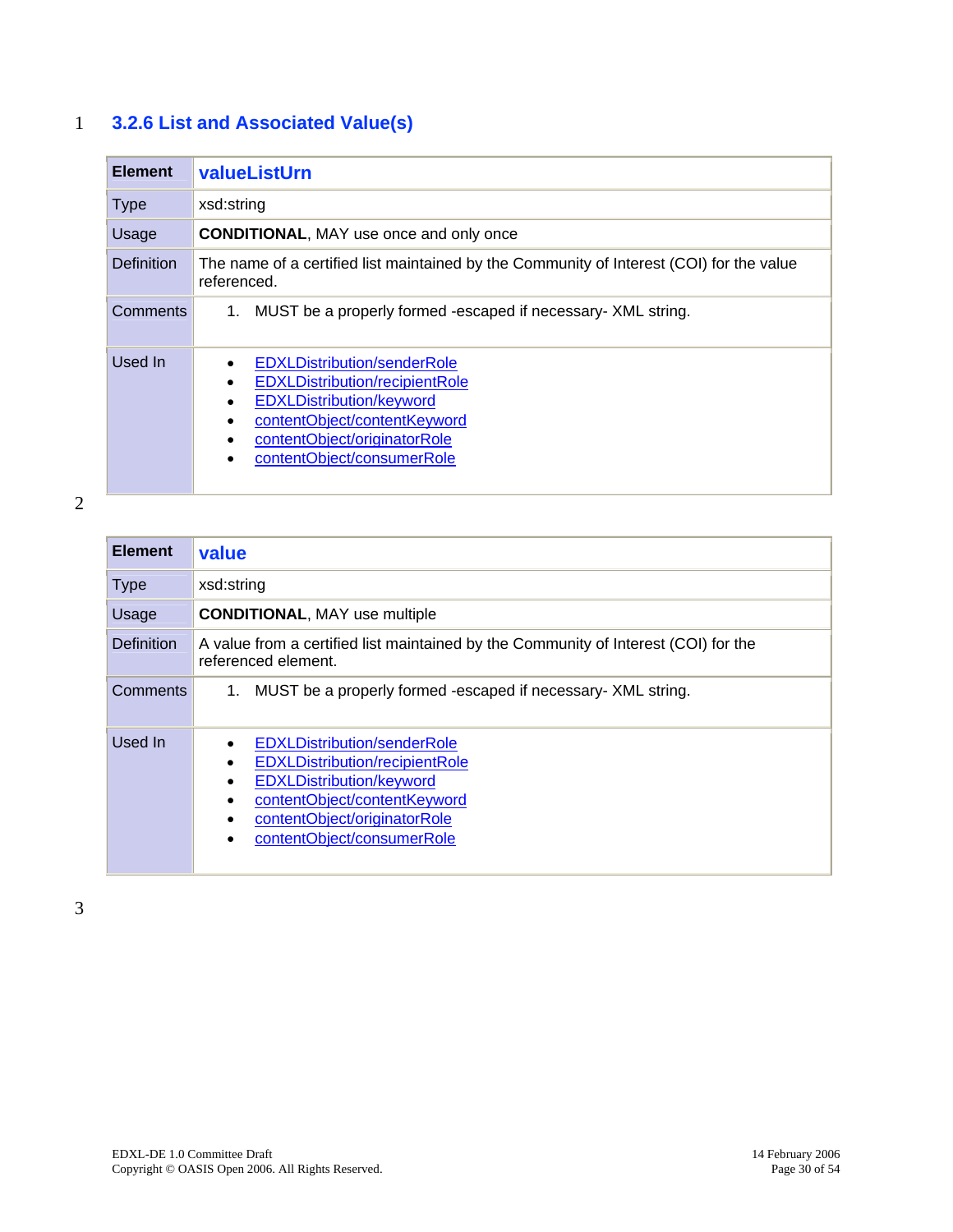## <span id="page-30-0"></span>1 **3.2.7 Explicit Addressing**

| <b>Element</b>    | explicitAddressScheme                                                                |
|-------------------|--------------------------------------------------------------------------------------|
| <b>Type</b>       | xsd:string                                                                           |
| Usage             | <b>REQUIRED, MUST use once and only once</b>                                         |
| <b>Definition</b> | Identifies the distribution addressing scheme used.                                  |
| <b>Comments</b>   | MUST be a properly formed -escaped if necessary- XML string.<br>1.                   |
|                   | <b>Examples</b> for this type of distribution includes - email, military USMTF, etc. |
| Used In           | explicitAddress                                                                      |

| <b>Element</b>    | explicitAddressValue                                                               |
|-------------------|------------------------------------------------------------------------------------|
| Type              | xsd:string                                                                         |
| Usage             | <b>REQUIRED, MAY use multiple</b>                                                  |
| <b>Definition</b> | A properly formed -escaped if necessary- XML string denoting the addressees value. |
| Comments          | MUST be a properly formed -escaped if necessary- XML string.<br>1.                 |
| Used In           | explicitAddress                                                                    |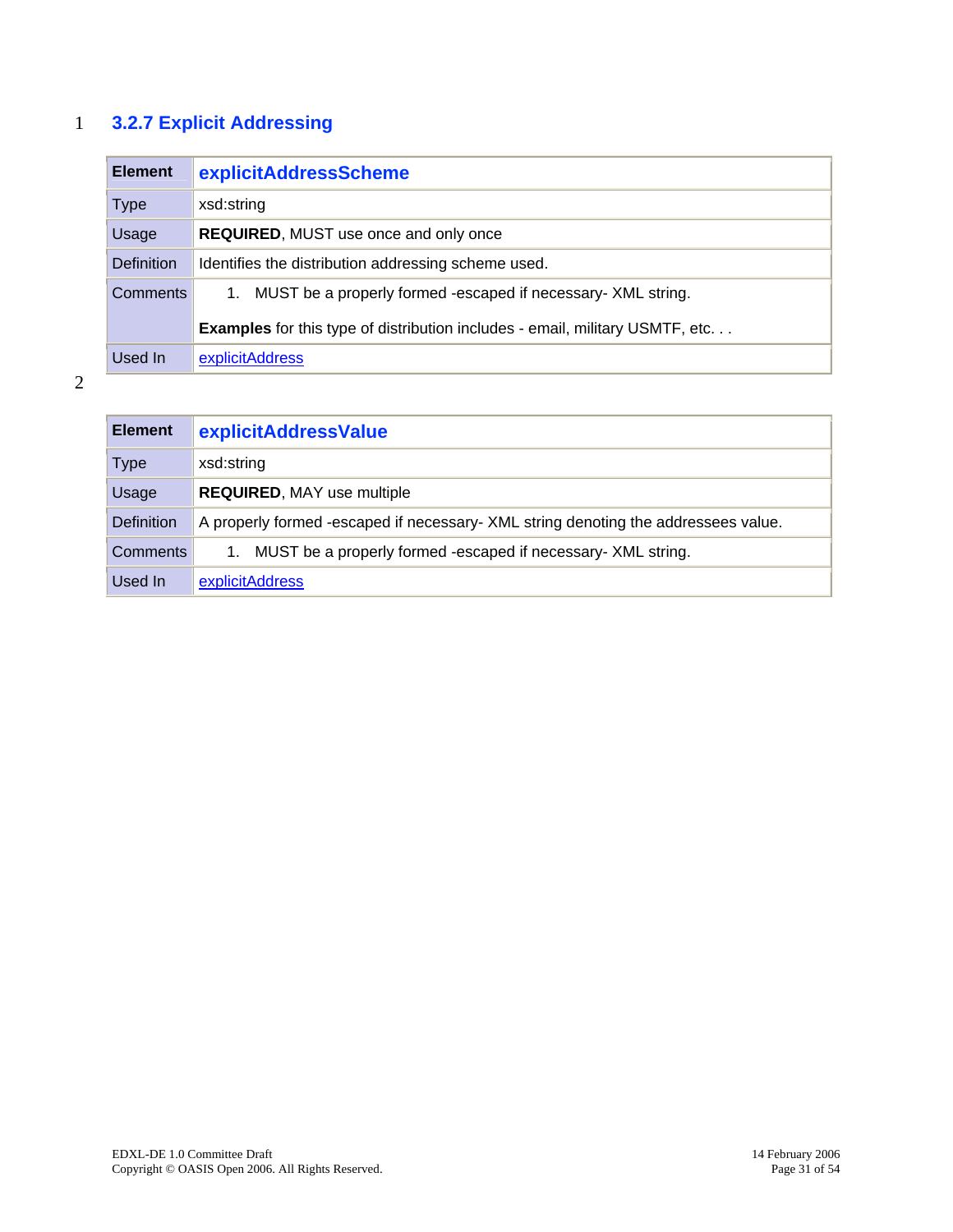#### <span id="page-31-0"></span>**Appendix A. XML Schema for the EDXLDistribution Element**

```
3 <?xml version="1.0" encoding="UTF-8"?> 
 4 
 5 <xsd:schema xmlns:xsd="http://www.w3.org/2001/XMLSchema"<br>6 xmlns="urn:oasis:names:tc:emergency:EDXL:DE:1.0"<br>7 targetNamespace="urn:oasis:names:tc:emergency:EDXL:DE:1.
      6 xmlns="urn:oasis:names:tc:emergency:EDXL:DE:1.0" 
 7 targetNamespace="urn:oasis:names:tc:emergency:EDXL:DE:1.0" 
      8 elementFormDefault="qualified" attributeFormDefault="unqualified" version="1.0CD"> 
 9 
10 <xsd:element name="EDXLDistribution"> 
11 <xsd:complexType> 
12 <xsd:sequence>
13 <xsd:element name="distributionID" type="xsd:string"/> 
14 <xsd:element name="senderID" type="xsd:string"/> 
15 <xsd:element name="dateTimeSent" type="xsd:dateTime"/> 
16 <xsd:element name="distributionStatus" type="statusValues"/> 
17 <xsd:element name="distributionType" type="typeValues"/> 
18 <xsd:element name="combinedConfidentiality" type="xsd:string"/> 
19 <xsd:element name="language" type="xsd:string" minOccurs="0"/> 
20 <xsd:element name="senderRole" type="valueListType" minOccurs="0" 
21 maxOccurs="unbounded"/><br>22 xs<br>23 minOccurs="0" maxOccurs
                            22 <xsd:element name="recipientRole" type="valueListType" 
23 minOccurs="0" maxOccurs="unbounded"/><br>24 sxsd:element name="ke<br/>825 maxOccurs="unbounded"/>
                        24 <xsd:element name="keyword" type="valueListType" minOccurs="0" 
25 maxOccurs="unbounded"/><br>26 minOccurs="0" maxOccurs
                           26 <xsd:element name="distributionReference" type="xsd:string" 
27 minOccurs="0" maxOccurs="unbounded"/><br>28 sxsd:element name="ex<br>29 minOccurs="0" maxOccurs="unbounded"/>
                        28 <xsd:element name="explicitAddress" type="valueSchemeType" 
29 minOccurs="0" maxOccurs="unbounded"/><br>30 sxsd:element name="ta><br>31 maxOccurs="unbounded"/>
                        30 <xsd:element name="targetArea" type="targetAreaType" minOccurs="0" 
31 maxOccurs="unbounded"/><br>32 sxsd:el<br>33 minOccurs="0" maxOccurs
                        32 <xsd:element name="contentObject" type="contentObjectType" 
     33 minOccurs="0" maxOccurs="unbounded"/> 
34 </xsd:sequence>
35 </xsd:complexType>
36 </xsd:element> 
37 <xsd:annotation/> 
38 <xsd:annotation/> 
39 
40 <xsd:complexType name="contentObjectType"> 
41 <xsd:sequence>
42 <xsd:element name="contentDescription" type="xsd:string" minOccurs="0"/> 
43 <xsd:element name="contentKeyword" type="valueListType" minOccurs="0"<br>44 maxOccurs="unbounded"/>
      44 maxOccurs="unbounded"/> 
45 <xsd:element name="incidentID" type="xsd:string" minOccurs="0"/> 
46 <xsd:element name="incidentDescription" type="xsd:string" minOccurs="0"/> 
47 <xsd:element name="originatorRole" type="valueListType" minOccurs="0"<br>48 maxOccurs="unbounded"/>
      48 maxOccurs="unbounded"/>
```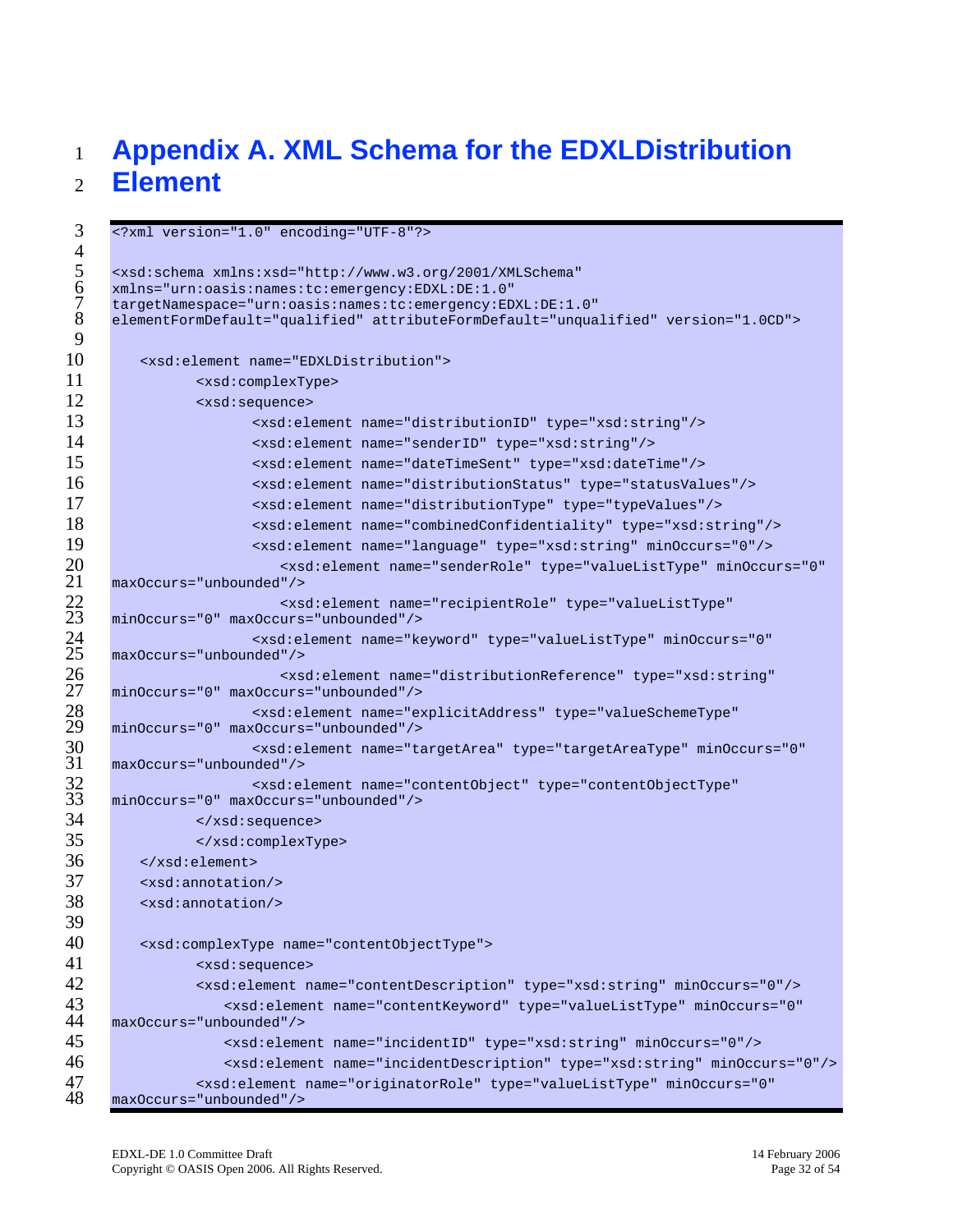```
1 <xsd:element name="consumerRole" type="valueListType" minOccurs="0"<br>2 maxOccurs="unbounded"/>
 2 maxOccurs="unbounded"/><br>3 sxsd:element
              3 <xsd:element name="confidentiality" type="xsd:string" minOccurs="0"/> 
 4 
 5 <xsd:choice minOccurs="1" maxOccurs="unbounded"> 
 6 <xsd:element name="nonXMLContent" type="nonXMLContentType"/> 
 7 <xsd:element name="xmlContent" type="xmlContentType"/> 
 8 </xsd:choice>
 9 
10 <xsd:any namespace="##other" processContents="lax" minOccurs="0" 
     maxOccurs="unbounded" />
12 
13 </xsd:sequence>
14 </xsd:complexType>
15 
16 <xsd:complexType name="nonXMLContentType"> 
17 <xsd:sequence>
18 <xsd:element name="mimeType" type="xsd:string"/> 
19 <xsd:element name="size" type="xsd:integer" minOccurs="0"/> 
20 <xsd:element name="digest" type="xsd:string" minOccurs="0"/>
21 <xsd:element name="uri" type="xsd:anyURI" minOccurs="0"/> 
22 <xsd:element name="contentData" type="xsd:base64Binary" minOccurs="0"/> 
23 </xsd:sequence>
24 </xsd:complexType>
25 
26 <xsd:complexType name="xmlContentType"> 
27 <xsd:sequence><br>28 <xsd:element n<br>29 max0ccurs="unbounded"/>
              28 <xsd:element name="keyXMLContent" type="anyXMLType" minOccurs="0" 
29 maxOccurs="unbounded"/><br>30 sxsd:element
30 <xsd:element name="embeddedXMLContent" type="anyXMLType" minOccurs="0" 
     31 maxOccurs="unbounded"/> 
32 </xsd:sequence>
33 </xsd:complexType> 
34 
35 <xsd:complexType name="anyXMLType"> 
36 <xsd:sequence> 
37 <xsd:any namespace="##other" processContents="lax" maxOccurs="unbounded"/> 
38 </xsd:sequence>
39 
40 <xsd:anyAttribute namespace="##other" processContents="lax"/> 
41 </xsd:complexType>
42 
43 <xsd:complexType name="valueListType"> 
44 <xsd:sequence> 
45 <xsd:element name="valueListUrn" type="xsd:string" /> 
46 <xsd:element name="value" type="xsd:string" maxOccurs="unbounded"/> 
47 </xsd:sequence>
48 </xsd:complexType> 
49 
50 <xsd:complexType name="valueSchemeType">
```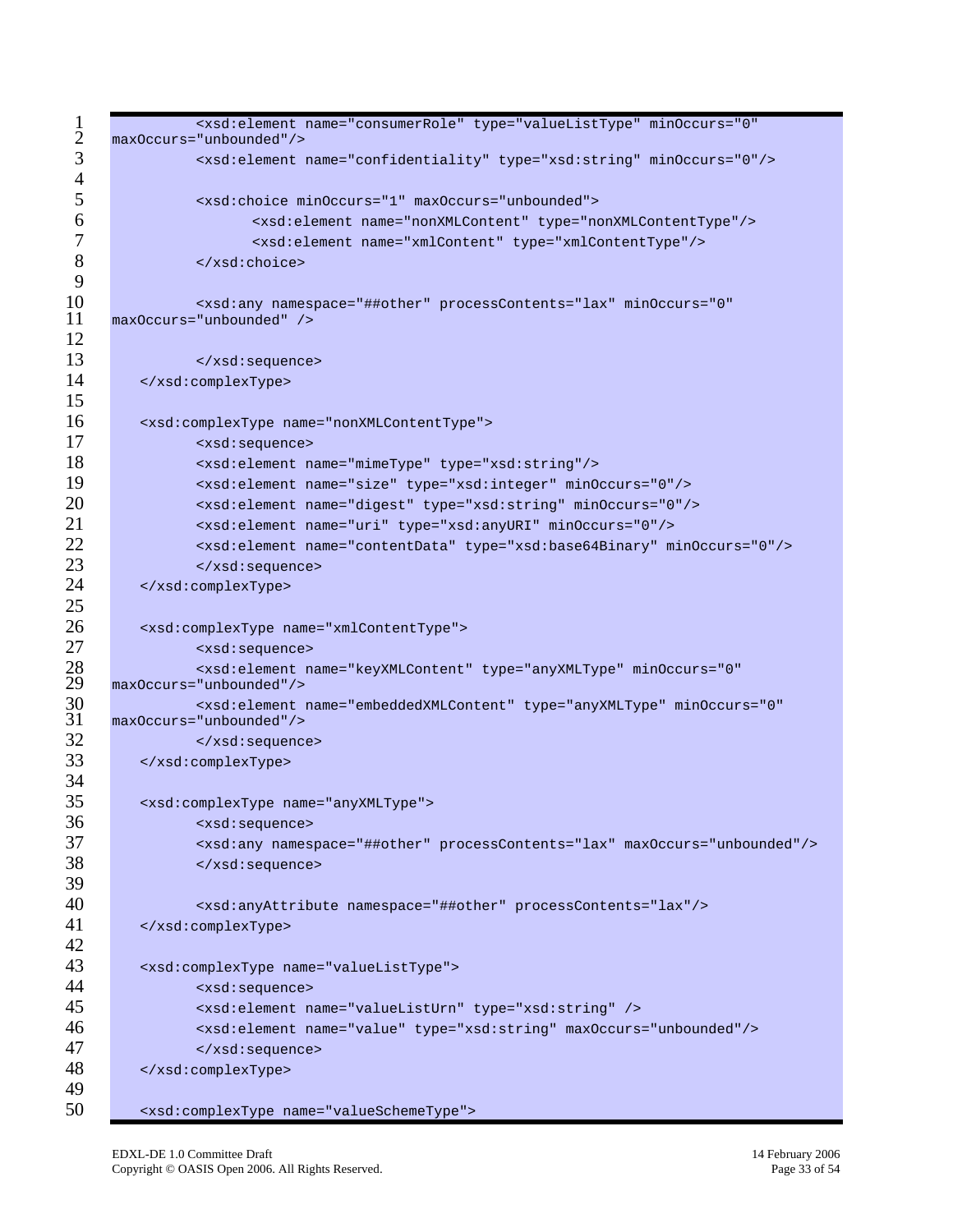| $\mathbf{1}$   | <xsd:sequence></xsd:sequence>                                                                                                  |  |  |  |  |  |  |  |
|----------------|--------------------------------------------------------------------------------------------------------------------------------|--|--|--|--|--|--|--|
| $\mathbf{2}$   | <xsd:element name="explicitAddressScheme" type="xsd:string"></xsd:element>                                                     |  |  |  |  |  |  |  |
| $\overline{3}$ | <xsd:element <="" name="explicitAddressValue" th="" type="xsd:string"></xsd:element>                                           |  |  |  |  |  |  |  |
| $\overline{4}$ | maxOccurs="unbounded"/>                                                                                                        |  |  |  |  |  |  |  |
| 5              |                                                                                                                                |  |  |  |  |  |  |  |
| 6              |                                                                                                                                |  |  |  |  |  |  |  |
| $\tau$         |                                                                                                                                |  |  |  |  |  |  |  |
| $8\,$          | <xsd:complextype name="targetAreaType"></xsd:complextype>                                                                      |  |  |  |  |  |  |  |
| 9              | <xsd:sequence></xsd:sequence>                                                                                                  |  |  |  |  |  |  |  |
| 10             | <xsd:element <="" minoccurs="0" name="circle" th="" type="spatialType"></xsd:element>                                          |  |  |  |  |  |  |  |
| 11             | maxOccurs="unbounded"/>                                                                                                        |  |  |  |  |  |  |  |
| 12<br>13       | <xsd:element <br="" minoccurs="0" name="polygon" type="spatialType">maxOccurs="unbounded"/&gt;</xsd:element>                   |  |  |  |  |  |  |  |
| 14<br>15       | <xsd:element <br="" minoccurs="0" name="country" type="xsd:string">maxOccurs="unbounded"/&gt;</xsd:element>                    |  |  |  |  |  |  |  |
| 16             | <xsd:element <="" minoccurs="0" name="subdivision" th="" type="xsd:string"></xsd:element>                                      |  |  |  |  |  |  |  |
| 17             | maxOccurs="unbounded"/>                                                                                                        |  |  |  |  |  |  |  |
| 18             | <xsd:element <="" minoccurs="0" name="locCodeUN" th="" type="xsd:string"></xsd:element>                                        |  |  |  |  |  |  |  |
| 19             | maxOccurs="unbounded"/>                                                                                                        |  |  |  |  |  |  |  |
| 20             |                                                                                                                                |  |  |  |  |  |  |  |
| 21             |                                                                                                                                |  |  |  |  |  |  |  |
| 22             |                                                                                                                                |  |  |  |  |  |  |  |
| 23             | <xsd:complextype name="spatialType"></xsd:complextype>                                                                         |  |  |  |  |  |  |  |
| 24             | <xsd:simplecontent></xsd:simplecontent>                                                                                        |  |  |  |  |  |  |  |
| 25             | <xsd:extension base="xsd:string"></xsd:extension>                                                                              |  |  |  |  |  |  |  |
| 26<br>27       | <xsd:attribute <br="" name="value" type="xsd:string" use="required">fixed="urn:ogc:def:crs:0GC:1.3:CRS84"/&gt;</xsd:attribute> |  |  |  |  |  |  |  |
| 28             |                                                                                                                                |  |  |  |  |  |  |  |
| 29             |                                                                                                                                |  |  |  |  |  |  |  |
| 30             |                                                                                                                                |  |  |  |  |  |  |  |
| 31             |                                                                                                                                |  |  |  |  |  |  |  |
| 32             | <xsd:simpletype name="statusValues"></xsd:simpletype>                                                                          |  |  |  |  |  |  |  |
| 33             | <xsd:restriction base="xsd:NMTOKEN"></xsd:restriction>                                                                         |  |  |  |  |  |  |  |
| 34             | <xsd:enumeration value="Actual"></xsd:enumeration>                                                                             |  |  |  |  |  |  |  |
| 35             | <xsd:enumeration value="Exercise"></xsd:enumeration>                                                                           |  |  |  |  |  |  |  |
| 36             | <xsd:enumeration value="System"></xsd:enumeration>                                                                             |  |  |  |  |  |  |  |
| 37             | <xsd:enumeration value="Test"></xsd:enumeration>                                                                               |  |  |  |  |  |  |  |
| 38             |                                                                                                                                |  |  |  |  |  |  |  |
| 39             |                                                                                                                                |  |  |  |  |  |  |  |
| 40             |                                                                                                                                |  |  |  |  |  |  |  |
| 41             | <xsd:simpletype name="typeValues"></xsd:simpletype>                                                                            |  |  |  |  |  |  |  |
| 42             | <xsd:restriction base="xsd:NMTOKEN"></xsd:restriction>                                                                         |  |  |  |  |  |  |  |
| 43             | <xsd:enumeration value="Report"></xsd:enumeration>                                                                             |  |  |  |  |  |  |  |
| 44             | <xsd:enumeration value="Update"></xsd:enumeration>                                                                             |  |  |  |  |  |  |  |
| 45             | <xsd:enumeration value="Cancel"></xsd:enumeration>                                                                             |  |  |  |  |  |  |  |
| 46             | <xsd:enumeration value="Request"></xsd:enumeration>                                                                            |  |  |  |  |  |  |  |
| 47             | <xsd:enumeration value="Response"></xsd:enumeration>                                                                           |  |  |  |  |  |  |  |
| 48             | <xsd:enumeration value="Dispatch"></xsd:enumeration>                                                                           |  |  |  |  |  |  |  |
| 49             | <xsd:enumeration value="Ack"></xsd:enumeration>                                                                                |  |  |  |  |  |  |  |
| 50             | <xsd:enumeration value="Error"></xsd:enumeration>                                                                              |  |  |  |  |  |  |  |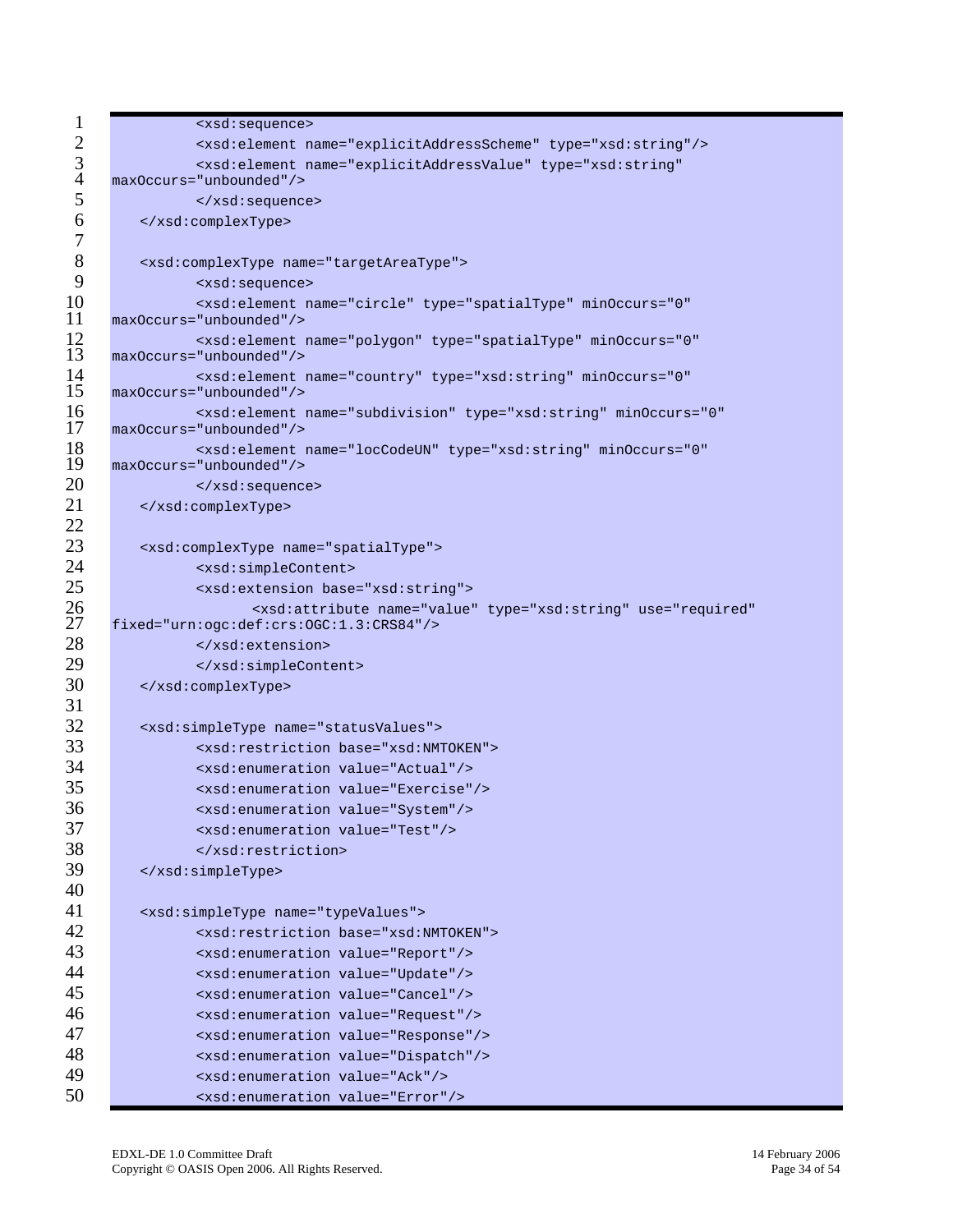|   | <xsd:enumeration value="SensorConfiguration"></xsd:enumeration> |
|---|-----------------------------------------------------------------|
| 2 | <xsd:enumeration value="SensorControl"></xsd:enumeration>       |
| 3 | <xsd:enumeration value="SensorStatus"></xsd:enumeration>        |
| 4 | <xsd:enumeration value="SensorDetection"></xsd:enumeration>     |
| 5 |                                                                 |
| 6 | $\langle xsd:simpleType\rangle$                                 |
|   | $\langle xsd:schema \rangle$                                    |
|   |                                                                 |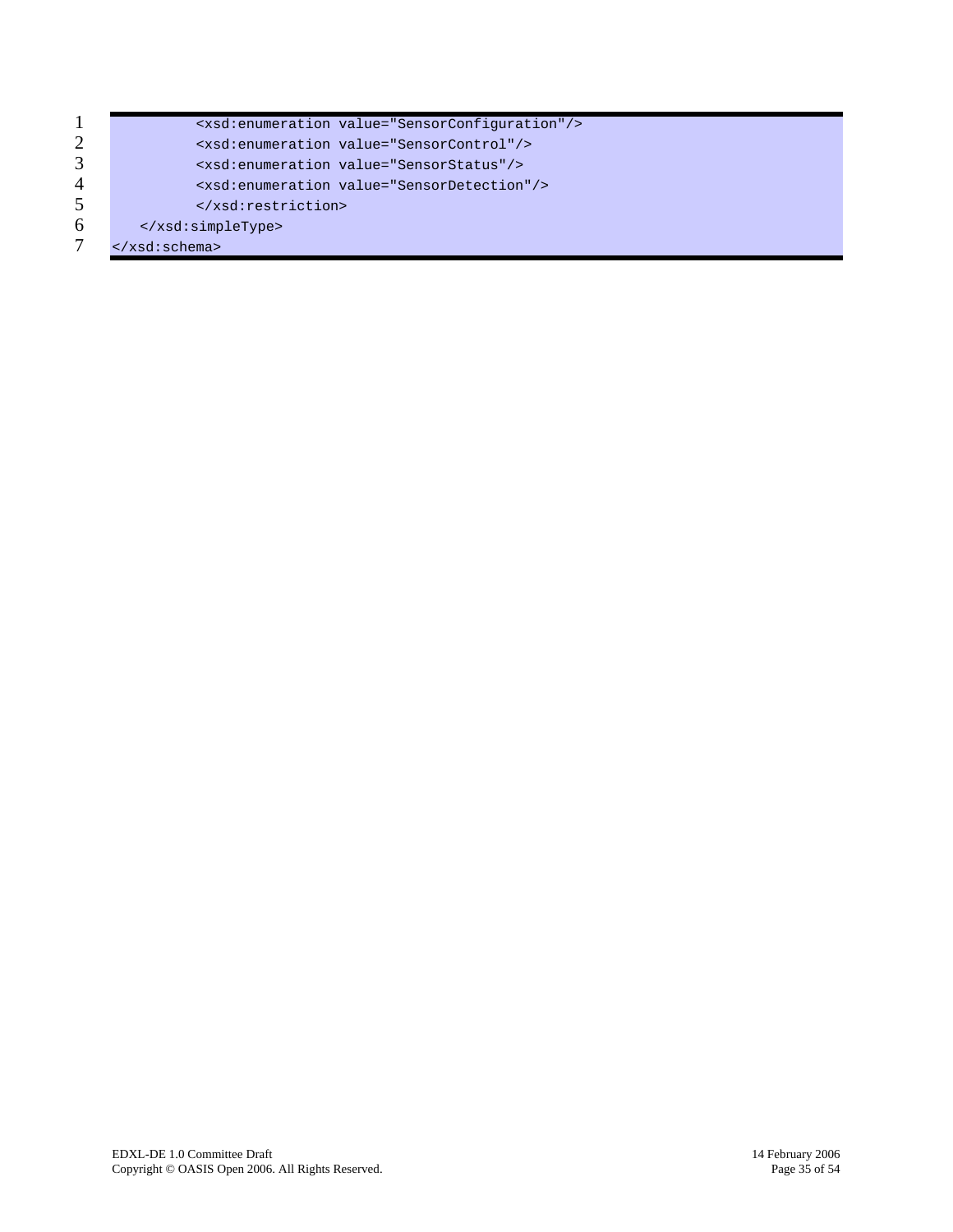## <span id="page-35-0"></span>**Appendix B. EDXL-DE Examples**

#### **B.1 EDXL-DE With CAP Payload**

The following is a speculative example in the form of an EDXL-DE XML message.

```
5 <EDXLDistribution xmlns="urn:oasis:names:tc:emergency:EDXL:DE:1.0"> 
         6 <distributionID>ieam_e3_2</distributionID> 
         7 <senderID>XML2005</senderID> 
         8 <dateTimeSent>2005-11-15T16:53:00-05:00</dateTimeSent> 
         9 <distributionStatus>Exercise</distributionStatus> 
         10 <distributionType>Update</distributionType> 
         <keyword>
             12 <valueListUrn>http://www.niem.gov/EventTypeList</valueListUrn> 
             <value>Explosion</value>
         </keyword>
         <targetArea>
             16 <polygon>33.4745,-112.1174 33.4745,-112.0238 33.4238,-112.0238 33.4238,-112.1174 33.4745,-
      112.1174 </polygon>
         </targetArea>
         <contentObject>
            20 <contentDescription>CAP message from DOT advising best alternate Routes 
      </contentDescription>
            \text{cm} \text{Content}<embeddedXMLContent>
                   24 <alert xmlns = "urn:oasis:names:tc:emergency:cap:1.1"> 
                      <identifier>Vendor generated</identifier>
                      <sender>AZ DOT</sender>
                      27 <sent>2005-11-15T16:58:00-05:00</sent> 
                      <status>Exercise</status>
                      29 <msgType>Update</msgType> 
                      30 <scope>Public</scope> 
                      31 <info> 
                          32 <category>Transport</category> 
                          33 <event>Traffic Routes</event> 
                          34 <urgency>Immediate</urgency> 
                          35 <severity>Moderate</severity> 
                          36 <certainty>Likely</certainty> 
                          37 <description>Traffic adjustments ensure clear routes to St. Josephs Hospital 
38 and Phoenix Childrens Hospital on Thomas Rd. </description> 
\frac{30}{2} and the entrariations has
                          40 <areaDesc>Best Routes</areaDesc> 
                             41 <polygon>38.91655012246089,-77.02016267943407 38.91655012246089,-
      42 77.0117098391165 38.907662564641285,-77.0117098391165 38.907662564641285,-77.02016267943407 
43 38.91655012246089,-77.02016267943407 </polygon> 
44 SOLUSSOLLER ROSES / MARCHEST
                      \langle \rangle /area>
                   46 </alert> 
                47 </embeddedXMLContent> 
             </xmlContent>
         49 </contentObject> 
      50 </EDXLDistribution>
```
 $5\tilde{1}$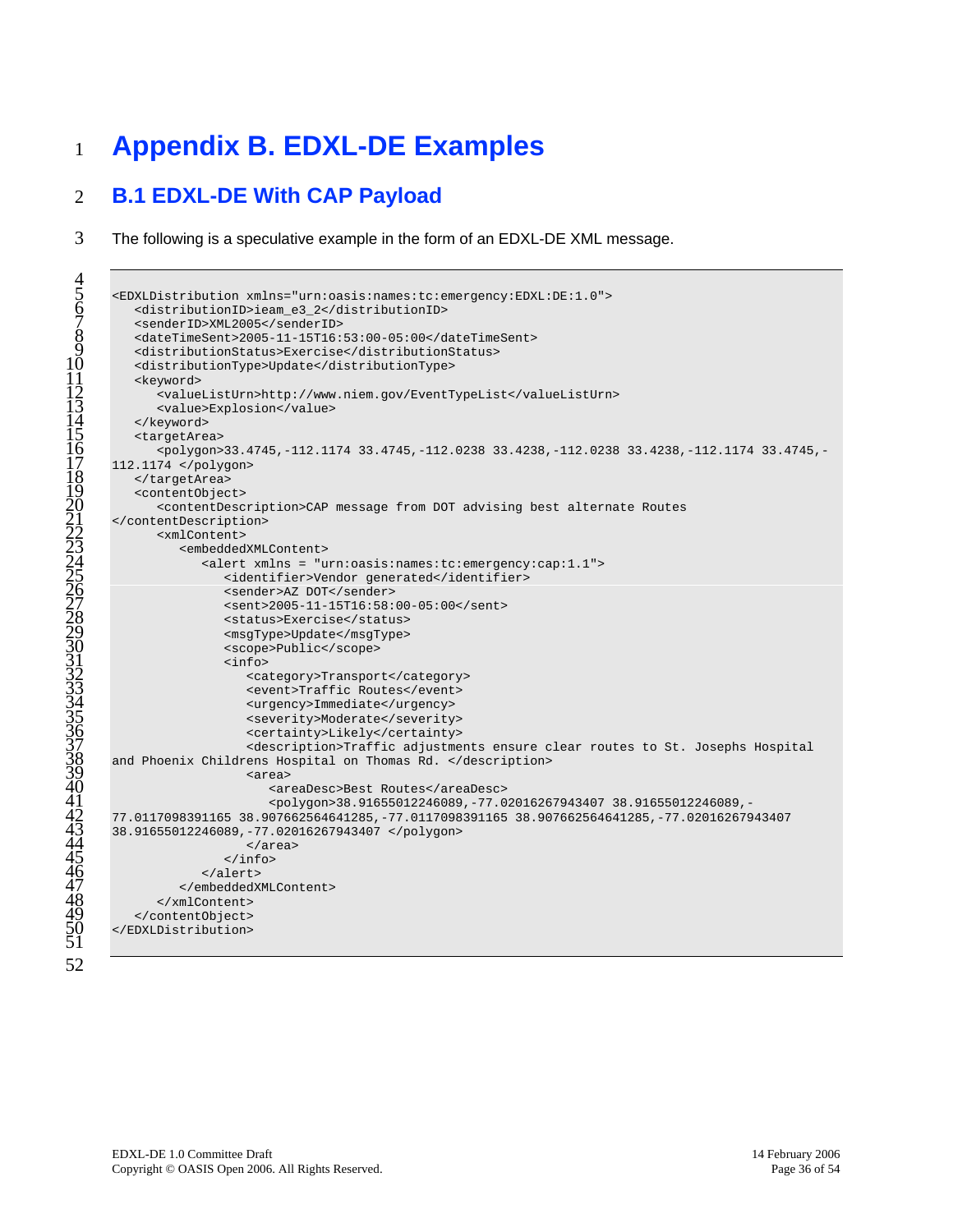## 1 **B.2 EDXL-DE With Multiple Encrypted Payloads**

2 The following is a speculative example in the form of an EDXL-DE XML message.

```
3 <?xml version="1.0" encoding="UTF-8" standalone="no"?> 
      4 <EDXLDistribution xmlns="urn:oasis:names:tc:emergency:EDXL:DE:1.0"> 
         5 <distributionID>Sandia001</distributionID> 
         6 <senderID>dellis@sandia.gov</senderID> 
         7 <dateTimeSent>2005-08-07T18:05:00-07:00</dateTimeSent> 
         8 <distributionStatus>Actual</distributionStatus> 
         9 <distributionType>Report</distributionType> 
         10 <senderRole> 
            11 <valueListUrn>urn:sandia:gov:sensors:senderRole</valueListUrn> 
            12 <value>SENTRY sensor managment system</value> 
         13 </senderRole> 
         1 -This demonstrates the provison to allow multiple values under the same
         Value List. <value> is repeated three times, since Warning and reporting
         systems want CAP content, Hazard Prediction systems want detailed sensor
         outputs, and situational awareness systems want the location and type of event.
\frac{10}{2} -->
         20 <recipientRole> 
            21 <valueListUrn>urn:sandia:gov:sensors:reciepentRole</valueListUrn> 
            22 <value>Warning and Reporting Devices</value> 
            23 <value>Hazard Prediction applications</value> 
            24 <value>Situational Awarness applications</value> 
         25 </recipientRole> 
\frac{27}{20} <!--
         28 This key word can be used by subscribing systems or applications 
         to get distribution of one or more of the enclosed <contentObject>
         container elements.
31 - -<keyword>
            34 <valueListUrn>urn:sandia:gov:sensors:keywords</valueListUrn> 
            <value>SNM Detection</value>
         </keyword>
        < ! -The elements explicitAddress used in this example are DMIS COGs and e-mail.
        40 Routing of EDXL Distribution is just being designed and there are no good 
        way to show real scheme in this example.<br>-->
4\overline{2} -->
        43 <explicitAddress> 
          44 <scheme>DMIS COGs</scheme> 
          <value>1734</value>
          <value>3520</value>
        47 </explicitAddress> 
        49 <explicitAddress> 
          50 <scheme>e-mail</scheme> 
          51 <value>dellis@sandia.gov</value> 
        52 </explicitAddress> 
         54 <!-- In a real messaging system this would probably be FOUO or higher 
         based on the sensitivity of a SNM detection. The current confidentiality
         is all unclassified in this example for distribution purposes.
\frac{57}{2} -->
         58 <combinedConfidentiality>Unclassified</combinedConfidentiality> 
         60 <!-- In a real message more than one <targetArea> elements would be present.--> 
         <targetArea>
62 \frac{62}{1} \frac{1}{2}63 These need to have the correct ISO 3166 codes added 
64 -->
            --><br><country>US</country>
            66 <subdivision>California</subdivision>
```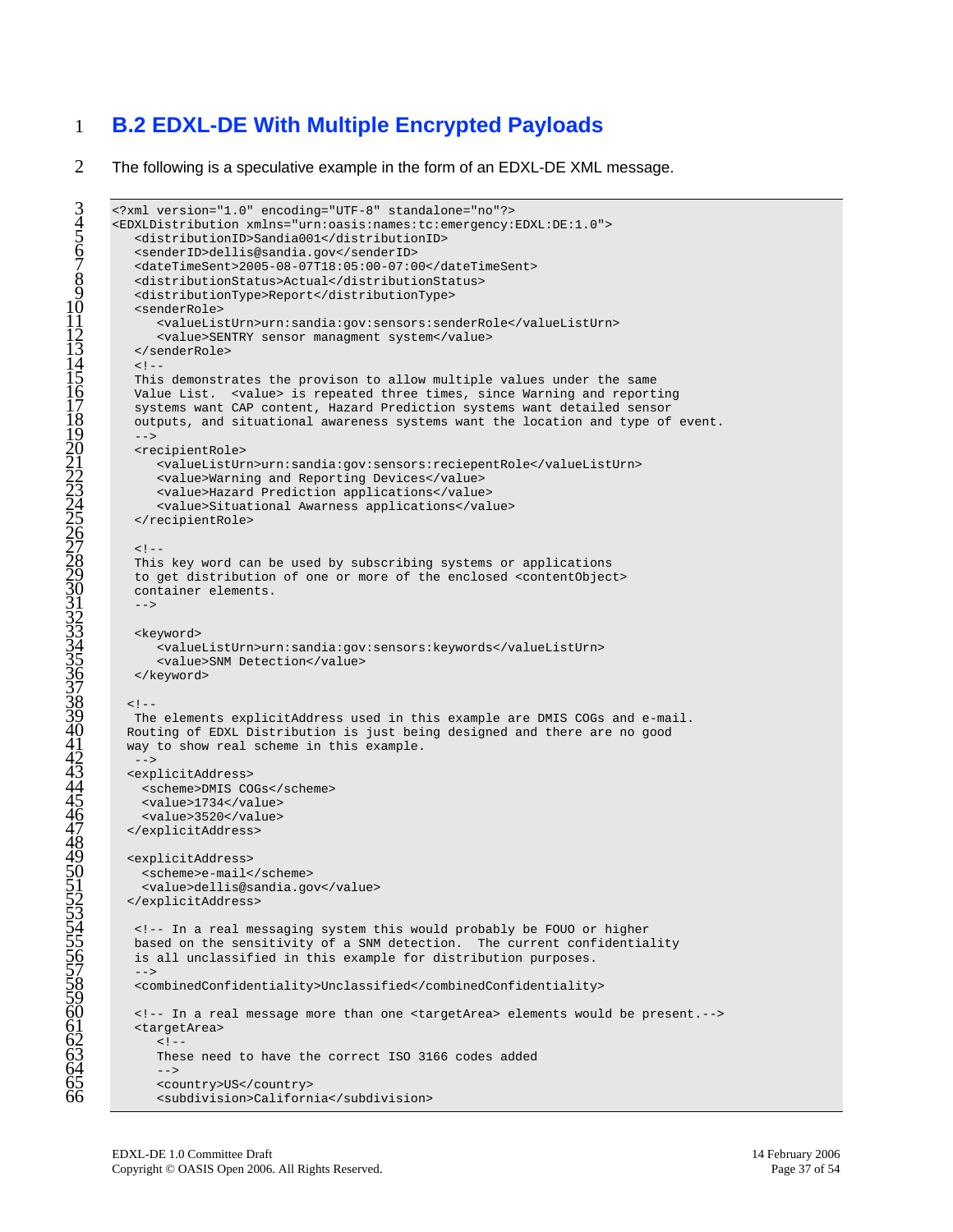```
1 <locCodeUN>USA-SF</locCodeUN> 
         </targetArea>
         <! -This is a XLST transformed CAP 1.0 message for legacy systems. The message is used by
         6 publish/subscription software like NuParadigm Foundation engine in the DoD Alerting Framework. 
         Legacy Warning and reporting systems would not be able to process a CAP 1.1
         message and therefore a transform was accomplished.
         10 Most recent information is added to the begining of the Distribution in this example to 
         allow rapid determination of most recent key <contentObject> container elements.
12 - -<contentObject>
               14 <!-- <contentKeyword> is added to allow referencing between <contentObject>s --> 
               <contentKeyword>
                   16 <valueListUrn>"urn:sandia:gov:sensor:detection.event.id"</valueListUrn> 
                   17 <value>10.2.2.1:2005-08-07T18:00:00Z</value> 
               </contentKeyword><br><!--
19 <!-- 
               This could be eliminated since it provides no distribution value but was retained
               to demonstrate the <keyXMLContent> would have to be transformed in CAP 1.1 to CAP 1.0
               Conversions
\overline{23} -->
               --><br><confidentiality>Unclassified</confidentiality>
               <xmlContent>
               26 <embeddedXMLContent xmlns:cap1.0="http://www.incident.com/cap/1.0"> 
                   27 <EncryptedData xmlns="http://www.w3.org/2001/04/xmlenc#" 
      28 Type="http://www.w3.org/2001/04/xmlenc#Element"> 
      29 <EncryptionMethod Algorithm="http://www.w3.org/2001/04/xmlenc#tripledes-cbc"/> 
      30 <KeyInfo xmlns="http://www.w3.org/2000/09/xmldsig#"> 
      <KeyName>deskey.bin</KeyName>
      32 </KeyInfo> 
      33 <CipherData> 
      34 <CipherValue>GSCinwYBtwJxp6kcZPGqE6rybCfsnvI6Lz+IZVPqnRfnI1hWq7cI2WT4BsjBBQCu 
      35 TE68pCQ/keOGtvYJ5yNVZEuAnIhOf37OEiqk1rcBARXb03LCYvlXYKA1zmEC5yFT 
      36 CUcyCMV146G4eNU1H7F+wbMjbSgHjOYgYe+rpjOVYAK9Gs4Uj+CWhijjxpr5Y/vX 
      37 1NEtHFhLsXC9cSfhXWVmi3veXwbDycC+QtcvQL/Rfr45bDwsJnCCutTzfmoqF1CS 
      38 BgYUi6osW+XhoRkAttzKbRADVZ6bG5SMkZN0SKiwSaCyKyMKjdpiQwYQhjUXUoAn 
      39 veBylXREqfmtOIm/pT7Y45pabWNG9l3aljil8P7qZ5Y26Q0X+i0U+eEGuafHrMVb 
      40 S/QBpAkNbP5/f9UR3B4t5t7hLOsvDXdR6CWFBNsrczLjZ7YC2O+g1HBl8YsQdREA 
      41 And3PKgoy8QlKv6ZLA+aJzQpSvzbSu3btgN6vyF3GGPqKprVIYRFouaJHYgL81zn 
      42 zZovnH4lubwa+YPgD0H48a/FM2LaA8euPzMFDWIki0fm5DoZZzYCmPKmfLJS10RG 
      43 lUKzW0svDw8I1AwX6LBssPm+hoBa7HzTnuM40FD+vsmET+p0bqBtaUSnDHrHXLzp 
      44 P6TrcNr5R5cxQ4C+shwezFQDNKbioyC6m5PaTH/6qhlTmE32vP8ySnMKvL74QCfP 
      45 w8hTZxwq9UVLPq2WKJcI0Phc1e3HoYkBTpVk9OUf/CVaxMXGOiXReeLXGPC1IQnn 
      46 a6xw7ImkgeCFcY+rcttq2fE3UqWtc5R6J16/Jv666K9fgCbXRVhaBdMDYpz0GKFa 
      47 gMJulUK6zTtah+bidtUrF31UWAX+wqIqmDFJ1ivJaRbLEiEVCrt0jKwOjuR41dDD 
      48 VS5j2BuvmZ5TILnOnHFU6H4GudnwjpL01eLrwELSfKmbQmUx2A0L6NBj9SRkXXHW 
      49 onZV6uX+c3CR46OekvxYyMi1rxE2zQPykfh/mELRhGgyDVqtdFQwhDx2Klu+Gh2z 
      50 3nC51yn37laIO5KSvL5Gkb6jxFVrcUvrcp4pX5czw7/VWbxWoRPY7Bus3akhPu+I 
      51 /jchv7SiVRP5mX4Ewh+yeduYX+UZLo07m5zhAMtmFdiLJV9tgHVTJf7ZJ3bGWP+h 
      52 Et0Nl98hGV362cSRhkoLJwNmOgIpGXSMO6T5nA1MZhJ6CkCP8QV1zpKrLVJSRZRn 
      53 fffBjdl8CzipzjE05JVKbyfbq9I33fkWMbda+Vo9ZMiDinOee6KxnDnxll9ca9Lg 
      54 +dl9J0qjJz5VwnWLRCeprsOXt+LlmeHC60NJgRarhidlrfuxmONM+QZTk4ZQGIPD 
      55 fsk5ftJtzvHgW5G/wN7fxyLh1AqQucW13IAsmfwuJS0+HntYZVoXqGjRg1sK6snx 
      56 zteJJm6a2OyG/M5RvLAEVhOKWyU2+9hjzts8ySg6Qb2+KrUTRQ8JBmVBeSjR2svv 
      57 2AWyBYj29JAdAikX9gfGDDvTG9GqJr+jFE9mfOBtg7lsdLezQKvvNMsntm6RdSpu 
      58 dA3vL8uBIliGBNJZSOOKr06BXp6PjbL6Ov47EbOfvP8Vm9vKQD7PmjPaIbN1bUr9 
      59 V9cHUQ5h6LSecnAy/FZQMLdcamNAIhpiEgoQcwEmaa+1/wTv7LppqxZkFVQQbI2m 
      60 nC9Ujcd08g2Qyh+0YCHP50SbCwDe2W+CYBi7QBDdF3qt45zaZnHyRm/yXhVWCJX1 
      61 +0WY/+OukquhaWJ8Y0fygA1yk7Jyqqpu2XU9X0Vu8oETQlL/+37mEzy/beL9VNnr 
      62 eU7bfQBAnYw1CkeXs5rAcc1vllZEU22Uqg3H5saOQlEHgV1NxL+0C+A9/Q2ZsaFI 
      63 BDDIiH+f6+6aUno6fotGUA==</CipherValue> 
      64 </CipherData> 
      </EncryptedData>
                66 </embeddedXMLContent> 
                67 </xmlContent> 
            68 <Signature xmlns="http://www.w3.org/2000/09/xmldsig#"> 
      69 <SignedInfo> 
      70 <CanonicalizationMethod Algorithm="http://www.w3.org/2001/10/xml-exc-c14n#"/> 
      71 <SignatureMethod Algorithm="http://www.w3.org/2000/09/xmldsig#rsa-sha1"/>
```
 $\overline{3}$ 

 $\check{9}$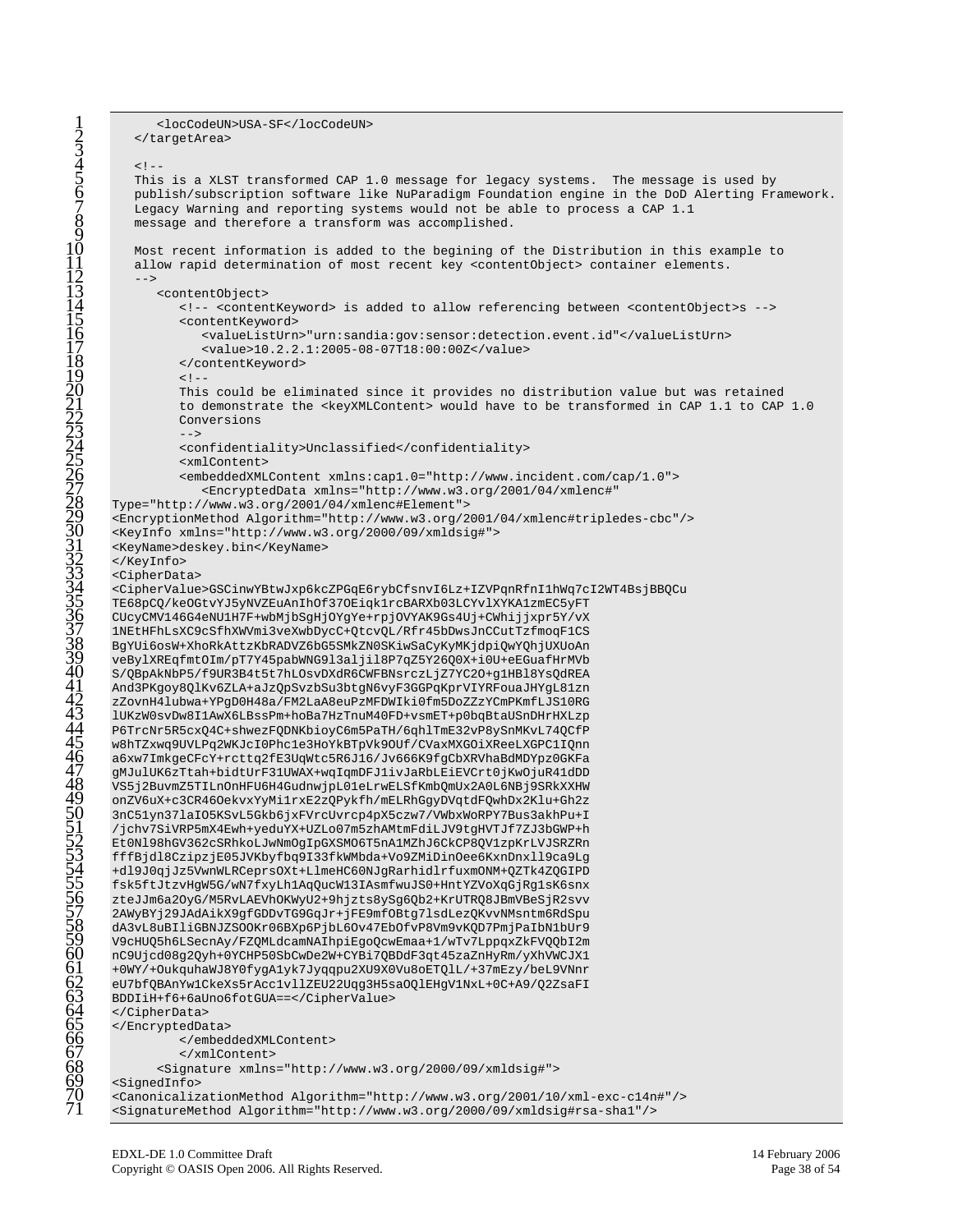<Reference> <Transforms> <Transform Algorithm="http://www.w3.org/2000/09/xmldsig#enveloped-signature"/> </Transforms> <DigestMethod Algorithm="http://www.w3.org/2000/09/xmldsig#shal"/> <DigestValue>przigAg811cHIqSXpIrFg1BGx20=</DigestValue> </Reference> </SignedInfo> <SignatureValue>BH8MGSS9QAlgq7a7I7PF5XjKsqaDumTt3cSWxBmwErByvQuaarOgH6MMflVLkG0Y tv6zaOqR6Kis4giTqtZBo8QCkGukpre2gurdi3Ws0yO3Wt8nWrcH3QAUllhocXpV gXahZ8MzHc9zuJq9+bl+S72czTjS0UdCvk/MMRV/xhwZ/1QSn+ffh0s3RU6Cn1Q0 aYSuDtX5mAGUWAzJqhKqK/qSM5jF4c233q7M4m+Rul3C+QOFBOMGmp+NodnG9b0z hycJGVdUpY0a+1r0quu2pmdLZnIQVY1stWNFS3wI9RzdslwzoGP9/nRARGS0kLf1 De+WB4Xdar48A9WJwng0iA == < /SignatureValue> <KeyInfo> <KeyName>rsakey.pem</KeyName> </KeyInfo> </Signature></content0bject>  $\leq$ !  $-$ This is the original CAP 1.1 message produced by the SENTRY system. There was sufficent data to warrant the alert. In reality the CAP messages would not be Public, however, It is used in this for simplicity  $--&$ <content0bject> <contentKeyword> <valueListUrn>"urn:sandia:gov:sensor:detection.event.id"</valueListUrn> <value>10.2.2.1:2005-08-07T18:00:00Z</value> </contentKeyword> <confidentiality>Unclassified</confidentiality> <xmlContent> <embeddedXMLContent xmlns:cap1.1="urn:oasis:names:tc:emergency:cap:1.1"> <EncryptedData xmlns="http://www.w3.org/2001/04/xmlenc#" Type="http://www.w3.org/2001/04/xmlenc#Element"> <EncryptionMethod Algorithm="http://www.w3.org/2001/04/xmlenc#tripledes-cbc"/> <KeyInfo xmlns="http://www.w3.org/2000/09/xmldsig#"> <KeyName>deskey.bin</KeyName> </KevInfo> <CipherData> <CipherValue>MiKRUfL1Yb3Vw9JcewTAYVnYT3Zh2Tf9d0fhRyGreJW0FWoXr1/27AXFXBTmZC/2 hw9cMMFaGKeXNr1tK0Os1Lozx9uZZYoF5UiNH18KD/WnNbpwk+ttK3TwRcxBfowm lzzClMn5suHeUM2PFiCll1Wup8cSfwAqptXVF3sZrLAMsQWJmGfyGYYCiaZ+P3NZ hiVFamDB7D9id5HJ3qHLNcxucGNFA5TfOwe/euP701ah907Rp2nxsXF9PaOYziSS G4I/J+v+FwuJXhbLqU1PcbP4ofCLg+s6tph2kJxFArGSX9u3k7FHvp3tLZnskXCw iYRGDqrSGrmLt7bTtMmF/IhFQc4x0aE41dVEN999uQ6KnDyd22KdUJhupRH8UqZz +sKVJF3+yatOsroCwOCjTe/GqnNRZNtG59dGC5D247LH2AVn/6WU+txFflZhUg0z A0PElIMicguTRaEaIDGJF/QvqzTElr3iYgHXIGfgEhQiix35ZURWUTcATrKyNFFE /CD8+v6YHGbKrgeJDnvJ5AqjZSU1NajOpCtbhWQm1D878OhjCN+T689PZPB2X2nz f1kupkZ/Fq6Z6aF77j0xp4wB7bpFW5ssWUHySwdq5vYw4hS3Geq5wn3AQViqTGI8 oRaDa3wT9byHq+cq83WqA3aroJOXzD/HQCmKNhmPFqYj503JH3aZcWNrDxHyBQRr Libv4o9v4LCGviaKT/2y0S25t5KkL/MJA2c6LIngmhHKQFr1sruWgSrjHn9KtagU KeYqYlgKK6s56X+PHQvusXoxpgDLjXpVVhNpF/mRh+86J4zY3JAIcfIZJQ05DjvX io2iZY/hstzkTfY5+CPvKH7FmuYqeoU7Nano7+EGSB4w0TnSoDfm9D/RIsAtwdpu 7WonmequEK37u0bNuXOHi9LZTELD0L2HIkPVdo4BYq26WMe5vZdwVkW6up92AIOE 7KvADQZZUGDVoKA3Njt9O5s6g+a14wcHqxD+FS8veacDsYFrmhs+0WYlyWtDJERL +y0qtHLmSi/kTdYoKRGx+/lyUl8FIfqOnk2dk3BicbQ3kyEbngV3qHBrYqrVITTB eMUKxL3wB50kcCn3u6Nqun14QFmf809KEZGXZZqdQs7jz6MV3yjPvzelmLs9nbCm 3eXFGrSlHbbwCLQBconzDWgfoN6W/lTRv3z8RmTg+Z+3CjK2MRt6x5XZTcDqk4JW wozh2btLz4Yc2xUbclbtVd3muOhBq3eSsGXC6xX4fxW0cuqi6UsOZRA2kiKJHY+V 2KF09/y3x4arscIsBwfmNVZYt6bCoy/Or0yva49yV/A//8JFN7aGLh530Dt53J4H bcsQ1n3q7kxir5VLuNj0aZYHjtGu7gzPa1UpPAJ0trqro4qinspnkdRueW7SQYcd ufF50G4GMTI+VjX4MnOMOgnYiAaZqrBoH3B5t7bAKeszVPs6S9NPfkzx1nkqminG /Z/hBpmsFlcUlS+qylXU7umHvssE2juap1NQUaL6IyHQ0tZzsQd0e6mYkDuzNNbH 419czPXXXfvcKRJnJ0Yho9j30YfBWyllF67SMewYhcNg35tAbstXe+Ghg+D/TVcd SZ4r1Cmk49IQE3SNwIO6vGUtMhmCJGq+yJx891fMLijZRBr18exdQ1hoVeQ+YzyY rZ/e6PTZHVkbcHGLsd+InyBdz3MTCmaYLGGG6qGtL42nJYmXDUIwWTAFXcWo0iDh HO28OimZg8QGhiSAAc8uXzwbtjVHIJTC27e6iqldNxnYDoNWDZxVjI3fccbvUwmz 702I+4Kb/n5M1X5RXeMZ12OvlRRnQi7nhZuTeTMEbRizHptWP5yse3LcNjRJ2Jr2</CipherValue> </CipherData> </EncryptedData>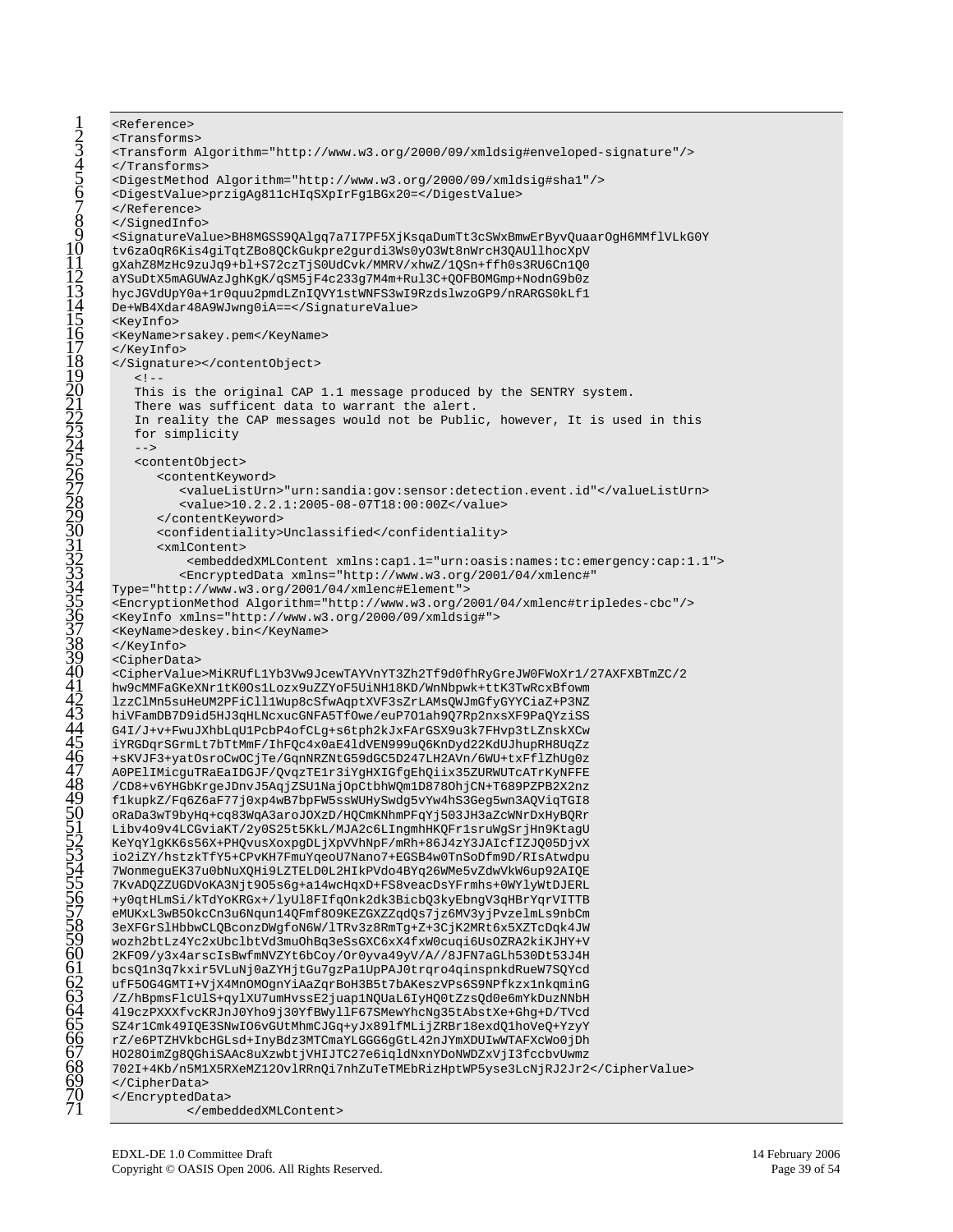```
</xmlContent>
          2 <Signature xmlns="http://www.w3.org/2000/09/xmldsig#">
      3 <SignedInfo> 
      4 <CanonicalizationMethod Algorithm="http://www.w3.org/2001/10/xml-exc-c14n#"/>
       5 <SignatureMethod Algorithm="http://www.w3.org/2000/09/xmldsig#rsa-sha1"/>
      6 <Reference> 
      7 <Transforms> 
      8 <Transform Algorithm="http://www.w3.org/2000/09/xmldsig#enveloped-signature"/>
       9 </Transforms>
      10 <DigestMethod Algorithm="http://www.w3.org/2000/09/xmldsig#sha1"/> 
      11 <DigestValue>N7NvgXfahdGZPjb9o0XvwejLI5o=</DigestValue>
      12 </Reference> 
       13 </SignedInfo> 
      14 <SignatureValue>Tg8zP+/1Cg/3MR9iSareJb7snexQ3DjBxGSL3xH+Kf3Kh5NQq/Uwagw/fmI2wcxc
      ac/2fz893HeTkXGn8mShq+wmdoRwNykp5uHPtAzcFBKlh3v7FemtM9M73XbX7KsY
      16 fM0J+RTHUxp4tTMYUPogSEJWiSGSGVbp+MALtUH799fGqqqOREyuljfVIlLvvCog 
      17 wOd6n7J8S2sHjyRXEw5AVFnxL6k02TgjztbEuoLu+qvEZOIGXmj9yfy4nj41RNXe 
      18 HMOS1IAcOQgx5vNzju2slFIWzlmvjqq+7aVg5hy0yBiXJuljvigTOxrwHScaYW8o 
      19 HDpQHwM6EXbgW3uaWnf9Kg==</SignatureValue> 
      20 <KeyInfo> 
      <KeyName>rsakey.pem</KeyName>
      22 </KeyInfo>
      23 </Signature></contentObject> 
          24 <contentObject>
             25 <contentDescription>Photo image from Sensor: RADDET-01, Site: Golden Gate Bridge, having a
      Detection class of SNM</contentDescription>
             <contentKeyword>
                28 <valueListUrn>"urn:sandia:gov:sensor:detection.event.id"</valueListUrn> 
                29 <value>10.2.2.1:2005-08-07T18:00:00Z</value>
             30 </contentKeyword> 
             31 <confidentiality>Unclassified</confidentiality> 
             <nonXMLContent>
                 33 <mimeType>image/jpeg</mimeType> 
                 34 <uri>http://sentry/photoCapture/10.2.2.1:2005-08-07T18:00:00Z</uri>
             35 </nonXMLContent> 
          36 <Signature xmlns="http://www.w3.org/2000/09/xmldsig#"> 
       37 <SignedInfo> 
      38 <CanonicalizationMethod Algorithm="http://www.w3.org/2001/10/xml-exc-c14n#"/>
       39 <SignatureMethod Algorithm="http://www.w3.org/2000/09/xmldsig#rsa-sha1"/>
       40 <Reference> 
       41 <Transforms> 
      42 <Transform Algorithm="http://www.w3.org/2000/09/xmldsig#enveloped-signature"/>
      43 </Transforms>
       44 <DigestMethod Algorithm="http://www.w3.org/2000/09/xmldsig#sha1"/> 
      45 <DigestValue>io7Katgoo77YNfQYdZMB8taoeKg=</DigestValue>
      46 </Reference> 
      47 </SignedInfo> 
      48 <SignatureValue>AjQXGgp9h5TC2D+bh9w59sbmtUpgE/IeZVdDQM+zi58XT2RPb7OXAAABni78WduA
      uP6nxL6k+BBo4G+TqaqWvCQIqdlDO+qyMnM0ExPui5eq00jstbwiSeYxSt2VQqS2
      50 RD2vR811at0XwIkMpugSftKNJBZgB9mhRqQgP+E0nDJJPNYDz0bLJjp0J/EDxn4H 
      51 6qx6GpDKgDc//53jVhOb4zZPIERsTLjPxpOOnBK31cs5Rf6vU9MyOOBTHZgpvoza 
      52 muhejW1CIJfYjd/OoKQ9Hiv4MCX4v/dX7n6ePHZaDxNeCccDIjoVYrAHEWxQ9hE6 
      53 rqriugNLZ3Lh8sUzhZLTyg==</SignatureValue> 
      54 <KeyInfo> 
      55 <KeyName>rsakey.pem</KeyName> 
      56 </KeyInfo>
      57 </Signature></contentObject> 
          58 <!-- This is the based 64 encode image of the Suspect vehicle with SNM.
         This data is provide for Law Enforcement senstive systems to redistribute
         on private systems which do not have intenet access.
61 --> 
          62 <contentObject> 
              63 <contentDescription>Photo image from Sensor: RADDET-01, Site: Golden Gate Bridge, having a
      Detection class of SNM</contentDescription>
              <contentKeyword>
             66 <valueListUrn>"urn:sandia:gov:sensor:detection.event.id"</valueListUrn> 
             67 <value>10.2.2.1:2005-08-07T18:00:00Z</value>
              68 </contentKeyword> 
              69 <confidentiality>Unclassified</confidentiality>
              <nonXMLContent>
                71 <mimeType>image/jpeg</mimeType>
```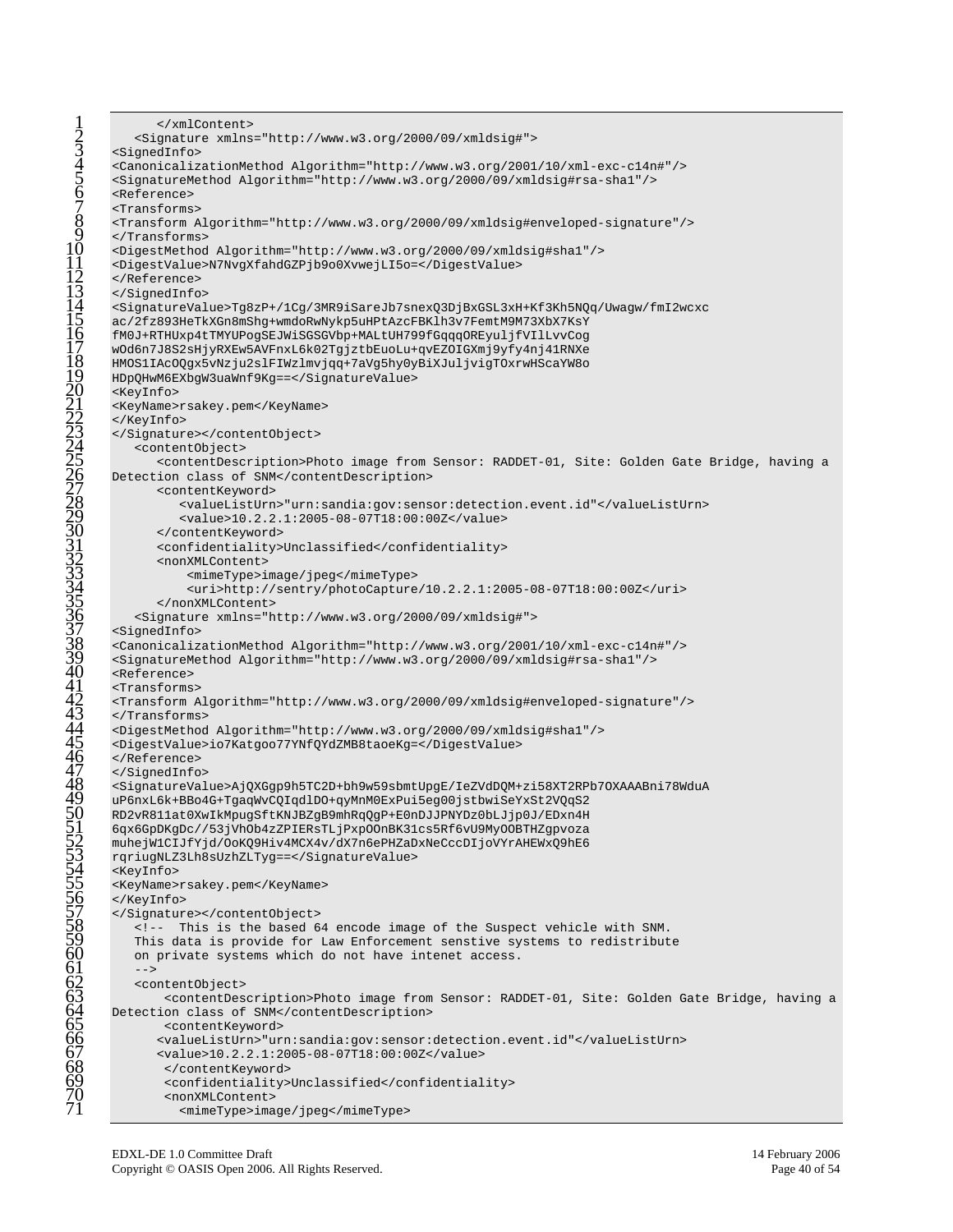<contentData> /9j//gAoaAkAAAAAAECMWv/mOzNdGAAAAAAAAAAAAAAAAAAAAAAAAAAAAD/2wBDAAgGBgcGBQgH BwcJCQqKDBQNDAsLDBkSEw8UHRofHh0aHBwgJC4nICIsIxwcKDcpLDAxNDQ0Hyc5PTqyPC4zNDL/ MjIyMjIyMjIyMjL/wAARCAHgAsADASEAAhEBAxEB/8QAHwAAAQUBAQEBAQEAAAAAAAAAAECAwQF BqcICOoL/8OAtRAAAqEDAwIEAwUFBAOAAAF9AOIDAAORBRIhMUEGE1FhByJxFDKBkaEII0KxwRVS 0fAkM2JyggkKFhcYGRolJicoKSo0NTY3ODk6Q0RFRkdISUpTVFVWVlhZWmNkZWZnaGlqc3Rldnd4 eXqDhIWGh4iJipKTlJWWl5iZmqKjpKWmp6ipqrKztLW2t7i5usLDxMXGx8jJytLTlNXWl9jZ2uHi 4+Tl5ufo6erx8vP09fb3+Pn6/8QAHwEAAwEBAQEBAQEBAQAAAAAAAECAwQFBgcICQoL/8QAtREA AGECBAQDBAcFBAQAAQJ3AAECAxEEBSExBhJBUQdhcRMiMoEIFEKRobHBCSMzUvAVYnLRChYkNOEl 8RcYGRomJygpKjU2Nzg5OkNERUZHSElKU1RVVldYWVpjZGVmZ2hpanN0dXZ3eHl6goOEhYaHiImK kp0UlZaXmJmaoqOkpaanqKmqsrO0tba3uLm6wsPExcbHyMnK0tPU1dbX2Nna4uPk5ebn6Onq8vP0 9fb3+Pn6/9oADAMBAAIRAxEAPwDyvwp4ch1nRtUvW0bWdXntbi3hS20uQKwWRZizt+6kOAY1HQfe 61T/ALBiu7zUZQ39hWFnKlvJ/asjyvHMwbEbeVFu3Hy5D9wAbcE5xkAktvBWpTXElpcT2lnefbZN OqtpnYtc3SFQ0SFFZQQXjG5yq/OMNqEjc0nwVZ32i6HcSaTrjx6jEz3OrxSqWdh+/kiLSDyT8qKq dsyLwTyo5oA5ez8Pvfac1xDqFiboRSTpYb2MzxRhmdshSi4VHO1mViFyAdy7ug0fwNuluVvYZ9Vn XSotRq0/R5/37LI1vt3fun2/LMx243fuyeFKswBn6t4Zt7bVoLfz/wCx1ktPtFxBq0hMtkfMZAjh EDuzAI4Cx52yAkbQXqvL4RvILXU7qa8sY7ew8gmRpSPOWeJ5ITGu3c29VHBAYbwWCgOVANjxr4Xs /DUuoQR+GvEdtHFdtbW2pXtwDBNtY4YD7OudyqSAH9+QOcu58FalDcJaW89peXn22PTp7aF2DW10 5YLE5dVUklJBuQsvyHLYIJAM/VdFOm29vdw39pqFncO8aXNqJAvmIFLoRIiNkB0OcY+YYJIIFjwj o80u+Io7CeC7uENvcyiC0YLLK0cDyKikq3LMgH3T16UAaF34Xa61u30ez0TUtDvGt5rlk1y7UB0R GfIJhjCDEbjLZGepUAmsfWNLXTIdOdJY5ku7d5lmjdisgWeWLcAyKVB8vocnuSM7VADStNhvtOly 4laQPYWS3EQUjBY3EMWG46bZGPGOQPodCPwVqUus3OlrPaefb6xDozsXbaZpGkVWHy52ZibJxnkc HsAZ+q6HNpVvb3BurS6gmd4vMtZC6pMgUyRkkAMVDody7kO4bWbnFjTtFsdQ0u41XU5Fv4beS5aL 7N+4jRO0kxYFXYgBQEYFpI13AsQoAHRbGTw/cX9tqcklxapE9wj22yDMhAEccpbLyjJJUooxHKQz BQWw6ANTxBpC6Hq32FLyO8T7PbzrPGjKriWFJeA2Dj58cqE4yQOquaj4UuNM0myuZrmAXU8tzFNa MwQ2xhjjcq7MQPMIk+4OQcL9/KKAXNd8IQ6HoNrqEsmss9zb28sUjaUEtHaWNZNiz+byVUsOE5Kn gdQa54KbSLe2dLuRnluFt1e7hW2guCwP7221ZyJYBt5kOwAPGSPm4AKem+HbfUtCu720+nFxbRNN Li0P2aEDdtSWcsNkj7CEUKwYsi7qSQsZ0Wxk8P3F/banJJcWqRPcI9tsqzIQBHHKWy8oySVKKMRy kMwUFgDDrqI/CdvqH9nppGrfaJLrUI9N3XNuYI3lf+KI5ZpI143EqjKJI8rlsAAI/ClnetZXGnan PJps/wBq8yW4tBFMn2aITS4jWRg3yMu35xlsg7R8xE8J29xeILbVsWk+lXOp2rz25SWUQiXMZRSy qxaB+d5G3nO75KAOXooAKKACigAooAKKACigAooA+z1FDICKAK3nCJ+tW4r6NhgkUAEsm7lMGmJd 1Dh14+1AFiOeKTpipGQOvGKAMq9tcKSRWaiKHwRQBt21on1jNTNYxkccGgCq1gyngZqJw0A5oAWO 4B/ixUy3JBxnNAF1HyKfzQAUjIGGCKAKU1krZwKqtaNHyKAEEhXg1YgOTkGgC4DxUckaup45oAp5 kgY7eRQ9623mgCJLxi3StGCYuvIoAkaNXHTmoDC68qaAGGeRBg0i3TE4oAsxz5+9UwYEUARSMKjV 8HrQBOpVhQ0YxwKAIwSp5pkjgrQBRaTms3WHzo19/wBcGoA+XYdT8rw7e6T5OftN3b3Pm7vu+Uky 7cY5z52c542988WNJlaztdOu9N1KynurG5liuCLa5EEiyRiRV+ZkcbcSvkbc528jBBANiDxzu1H+ 0r/TvOvodVlli0ME/lRpcSFGYSKVYvHmKPChkON3zHIIj0/xXptlDoNw+k3cmqaImLWZb5VgZhPJ OheLyixAaTBAcZA4I60ASaL44/snQhpht77yzFLbyxWt/wCTBcRy7g7SxbG3zbXYLITgbIsqwTDV 4vFNnJeXzX+mTy2t5pVrprxwXYidfJFvhwxjYcm3HG3+LGeM0ASW3jCGy1K2e0sruCztbI2VuYr0 LeQqZWmLpOEwrlndSQn+rYrjJLVHr/i/+3bW9ja1nE13LaSSTz3Xmufs8UsS5O0ZZkkTc3dlY4AY KoBj67qf9t+IdTlbyfJ+3Xctz5W7ds3uW25wM4zj0BXQT+Oduo/2lYad5N9Nqs0sXZnn82N7iMuy iNQqlI8yyZUs5xt+YYJYAx9WlazutOtNN02yntbG2lluALm5E8jSSCNW+ZUQbcRJgbc53cnIAr6N qf8AZF9Jc+T5u+0ubbbu2486F4t2cHpvzjvjHHWgA0bU/wCyL6S58nzd9pc223dtx50Lxbs4PTfn HfGOOtGo6n9vsdJtvJ8v+z7Rrbduz5mZpZd2Mcf63GOfu574ABoSeILMaPcwW2lfZ768tIrO6lWY eS0cbRsGSIICsjGGMsxdgSXOBuG3YHj+3TUVv49E23Uut22t3bm7J82WMyFkUbcJGTKdo+Zl5yz5 G0A5ebU/N8O2Wk+Tj7Ndz3Pm7vveakK7cY4x5Oc553dsc6jeINNm8J2ujT2GpB7dHINvqKx28kxZ yszwmI7nCuEzuBKoBkUAGseINN1bRr00FhqUM9nbxwwL/aKtaxsFRZHWDygVMhUs2H5ZskmuboA2 LrxDcSa/Y6xZr9lurKK0SE5D7Xt4o41fkY5MYbBB645q5qHi2TV9BtdKv7G0CW9xPcCSztoLUlnj RUGEiGArJlv74IBxtUgAjk8QWY0e5gttK+z315aRWd1Ksw8lo42jYMkQQFZGMMZZi7AkucDcNtjV vFNnqv2ndpk8f9pagmoani7B8yRfM4h/d/ulPnScN5h+7zwdwBXsPEFnY6coXSv+JnFaT2cdykwS No5hIrNJHs3PIFlcBt4AAj4O07pNY8Qabq2jWdoLDUoZ7O3jhgX+0Va1jYKiyOsHlAqZCpZsPyzZ JNAHN12Gq+MrO58Q2Wvadp19BfWV3HPbxXeoC4toY0cusMcYiQpGDgABsAZHfIAK8fimzsmsrfTt Mnj02D7V5kVxdiWZ/tMOhlxIsahfkVdvyHDZJ3D5RGfFEMV/bPaWEiWdpplzp1vFLcB5AsyTAs7h VDENCMRhV4AHXLEA5uigAooAKKACigAooAKKACigD7M34NNe42g5FAGZdXkZBz1rMNz8xIYigCxb akVOClacd4ko+bBoAsRqpOUbFaEJO3k5oAdJGJFINZ09oVJYLQBB9ukhbZjGKuWt/wCacNigC+pD TgtVhL0HrigCyskci9Kha3V26cUAPSxQHNW44wgxQBIKCB6UAVZ4zg4GaqIAJORQBaEiHginqBlB 4oAeNhGDVeYBDQAxWbtThdMhw1ACNcBzxS7S69KAKc0LDoDWTq4ZdIvsj/lg1AHkcIq2goAmUcU8 UAOWnCgBaWgAxSY4oATGaMUAOAo70ASr0pW+7QBSYEtUqdKALAwBTHfA4oAh3EnmpkP5UATKfSnj NAC4Y9KTYQcmgCxG4HWpxKMUANZ81LbH5qAOjsmworVif1oAtIQalWgBsozGaw512yGgBI3qxH8x oAsLbseQtSpEw6igBShA6VGVxQAq5zUqsehoAU1BKNykUAY11bsckVlyxOuetAFbLq1aFtcALy2D QBfivSn8ValrqijG40AasF1HMMqwNWOCKAK89nFNyy/lWXParCxaNjQBHFqUsTbTyK0otSjbAJAN AFn7VFjO4U9JUccHNAEgpDigBKSgApjxhhQBTlsw2cCqcli3Y0AU5bV05qEM6HmgClDcMver0d36 0AW47gNVlWBHWgBwooADgjmq81qHyV60AUpInjycVCLtkODQA5brJ64qZJd/U5FAFqNUxxRLAHU0 AUGgeN844g7BIpUA9aALO1WHY1ieIbYDRL91H/LBgAPE4ulWUoAmWnCgByinigApaAFzR1oAMUBT QAc0meaAJk6Ukh2rQBTGWbirMceBk0AOfgUzZ60ANKYoAIoAerlanWbloAlWQU7cDQAm4Ghc54oA lGat2wwRQBv2j4UCtOJqALcZGKnTPrQA5gdtYt4pEhoArrnPFXrOMs4z0oA3o1G0cU7Yp7UANaFD 2qF7XI4oAqtEUPSoXJU5FAAsmetP2A0ARvACDVCe0BzgUAZ01114qm9synjNAEeJE7mnLcMMA0AX 7fUTAVKtXQ2WrRTgAnmgDSWZHHBzVedVbNAFFrQNkgVW+wSO/wAtAE6abdL3NSxpc27ZKnFAF+G5 38EVZB3CgAxRQAUUAHBpjqME4oAzLuXapG2svCuD18GgCPoTg9KQSsDwaALMM0pPQmtaB5MD5TQB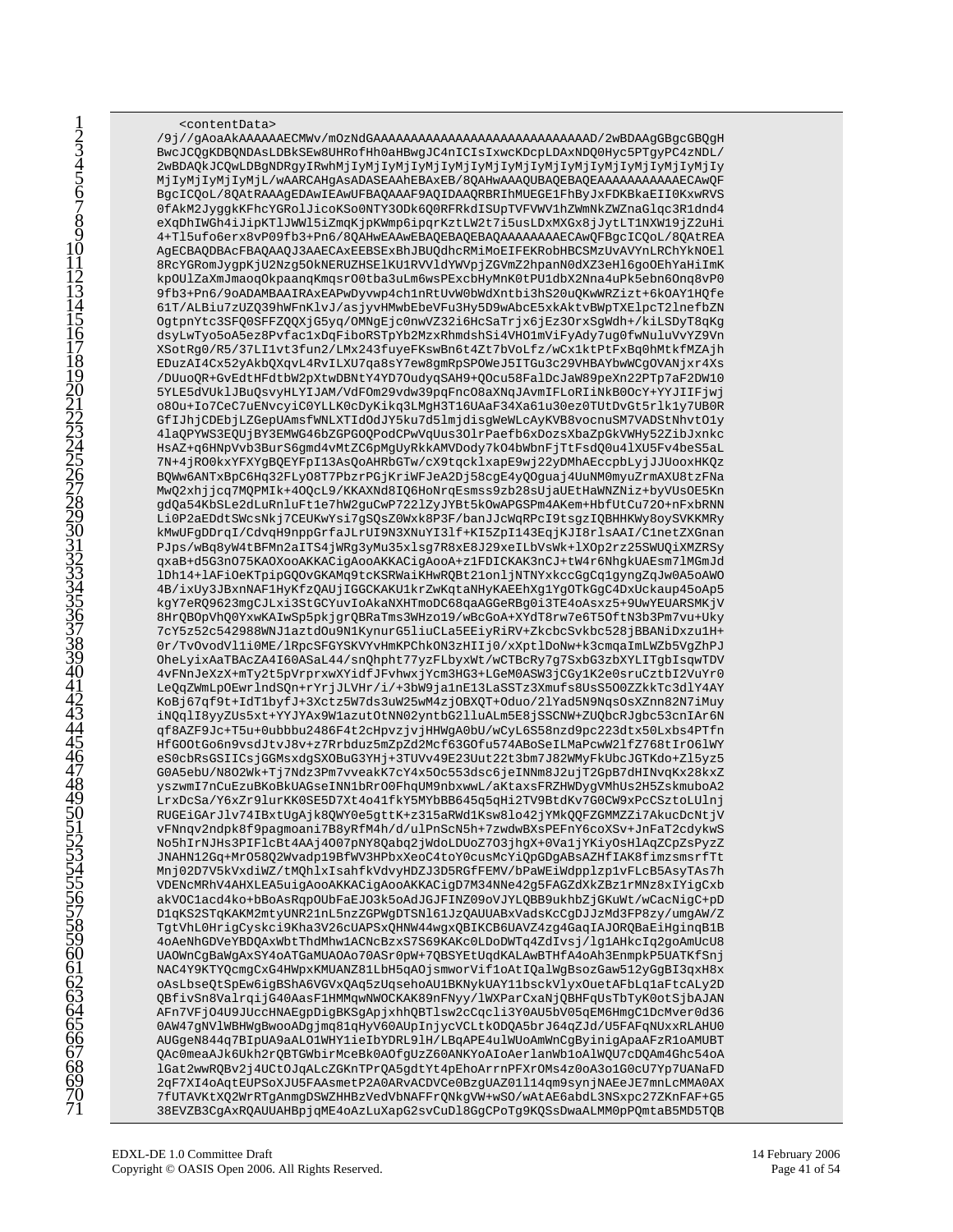cQsRzxUqoAKUUAIyBqcisu7szksBQBmSB4z0pYrhqcUAaEF2V+9WhHKsqyDQA8qDULwDqvFAEIaZ DxyKpa5cn+wNQDD/AJYNQB4nEOKsrQBMtOFADxThQAtLQAlOFACgZpwFACMvHSqznDUAWYulRXD/ AMIOASFMCrG4KOaAEVq5qYR5oADHTRF7UAL5QpPKAoAci4qTHpQAwrk09EIoAXftODVi3mO4DFAH R2LZUZFa0RUigCwoHYlOgYd6AJfmx0rLvQdx4oAppya0IpkgTc3AFAGraXKTxb0ORVkHNAC0dqAI J0DKTjms2UdRQBAvWpgcc0AODg0MoagCFoAeoqB7NT2oAhbT1YdKqy6V6CgClLp0gPCmpbKKaCTI BoA6W0mLLyOattGZE4oAqlWQ4bpTReLCe1AFuDUoZONwBqyZUZeGBoAoyTJGx2rzTor8ZwRQBa+0 xjGSBmnq6sOCKAFooAKaRxQBSntvMrOl09uStAFRrSVeMGr9lpYI3SjPtQBopaxw8qtWUAoAfijF ABjimsD2oAblxSghhgigCtPZLJyBzVQabzyKAFawZeRUluoj4PWgC2GGOopDIMUAQGQbqztekjbQ dQBAz5DUAeLRjirCigCVRTwKAHrThQAUtABjmnAcYoAcBThQAEcGqkgw1AC+cETk1Aj+ZJk0AWxI FXA60BGk60ATpDtqwq8UAGQ01JnPSgBVX1p+0UAOCDHSniMUAOEANBh44oAhNuxqzZ2x8wZHFAHS 2yIqgVejUdqALKL710mRQBOr8ciqt3F5oJAoAzGjMROaydSvT9xaANrw1cr9mMbNg+9dGpyOtADs 0UANYZBrNuI8OaAIQop5UFaAIwMHrUqBxQA8Cl2iqACq0vljuKAD7MjdqVbOPPSqCzHAqDqVIcAd aAKNy6gGsWdlJNAFKdvKGVbmrVleM4ALnNAGojsRkrkU9BEWzjFAEdzG8nKHIFOsBMGO4nA9aAJn 1HyZCpHFTxX8Mg+9g0AWUYMMg5FOoAMA00opoAieJQCSKh+1pGcelACpeLI2BVpcHmgBxcIMk1Gt 0jHGaAJQwNL+VACHmoHBTkUACTr361KGB70AJIwCnNZFzJtYlSaAKjXzqcE05NRPQmqAN4SetV9X kSXQr/J58hqAPJF4qZSKAJlIxUimgB4NOFAC4pKAFFKPrQA4H0pRQA8VDNHwaAMq4JU4zRbB2PFA GpBBxk1bVMCqCQLinYoATZmlCYoAdilC0ASBDT9tADwKeBiqByqpqzDGAaANGEEdKvwkiqC4knHI qdHWgCdSpFRysqDNAGPqM6iNiK5SWUvMT70ATx3LwAbSQfar9vr11FgFiR70Aa1v4kzjzF/KtKHW baX+LB96ALyXMci/K4NVLpgTweaAKm6nowPGaAEIw1ToKAJgopxiBFACLFtoLxp99gKAHLLEfuuK XzUH8Y/OgByyo3RhTWDk8NxQBWuVAjIK5rnbxcE7SaAMiUuWxkmtTSDFG+ZDz70AdPA0Ei/KRSyw JjI/SgCph0b72B71cgZCuNwJoAbPp6TZIODWbLp00RJXNAElpczRNsYnFaqTh+9AEoPFLn2oAZI4 2nNYd86Ak96AKMOoiJ6sHWWz8pxQBHLqssq4zxUdvfNG+WzigC5LrZGNnFWrXWVl+V+DQBeLlxuR s1F9r2nawoACp15WhS0fWgCyjq4xUc9ojqcCgDCvbUx5IrL53UAXbeIyDrUOswGPRL4hv+WDUAeV hxUqMCaALCtTg1AEitTg1ADs0uaAClFADgKUcUAPBofBU0AZE6h5ce9X7SEKo4oA0EXinhaAHYpO KAFApcZoANtPReaAJguKQigByVKFoAcq1ZjWgC7EcVdikx1oAtLICKeGB6UAPBPY1Wu5WWM5NAHL 6jetu2A9auaVpi3SqsOT3oAsXXh2cZKLuHtWY+nTxHDRsPwoAYImTsaeu8HrQBetZpUcfMcVuo3m KCTzQA8RAilWDB4NAD2jIGaeh4oAmU1KOaAEcEISK5HU7+UTMvOBQBQXUX6bjVi0+ZurmgCyt2y8 q5/OrkGsOhAbmgDWt7yK6XBxn3qveacjgsgoAwp7ZYs5XmqDMVbHSgCwl20ABWQ1oW+rsRhmzQBL 9qSX+LB+tSQKzP8AK2fpQBopLPH1BIq5HKJE5xQAht43bOBT0t0TpQBJtxRiqCORMq1j3toWzQBh T2xRiRVcMAfmoAXzADkHirUNxEBhgDQBKTbyDrg0iwKGyj0AaMDuq43U5yW9SaAEjuZYTyDitCG6 SdcEc0AI8ZU5TNItyw+ViaAHPCJ1Pesi605kyyigDPErwtiq+r3xbRb1T/zwagDzDNTRmgCdX9ac HoAeJKcslADxJxlpwbNADwaeDQAuacDQA4UyY4Q0AZqZeb8a1oBhRQBaXpTxQA4CloAXFKBx0oAU LUiAUAONFADlHNSgUASpVmOgClHVuMA0ATqtO2kUALuYCs7ULg+WRQByM8h+05PrXY6BPGUXmgDq EYEUNFG4+ZQfqKAK0mlWso5jA+lU38PQ7so2PbFAEg0dFTgDcO9UpLWeKbg4WgC0hxlp5crQAnmk jFClj0oAkVyOtPEwHegBHu0VeWFc9qb2s5J4De1AGN9mRgSGqlJIYnIBoAfHekdTVqK6VjkmgDQh utpBVsEV0thdrcRAE/MOtABd2SSc44rLuNGVwWjbn0oAzDpT5bccAVTkQwZwaAIo53Dda3dOvhFg sM0AbialbumCcVBPqMcefL5oAprqx3/M2K0IdVXA+bIoAuR30Mn8WDVhXVhkGgB3UdarzQ7gaAMH UIGXPFc/OrBjQBCDxyaATnq0ATQqs+CcCuhs7CN0DBw1AF8WqIMYpDGq6HmqCCeVNpDdaq290kb9 eaANaC/jcbWp88UcilkYA0AZv2treTBPFOk1NHXBoAz5jHLyMZrC1uMrpN5jp5LUAedinq2KAJla nZyaAHilxQAAmpVYiqCQE09c0ASA0qmqB4I9aquXwhoAq2oy+aloulAEylKDiqCQU8CqBwxTqBQA oAqRE4PFAAU60mygBwXFPUUASqKsIKALMYOOKsx5FAFpGIFO8zFAAZlA5xWVqMisDgUAcpdf601q 6PK8cZHNAG4mrz2688ipV8WRKvzJzQBds9fjusYWtVLgMOlAEokXlqjdSqzYFAFXOaUc0ABGKchH rQBIcFaqyHAODQBlXbOQcElhz78nJNAFVp5UXANU2dmbJNACZpyyFTQBPHdsvGa19M1VreUHdx6U AdjZXyXiZyM+lTywblyvWgDOuIpSpGMVg3ts+4/LQBnoojfLrkVZgLSFiowooAetyckZp3mFu9AB hSeakEgReKAGLekNlq9bapIhGHzQBs2+qK4G/rWgk6SDhhQAkkEcykEVjXmjZyUoAxJ9MkQniqTW 7pnIoAi3FDzV+21ExEbSRQBu21/LcpgIT71ajtpGOWGKAJH01JEwTzWLe6TPCSyglfagCilxLbth s102q0UwpNAFVpZpzxk09bS5b+E0AWrewmLDNGuafjQb4kciBqAPIwl02UAOC4pUGWoAlAwKcOaA DpTlOKAJ0INTAjFACcYoFABmqlw2eKAHWw21fRuKAJVb0qQHloAkVqlDcUAOB+tPFADxUq9KAFzS 9qACnCqB6nFTxnmqC3GasxtiqCyrCl+U0ARSKuDzWXdrqGqDm775WJxVe21R7ZuDQBpHWllhKlRm smW4JYkUAaOj3jLKFzXd2VwzxjcefpQBe3mqsyj07vQA1SKkXGaACQZWq+SKAJEk4xUb8k0AVJos 9azZrbOeKAM6a1PPFUJLcgnigCBkK5qMkigBA1TQ7mYBaANi1up7Ihs8V2e16il3bglhnuKALrGO Q4LCqdzYK6kjBoAw77TlijLE/N6VQikMSbFHzGqAWxuXO4Rt+VPNtMn3kYUAMIZeoozmqBvkbuqN LHCyNk5oAtrIUFB1JomwGI/GgDTs9ZY/eOalotQikXrzQAPGkvOBVG405HU4HNAGDe6a0ZOBWaIS smD0oA6XTJI4wADW/HKjAciqCUAdqGxt+YDFAHPapZxuWaNcfSsB4yrYxOBu6S0EYG7Gfet4CJ04 CmgCt5DI+5elUtelU+HtQ3DnyDQB4uFp4Q0AL5fFCJ7UAOK0AYFABinBe9ACjip05HWgBaM8UARP JgHFU3ZmegC5BnbVtTxigCzGnFP2kUAAyDUoagCRWqRTQA9c5q/bWjzL8tADZbZ4j8wqLB9KAFBx Tgc0AKKmhHzUAaMS8VOqUAOwRSbsUARs4Peqk2CDQBiX8O5TiuflhIY0AT2kQfIPUU2WPBPtQA+z do5gw7V11jrAUANQBv2upwSjlhV4iGZOCKAIWtwvQlHgigA3YFQMwBNACBuaXNADWXNQPHntQBUl tgR0qlLaZzxQBTls+vFUpbNh2oArNAy9qdBuiYNigCxPel127cVJY3kqOFRyKAOvsllaMMzEmrTz SxdiaAM25leZjkD6U3T7dEuBI5U+xoA6eGeJhj5alaOGQcopoAyLrS455TsUIKrnSIYhl5RQBYtb awBwWBPvVxtNtZF+UD8KAKFxonBMZrBu9Lljckg4oASFSnFa1gj0wNAG5ECAOKeVz2oAqzwqVORW DfQImSFoAyPtjwycdK0bXWwMbjQBrW2tCQgA8VqJP5i5PQ0ANaGOTNUbjR0kUsOtAGFKklpIQM8V LFqkikAk4oAvprWFxWXruob9Ev8AnrCf50AebqtPAoAceBSoKAHhc0u0UAIUGKTFADdtKCQKAHBj SHNAEZUmk8oZoAmjGKnQ80AWEapNxIoAcOtOoAFyD1qVWoAkSTmteyvDEuQtADrm8888iqhbPSgA xmlAoAcvvU0J+agDRhYVdQg0APwD2phjBoAryR1TlXigDOulwprEnQFjxQA2JTFlgOKidwWOaAJY EBbqVfRABQBZh39ia0be5nQ8OcUAa0N7KQAxzV1JQy80AKQCKpyAhjQA0bh2pwY0AKGpDz2oAaVB FRNEDQBE1uDnioTZg9qAIm04N2qtJpZAOFoApPpUhPCmrNho8pnUleAaAO3toAkSjHQU+WAMpoAy bi2JBK4rDnnlhJGDkUAQR6zPE3U4rXtfEG4fMeaALn9qLIvDclRu55peV6e1AGb50qv1INbNlfyw QbnYkehoA0rPW4522MMGm6rfweQUABagDnFcvJgDqa6jTrbyoQW6mgDSUDFKFoARowwxis28sg4P FAHOXulEZIFY0ltJG3SgBYZpEYDJFdHY35RFBfPsaANE3se3KuM+lMOqMAeeKAMm91COZiCBmnWu mLeJuVwKACbQ7iP7pyPasjV9PuE0a+JzgQn+dAHGBRT8YFACHpTk6UASr0p2KAGlc03b1oAMGlC0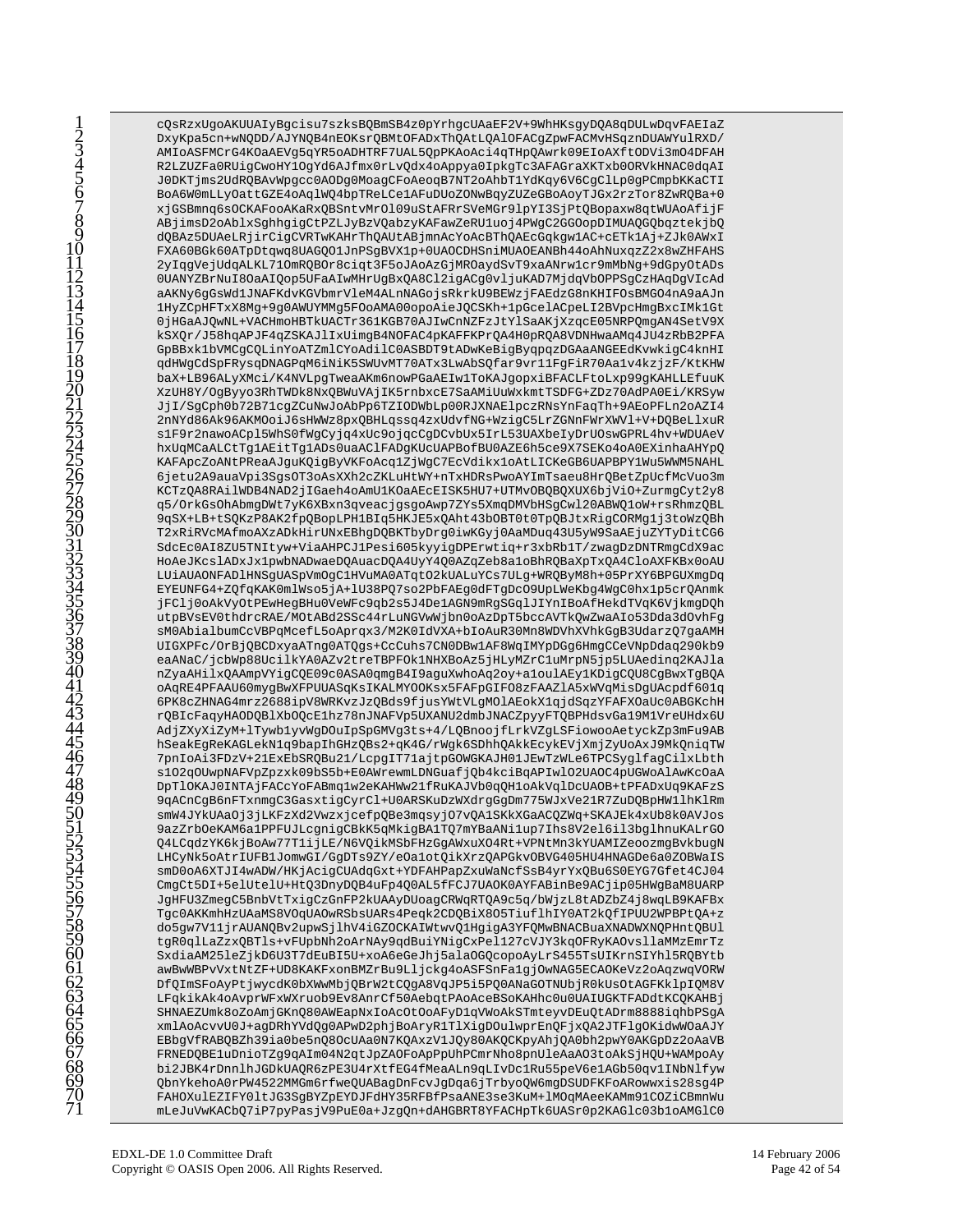AKF9qPLzQA0xmjYaAFCNT0yDQBMrVIrGqCVXGKcGHpQAZyeOlTKM0APVBmrUUpRcCqBx+aqLQA4c d6CxFACq+RViEjdQBfjAxwasIWHSgCZZMdRT96kdaAI3IIqpKOtAGddjCGsCdxk0ARfalZdh4xVd +WoAv2UPmrwcGrgtp07ZFAFmIlByhg3bSI8gGcE0Abn2B1q8wEEdahhuBnAYZFAFoS8VDLJzmgB8 cisKkG00AKY17VE0ZXoaAI+e9FABijGD0oAmjQN2qYWyntQAC1QdhU8USJ0FAFpWAFMlkAU0Ac3q moNGSqVhXFxvjyzc0AVQFKZyKijk2yHBoAupMQOtWI7th3oAsJcxufnUH8KnlkWWMLGQMUANtl8g Fiefaqd3dnecjNAE+13NuLgNIfwNdfDdQyKNrD8KAJRJg9eKmV896AHgjFNcZHSgCpNArA5Fc/qV uEBKrQBzrfLJkip1lDD5Tg0AI0sgBwTULTXODjJHtQBATN1bOat2eqT2jjGcUAdZp+sJcxjfwaj8 QyQnw7qDDH+p/rQB5Mpp/WgBD1qRBQBKBTwtAChBRszQAnl/SnLFmgBwhz2p4hx2oAaybaFUE9KA JfL46UlYM9qAHfZjlxSeSR2oAcIzTwhoAkSI56VMEIoAcBinBqAJVPrUgoAUUlwCetADlQ4qaFfm 6UAX414qwoYd6AJNzDqM0m4HqKAGN04NQuWAoAzrtsoRXOXKnJoAoEkPVy1jWaQKe9AGpaxG2m2n pW1BKOhoAuxiF/vKKtxWFo5ztAPtQBqR2i+UUDttPasuXTkhmLLQAuwgdaYybgRQBAUZCRT1dh3o AnSXipVfNAB8po8oGgBPI96PJNAEkSlWq6iBhxQAjQt2qLa6nnNADqxpkpypFAGBqFtvJOKwZ7Yq nigChIjLnrUGWXNADkuWXvVmO7U8GgCwkoPRqlWdk70AWIrwjqalPkzj5hzQBA9h3jaiOa7tT8pO BQBp23iBlAWVfxrZtNXhmxhxQBqRzK44NTAigBHAZTWXd24YHIBFAHNX9oi5I4rFaXa2BQA+05yM MKuQ3IQHC9fWqCzDJGSSwU/WiVrR+qAfSqCJZo4T+7OKrazqLf2FernrF/WqDjQakWqBerVKo9qA JVp46UAOpVFADsUoNAEiHnmpQRQBDMARxRBHnmgCwVwtPjQYoAmCDFHlKelACG3pPIwaANCzgQ/e FWZ7aIR5AoAy2QA8UzbQA4AinKTQBIDTQcvQBMpqaLO6qDQj6dKsKRQBLwaTaKAI2UVA6cGqCjcp lTmsS5iQkigDNktgTlSKlgiaNlbB4oA3IzHIAz9cVNhAm4PigAS6KHhgauwaiQetAGzZ6iDjJqa4 mWQ5FAFYuMdaaJMc0AQzvk5FRB6AJEkFTI4oAlBGOtOU4oAkU1KCCKAFxT0bFAF1TkUyQ47UAQ5U 0hTI60AU54ARzWVcWYOeKAMi4suvFZslqVzQBTeLBqEgigByTMlWo7vPB/WgC2jq444qQFl6UATR 3JXq2Ktx3MbjBYGgBskEUo4ODVU200RzGT+FAG3o8t0TiQnaPWulikO3mgCQvVG8kbYcUAcrqEkh yCDWBLuDZoAi84irMMrMMc0AEkzRNyTQt4jdaAH+ch74qlqsiHSLsBv+WR/nQBkBacENAAEOamXi gCQEU9SMUAOFPHSgBaKAHLThQAYzU8QwKAJG5wKnjXigCYJShPSgB2w04JQA9VI6cU4hmGCTQBXe IjmosYoAXHFAFAAaROtAFmMHFTxghhkUAX4/pU6gGgB4HpS4NADT05FQuRQBUnGQawrtcMeKAMuQ kHipUuFEQAPzUATRXyjhua0IZ7dxjd+BoAm+yW8vKSYP1pPsMqcpLkUAXLW4MLBXGfwraMyGJSow aAId+RSZNADTyDmo8c0AOUEVIvSqCQMaer4oAkWQVIriqCQH3pVbBoAtRSLjBqYhWHWqCBoQDwaU RnFAEUkfHNVHiBFAFCa3BB4rMuLXrxQBkzWhBPFU3tyD0oAgaE+lRGNh0oAckjIepq9DdA8NQA6U CRsISaiaKWHnJoAnhuJAOclehuzQB0OnsXQHFa6HAoAkDZFQyruBzQBlXdkrgnFYdzp/J+WgDNks Cp6VEYZE+6KAK00cjE5zUAjdT3oAeCwHOap6kT/ZlljP+qNAEKipV+lAEoUelATPaqBfLwKbtaqB eRTw/rOAvmU5WFADlang0AOBgRTOBJGcvV6OgCUYpOOKAFGDTgROA8OBTfMFAAxBHFO7OTOAYApO M0ANdeKWNeKALCAirCsO4oAtI3FTK1AEqtkU4YoAKjdAc0AU5o+DzWJfRkE0AY8y9aqYwc0AOO7A 8Ghbh170AWI7+Rf4jV2LV5UH3zQBdg1UysOMmt2K5kkQZ6UATpKQeQa1832oAXfkdKZnmgB2R2pQ 9AEitT80AKDTww9aAHq1OD0ASxyVOJCBQBG8jdc01LplPJoAkNyHHSmBlPUUARSopHFUZYQc0AUJ bYHtVSSzz2oArPZZ7VXeyI7UAVJLVhnioDEy54NAElvM0Em4jIqxNeCZhtQKO9AF6COKdACQDVhd MfcCpBFAHR6bH5UYVhzWmFU0ANYbelNHNADWjBHSqU9sCCcUAY80G+UqBSGxBHSgCF9NB7VAdMH9 2gBn9kA9qqanohGk3jY6QsaAOcVakVcUASKppcGgAyaevSgA4pdoNACGL0pvlkUAKqtTgWHWgBwk 9qeJQKAHxTYOatx3HvQBOJc9DT1cmgB/mYo3+9ABuNOTk0APIxTaAEpB1oAU9amjUY6UATqoxTin oaAFXevepllI6iqCVZwKkWZT3oAcHBo3cUARSDIPFZt7CGQ8UAc9PHqkYqq8eFPFAFJ4+aiKY7UA JtNOVSTQBr6bEAwJFdFbvgCgC6jA10RkZoAAoNNK4PWgADYHIpolXdigCZSDUmeKAGk+ho3H1oAA 9SrLQA9JQDVlZARloAcXUiq7n0NADVflqRXGKAHH5hVdweaAIWUVH5YNAALcN2qNrQY6UAVJrHq8 VnzWJGeKAKUlqRniqxhIPSgCWAujDFdFp0zkDdQBvQNkVcRuOtAD+1NK+lAAp9arXkgSI46mgCnb W+RuYZzU7QAdBQBGYh6U3yR7UAPSBfSq2sRBdDvz/wBMGoA80QcVJQBIvSnDFACqoNOKgDigBu21 CmqB4zS4oAULxSFc0AJ5dIYutAAsJHSpVRh2oAf1gKkScgc0ASi4Bp41U9DQA4OD3qaPJ6UAPJIF NzQAE0gNAAOXq0nSgCVTTwaAHAlIMelACEA0YoAUFh0NLucd6AAue4qN9rgg0AZN5ZlTnFZkkBHa gCpJFjtUBjBzQAnk1LFBzQBrWsW0CtCMY6UAWUcircbsyUALuNNZyKAG+ZkUkYy2aALKgYpwU+tA CMretM5FABmlUnNAD81MjnGKAHbzSFjigBmfSlDkUASLLmn7gaAGFBUZTBoAkjxU3lbvegANvkcj 9KqzWfXj9KAM+axzniqT2H+zQAsOn5YcVs2tiqAcUAaccIxwalEZFADlPrT8cUARSHaM1lkm6udo +6tAGlHHtXGKcVx2oAiIXPNNaLjK0ARrwaq60f8AiQ3/AP1wagDzNalWgBwpQM0AOAxThk0ALilF AC0UAOB4pBz2oAkVfapPLGKAFWOnbcdqAEKCm7BiqBnlc0ohYnqmqACSKetTo8yUAO+0OOooF0O/ FADvPQ96cJF55oAfCctmra0ASKaeDQA9TUgNACE8UgNAEg6UtABimlRQBDMoI21XazVl6UAVX0wN OqnJpLjoKAITp8ifwlJFaMDyKANCKHAqdUoAcFNTRbugoAkOVODTWOQcCgCsWOcVcg5WgCwg7VKF 4oAXApMCgBuxTSiJexoAURHoDShCp6UAOYgrwOagdiBQA1XzTxQAhbaacsuKAH+Zml3A0AJuweKn iuCv0oAvwyxyjmpzbK4OKAKc9ltzxVM2o9KAEFuF7VKuVGKAFWZlOCKsJODloAf5gp4dT3oApX8/ lx7V6niiwq2x7j949aALpIAqCSXq0AVHmIanJc4HNAEUlwCeKoaxOTod+P8ApqaAPP16VKq5FADw hpwGKAFFPHAoAWgUAOx7Uu3NAChKdtFADlFPAoAeuRTu1ADcUBRmgB20DtRnFAArDNWYpABgjNAD DtJ6Ck8lD2oAabMHpUbWbdjQA6ON4z1qwsrgc80ASLOe61Ks6+uKAJFkHrUoYetAC7velU0AODin Ag0ALmkJoAgzukqYDigBMAUuAaAEManqBSC3T0FAC/Z1PamG2PY0AJ5Tr709AQelAEjozcmpYrZX HJ5oAgez/enHIFSJDtFAD8Ypd+BQABwT1pwI9aAEyKXPFACeYVp6PuPNAClgCcVXlIZto60AORQB UqqDQBN9id0yBVZ4WTINADOR2NAOKAHBqelAEyMVPBrRhuvl5ODQAslxvGKreYAeRQA8MpppHpQB GwqHeVNAEiy+9DS7VJzQBQjc3V1knKrWlHwoxQArgkcVXJ9RQAwpmo2jGKAK5ABqjrOBot9j/ng1 AHALKvTNSfaVWqCxDcBxUpwaAACnYoAMUtADxilz2oAUGnDmqBwGO1OzzQBIBmnBaAF2UoSqBSvt QFGDQAgj5qwkIKZoAiaMdM0qRkd80AS9KWgBNoPUUeWD3oAUIDxSeXz0oADEwHBoHmDuaAJFd/Sn CbHUGqB3nKeM1Isq7UAPDUMeCaAIo+pNTq0AGeacOaAHCloAkUVIKAFwDTGQdhQBLEAeCMiiVNqJ UYzQBEkTlc0xllXtQBEXcdRTg3HSgA25PFSLBIRkUAIY3XqKUE96AAg0gB7UANYlQaijyzE4oAmB Ip6vQBcgvCnGaSeYMc4FAFZnQ9qTCN3oABDk/KamWF1WgBChHWlGVYc0AT4OM0080AIGI609XyOt ACke9RSIeTQBBnFVLu5ONgPJoAsWK+Wg9TWmkuBg0AShwajlxigCvuANGcigCJhmszWVxol9/wBc TQB5csjEnmpBuPegCeGQoavRz570AWUYGpKAALk1MIxQAxlx0phBoAfGhJ5qdYuOtAEnI7U0kZ5F ADgw9acCT0oAepPpUi8jpQA4rTMc0AOAqVVO3OaAEx64zT1UGgB21R3oABoADGM80mzHTpQA9FA6 1JsXqOaAEZc9qTbz0oAa3FM3eooAQqjdqcFA6GgB+4gcUjSMRigB0b4HINSCRfWgBdw9aeDxQA4G nA0AWIth+8cVI4UdGzQBHmkJoAVGwalZzKwUjpQBbjQYp/lD0oAja3Q/w0z7Eh7YoABYAHKmn/NC MEZFAFSSbJ6VD5gz0oAeGQ0u1T3oAgm/ug0+OPAxigB2yk2e1ADcFTnmpFO4YxQAx4mB4FNC+1AE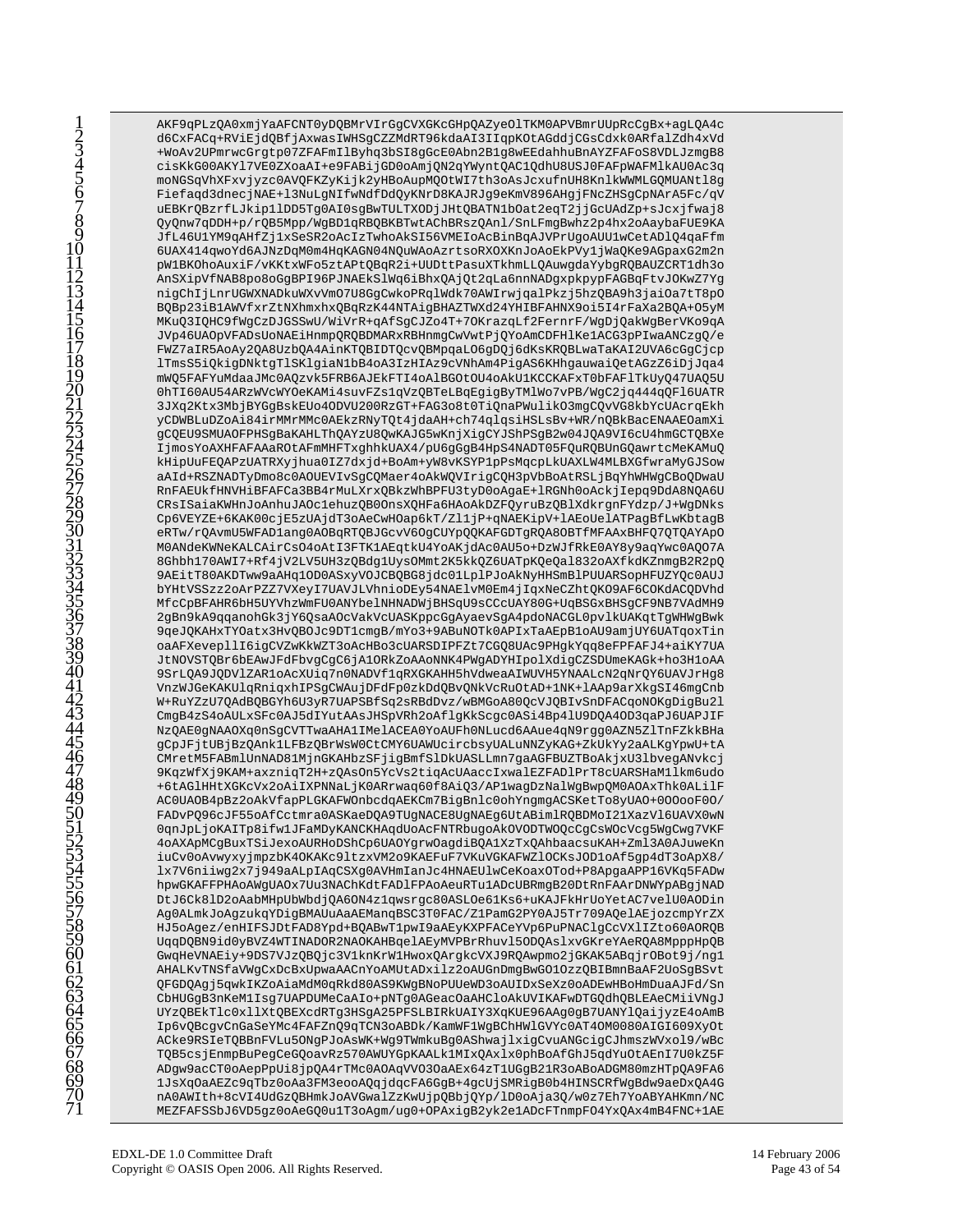i5FWI3PSgBz8ighLGTg9KALCyOBg04OD1oAUYPcVIIQw4oAicFKj3nB5oAgmk2qTkVmRnz5y56A8 UAaMbbeKsLJjvQBYSSnsdw4oArtkHkU0NigBQc1na5gaHf8A/XE0AeRRTc1djdSKAJFIzU8fWgC5 GeOtTq1ADt+OaZ9pIbFAEqzZPNOM6AdBQA37QpNPW4A70ASpcr3NTrscUAIyqp605ZkSqCRJom6c U9eehoAlzgcihQD2oAcAM1KQuzjFAEJ47UKTigALU5QetADx81L0FACD61IuaAJQePWmkCgCIjnr QVXFAERGDxRnmgCRTmnAelADxt9KQhaAGmPIyCabtcA4agBVaRTzzTxMR1BoAkW5X1qVZwe9ADxI D3o3UABfaCasWJMhJzigDQU44pwagBwpyjNAEgFMZA3BOKAM+4hCMcEGqpUelADCgprZUHmgCBCx ctmrKykUAPEo70okHrOAu4EU6FwGwOKANSKCOVOlV7izCciqCr5VKqlaAFlOE9zUccJxk9TOBIRj rTaAHKKlDFehNAEMszHg1WZ8UAZ15OWPlqetTQRbYxxQA8E5p4ZgOtAEiSkdaspMO9ADmdWWqrOV agAE2BVDW5wdDvuf+WJoA8m8ll5qRWZaAJFkYHrV2GXigC3HNVhZBQBKuGFN8oZzmgBGITioZGzz QBEJQp5q1HKhFACF/m4qzFKyigCwr5qCZ8GgBILjnpWnDOoGaALJmVloQnGRQA4ZPapAvHNAChAR 0pAoHagB3loepxTkUcgGgBwjIp20UAJ5VAVgaAH9eO9NMfuaAG+XnmlCHGKAGmPB6UbRjkUANwBy BS9c0AA475pRq80ALyOlBXPJGaAHBR2pwXjnmqBhiH4UwxAdDQAiq+eHxUu6RR1zQBG8jkYIq1aT hMBjigDRW4jJ4bNSiYHoaAJFcEdamR6AJVelYZFAFC4TqapEYNACYqCY8YHegAjTC1Jj2oANuaYV xQAAEdDS5ZTQBsWF2pUK3BrRISVaAKT2uG4qN4GQZxxQBRZw8uD0FW0ZSMUAKUU1C0VAEe1lp4zi gCGXoaoTziNCTQBQtx50pkb14rTUhVoAYhLPntU+wEcUAN2460HPQGqAXcKRiSORQBCXANZ2tMDo 17/1xNAHCSIMVF5BPSgBjwMB0p8QYDmgCeNiDUyuaAJBI3rUyyHHWgCOYseRVcs3SgByW7ScmpTC YxwaAEVnU81ajmB60AWUcE8GrQhjkXBbmqB0ViqOcq1P9mGMKOaAEWCQHB6VeiQKvzUATAKenNJ5 ZJznigCRUwKaQQKAK0hbmnW4YDPNAFsB8cUq5YcigBRlTR196AEwPpRggfeoAUD3pwX3oAXYPWlM QIoAb5GDQYgvagCMxelNCgdqAF2+1J83NADMtk0vmEGgBpc+9KsmeKAFyD0FGGYd6AGHeOCKVXIb BFAFwbWTIGKZuYHgmgCRLmVferCXrDqKAJ0v178VYW8U9GoAbJKHHWqDthqAGb+KhX53JoAsqvFO 20AIFx0oKZFAEWCDTuaAHqxWrMd5InQ0ASjUG7gU6bUkMBUj5jQBmCTrx1qVJSDQBYWQEdaXf70A CkMeakwgFAEUgQqawNQYPN5aH60ASQR7VwKe5/hFAE0SlQKnByKAEZT2qFtw7UAIGb0pd3rQBE+w +1Zmsj/iTXuP+eJoA49oDmnIoBxigCZ4QydKqtHtPSgBgQ5p4460ANZ8U0THOM0APM5UYzTUmDNQ BejlUDFOLKeaAGkrimZ9KAJY5NtTCceuKAJYrllPDVeqvzntQBdFwG60puIhwTQA37WiH5TU8Vlu oAtI4YU44xjFAEbRZqSOEAZzQBMBikwDQAoiB70hXbQAgIPWnBRQAu0UfhQAwnnkU9ZMUASB1PTr SFh6UAMIFRNQAzkUowetACsqK8Gq5XBoAXjHNKEBHBoAbqipFfjFACN/k0w4NAE0Z+XFMkOOlADV nIqYTDHNAChlbmgnB4zQAoduzGms8g96AImnfBGKkglGMHg0AXFkQ9xUoKnuKAFGMcYoFADJEqMc UAOBFOFACHgVXwXf2FAEmzApeRQA5c0vzUAKpYGpNxx1oAq3dyIomOecVm2sTS1pT1NAFgtsFJEd zbjQBbQjFPBGKAF3DFIcUANwpo8tTQAeSnpWbriKuiX3H/LE0AcbGd5IqVYvmoAtLHxTWtFbtQBE 9oAOKqyQMueKAKUqnniocYoAa596YrYPBoAsJKRTvPPrQA8THFOWX5uaANCAxFfenyxDGVFAESRk 96txOP2NAFkxyKtMeOUqSKAKeZA/zZFaloxIAzOBpI+0cVMkhoAmWTPWplYelAEqwfSnbR2oAODA qNye2KAI1B5p/wCNABz60ufegBDtIqPHBoABuz2p2TQAoz3ppYelACZGOlJQAHNNIPoKAI2FC4xm gBNwzRyKAFwSKQr7GgB0JOSO1NaQZxQAAr1wKlBUjoKAFXaOlLkE0AGQOpphYH6UAIVU96NgHegB Mc9aVS3ZqAJUlkX+Kni5Zeq0APF2pHPFHmqeQaAFD09WoAZLJgYHU06EYWgCbtTGQUAA4p6sMc0A L8ppCAAaAMS7Yz3HlpyB1q7AvlpjFAENx874WkRWXtQBKrkdjUiyUASAAjtRtA70AJketGaAGmQj vWRrkxbR70D/AJ4mgDmo02mrarQBMoFPBFACFAagljAU8UAZs0Oc8VUeEjPFAEDQ5zUBQpnrQA1Z TnFPVjnmgCcOMVC7EnigCzaysp5NaQnbbyeKAIjKVOc1bs7gE8mgDbgKOvPNSGMH+HigDPuYArZx UlsuBloAuxn3qwhwKAHAn1qRJMcHNAFhXGOKerGgAyPWmMpPIoAbgnPFOwR3oAUHFKSCKAGFjjpQ GQ9c0AL81IxHoaABSccZNN5B5WgBDjPApwxigBxXjgUAetADWUGoGHpQAzBzyCKcFJPFAEgDAU7j vQAKq7utMlhCnOaAIcYpOexoAeMqUbvfNAC7sihWAoAcGGaftDUAGwUYFADS1AkHQiqBcqfSk2Ke cmgBdjD7rGm+dInfNADVmdnywyKtx3KgYPFAEwnRh1o8wUAG+13igAD4qteXf1QnHU0AVrCPIMjd TV2TCqTQBBEuSSatIimgCVYFbrUn2NMcUAQyQFBx0qAqTQA3aRS7SRQBXmYoKydWz/Y16T/zxNAG MOKkVs9KAHBmzUseTloAsKmaVoty4oAqywY7VUkhHPFAFR4PaoGt89RQBA1sM9KQQkUABjNNMWT0 oAekRXpUhZgMZoAaGNWYJdlAGtaXZzitQT4XNAERYStViOHC5xigBdjZ4NTIrY5NAEoyBS89qAHx hhUofHegBQ2e9AagBwYClJzQAhGD0zSjHpQAoAxRtX2oADjHAFNxntQAoIWjqM0ANCBvrQUxyKAF PTHemDI7UAIcnjGKYVIHNACgr0609SDnIoAduGDUbHnjmgCI9c8ipNrsu480AROQO1NA70APLcVH g0AODHGOtG360AKBSglTQAGQng0znOc0AOWUjgrT8ow5GKAGmMdV5poDjoaADdIKejBvvUAShQeR UbIT2oAQRkDJFJkjoSKAHCRwM5zThOw6igBTdKBzxWXLN9quQB90UAasDKqAUPJ5j4HIoAepxUqv 6UATRvVlH460AOYBhiqzxbTxQA0BT1pSi4oApPB5r8dBVLWLMjRL4/8ATE0AcoNx6VIm4UATKcjp TlcgdKAJo3b0qZHzloAcQrDmoXhQ0ARm0VhxVea0AHFAFJ4Cp6Uzy/UUAL5QI4FKtmWOcUAEloyj pVcxeooAaIqcqGgClFlenWrqvIV6mgCxbud3P51pI52YJoAelTKMCgAxml5BoAlD8UmVboTmgBVH HGc0HI60AJketSiRQO9AAZfY4py4PrQA8jimjABAoAZzk809WGOtADsIRmoyQD1oAcrDtTs+tADS VP1pBwaAEJzxRtoAZjB6U5TnjFAEgjIHIphj5+7QAeVjtUiJ8hBFAEMkYPYUwRcUAIYiTzxT/J4o AheMr0pFBAoAUK3pSYOaAAjHrSKPWqCTHFMJx0NACiTbTw6k0AKSO/FIOuMq5oARW9CakEvHNAAd zDio2Q0AJg0AYHSgCpdzbV2g8mobZNoyRk0AWwcjjinIWQ8UAS/aD3WlW4HuKAJ47hM/eFWVmUjg 0ASLOPWlL7hQBCQQ2aa7nGAaAJYI+Kra2v8AxI7/AB/zwNAHEIwFTAg0ASDbin4HagABxTlfmgBz TKvWm+arDigCMSsrcdKnUhxzQAyS3D9BUElmSOBQBWMTRHkVMkwFAA0ue2arsm48CgBnlU5YvagC ZYsDNSCgCaFG3cda0I2YDBAoAnQ1MApoAbnB4qQcrnFACADvSjjpQBOkmByKax3c9qAGYFPGAM4/ OgBPMy2MCpBIfpQA8MAOtNZ8duKAGGUNwKQjvQAivTsbjQBIpC9BS5yOaAIyyikD5OBQBKEyKZhg fagB2FApN6D60ASLL1SN1N3MT7UAIZdpwaUSj14oAJGQ85pgYCgBS+TQJVzjFAA2w1Ht9DQA05z0 oXk8igAcbaajDPNAC554gNsnigBhRu/NNG5TQA4kngabkgdaAJEcY5pfoaAHo5HWlMw9KADzARUb yAKcHpQBltvnmz2FXY1KgA0AShc84pfu9qADljwtG09wRQA0oD3pDvT7rGgBVuZV75qdb1x94UAO bUFA54psF0rybieKANKKZcdRVXW5B/YV/wA/8sTQBwRDZ61NFu70AWlGRTtxBxQA4tqUiMC3SqB7 xB6jWMKaAJwilajOV6UAKjEHlqsbxjigBPKWQfMKYbFcEigCB7cr0FM8vFAAI6BHz0oAnSLIwaeL fnpQBbht16mpyo6ACgBUib2qQLgdaAAnApQ5x7UAITu705PSgCZSoHzE0rbSPlNAEWzB4Oak2lVz xmgCMso7c0hyBnNAEYdy1TKrOKAJFhINP8vPegCNkC96FJxntQA4MPWkLGgBCrHJ70KNp5xQApkI 4BpA2RyaAFIyOtNKEjFADcEHjNPEhAxigBpyee1MUHNAFlVBjPrUeVA96AFV1IxigAZ4oAXIPU0p YKOBmgAGG7Ug+XrQAxmDGkEIc8YoAf5RUcDNRvx2oAYMkelIRj3oATimHnpQAik5wRUnagBuR0NO AFACSMFHIqsYTP8AcfGaALNvp8yJgqD7ipPs7ofmQ4oAaQccU3DHrQAqgr3oO5j1oATaR3zSc+lA DWXv0pvFADDGG96j2hDxQA4SuvRjVbVrub+xr1d3HlGgDBEq561OsgxQBIswqZJFoAeWDjinRoAK AH54NRGQDOaAEE2TxThlutACGE9QaQLIo60ASC5ZRg1It0B1NAB9uTODimGRXOQKAHBSRnHFN8sZ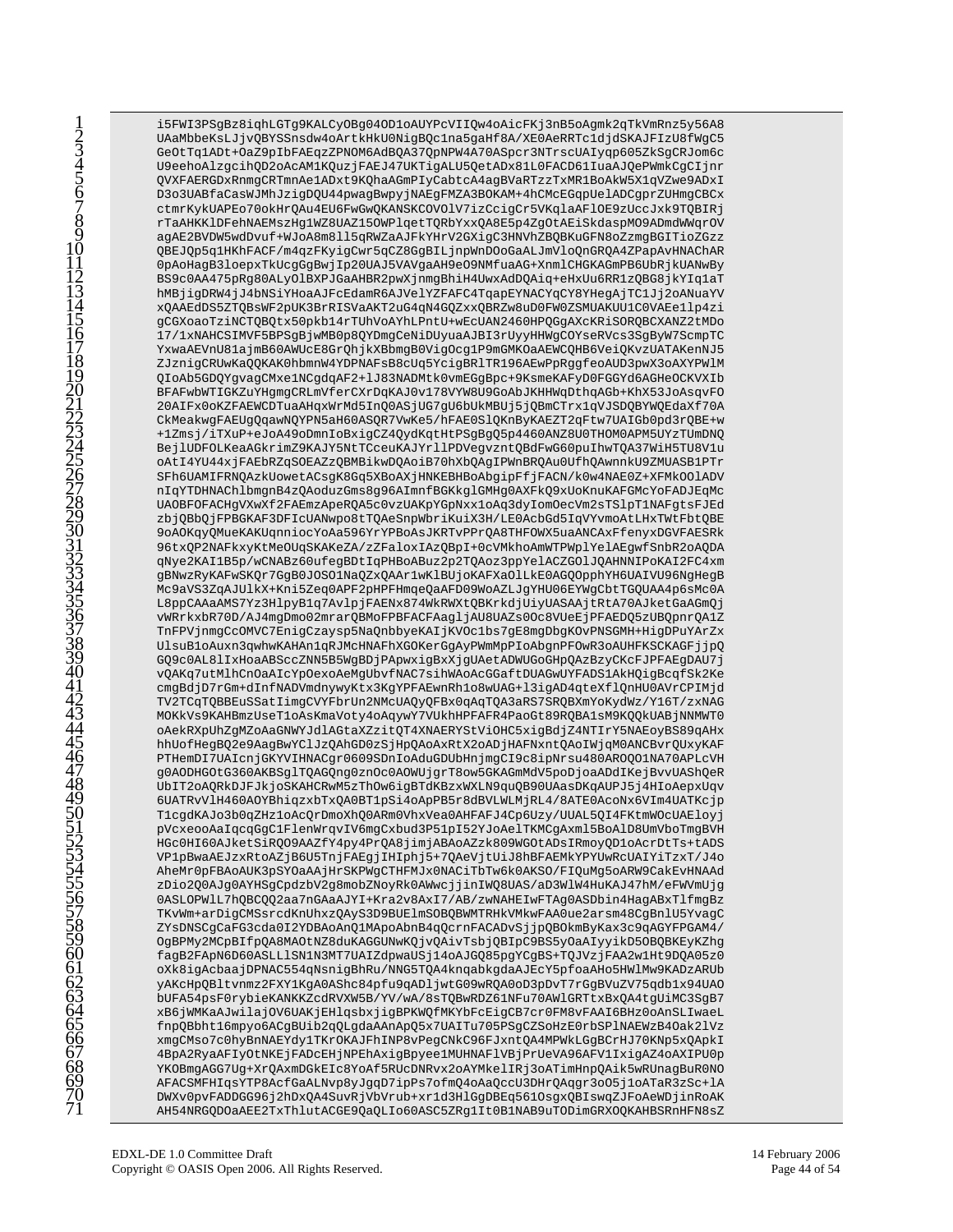6UAW4wu3GKtRRBqAJjEFFNwO5FACbwoxmmliRxQA0njrQCQOWoAeufSpMnHSqBc569KcHCDiqByz buOBQRnq3FADWAz1pDgr1oAYqjvUu4DhRQA5WxnLUnmEGgB4wwznNKoIFACEZGQMGm8qNx5NADmf cvAqMHsRQApximKfm6UATqyqc4NSDDiqCTaqFQuoJ6UAKEGMYp3lqBQAoQNwDTHqwTmqCIxYGQQa FU55oAeIhSHHSgByDg4pDnoRQA3YM0/CqaABmJHGTULJnvQBGQVBoWQfxCgA3IabjPQ0AKEPUmmP nHFADVUnk1KBgUAI3zgjGarKTBJntQBq22pooAJBq0b+GRcYFAFOXyySRxTBgDnFACFgR0pu00lA DQDjpTT7UARsGPeowG9KAAgjmmdeooATYKpasmNIvP8ArkaAOYXfnmpVm2nBoAlaO9ackrUAWYpf U1YE4x1oAXzh60wsrHmgCSMJ2pSrDkUAQtNIvFNaeQjigBizsD8y0sjll+XNADIh83zHFX04UYoA sK5C4qWP5hOBLtAqeJwOtACyS56GqxcE9TOBJtJXimDcDzyKADdk421Kq1uMGqCVPkPO4qb5cZGa AIuc8dKQ4agBu3byDxTvOYcCgBPMLU9W+lACMQfrSLgdTQBICuOuaMA0AKpClJ5uBQAzzSehppJJ oAcGI6mkLg9KAJFUsvpTCjDg0AIUIGc0qyY4oAkEpxRG7Fsk0AWUPc4pHcdqAEjchs06dt/INAEK 9MGnKtABvIODSjBFACEAUm4njAoARlbBOai3HdgmgCUMFHrSMSw4AoAgOQabjJyRQApXPQZpm045 zQAqFql2qryeaAITFzxSj5T0oAUOOcDFNaNZOpGKAIWs07cUwWrj7rkUASLFMp+/kVPlsdKAGF+x zSq5oAUykDFIGDnGeaAHEBaTj0FADSAetRNGRyORQAwKT1GKqav/AMge8H/TE0Ac8ygCoRFufNAF tYlxzUM8qxg0AUxeEHg09Lti3WgCyl0DlNSGdQM5oAfHdc9asfahjrQBCblSaZJcIF4NAFFr8byM 1NHe9uooAkM+TkGrcM5IHNAFyNznrV2Nh1xQBJu5qZACM0AROefao8DPFAD1LEYGacAwPzUALlAe 1SK+TxQBMDkc0u0Y5NAEb5xhRTFVuefzoAMtntS9B1AoAYOvBpcNmgBw+XqcUnmpQAocKeKk37h0 oAQEq808MPTNAAXAXIGKakik/McUATBUYH5qjKfMcYoAcu8c5qQN8vPWqBm4scCneUo5JoAUjPTp TgAB0oAUDnrxSEZNADh07VbiVZIzng0AReWpPXmpBGoFAFabbnrUSy46UAKZ16Gmb1znpQA8Pnoa axB7jNACoexNScGgCMoOooJG3GKAGZA60rMCO1ADQAaTAXmgBo+Y5HApxI5BoAYcDtTec0AO59ac p45oADIB0phlIPTigBxIIziozjHFADd3FIKAFBJ704nHvQAocY6UmQexFACFeOtUNXH/ABJ7z18o 0Ac+5G3rVcSbTQBIbjis+4nVs80AUzKgGM06K5TH3hQAv2jDcNUv2vg80AC3XvTvtZx1oAja8P8A DURlnkHFAEX2OdjnJq5Ba3AHU0AXYrSbOSTWnbW7LjJoA0I42FTFiq4xQAqMSatqw2Y70AIUJFMC 470ACkA9am4YZoAY0Wec05U2jpQBMjjpgUpyeRigBCGA6ioSGPegAyM4PNOOzvQAzcM4A4p27Hag Bm8NxilUIeCaAHhBjNOBwKAAqTyaTB9eKAHDOMGk2A9aAHDjqGkZttAEsT+tTYDCqACqe1O2bh1o AbjBwaT5hyKAG/vM5zRlxQAB2B5q3FLgYFAD23DnFMaT3oAgf5+hqLG2gCIjJ5pyqG4oAVkZfu01 XydrDBoAlCZHWlVivXpQAhuApwelMaZO1ACiZSMEU9PLfiqAZAp4qNiMcmqBi8GnqRq5oAXbuzim hAvegBw+lNP0oAbxikwpzQAbiBjGajZx6GgCEvzxmlBJHvQBIrY4IpzMMdKAI9x75xSq4HegB28V R1b5tHvT/wBMjQBx013tBGaqm6JOaAF+0Eg1TnlweTQBnvLk8E1CXkU5BoAclw5NX42dxQA4rJnj NWIYXbrnFAFuK055q/BaLjpQBcS0GOlW47bA+7QBJ5Rz0xU8UYzQBaEYA6VGcMdtADkhweKnUhDy KAFaQgVAzMaAEXPU1KhJoAmGe1PC5oADEw5ApNrkYzQA1onxQiHFACCEk5Bokhbsc0ARGNx2NPUE rzn8aAGNGOuaYPlPNAEsc2O9P8zLc0AO3n8KbvbOBOAolx9618wGqBVI65prcnrOA9Tt96esnPSq B+/1NIJCCcE0ASo27rinEHsaAJFAIpDt6CgBjAChMqc9KALDTqYsHr61TLgmgBQ+RxTCx9KAGE8U 1d2TigCZGJGDTjECM96AEUqDgmnlVZeCKAIXhz3AqtLAwGVPNACR7geRUwcCgBf056UcN1FAAI8d KXBFADlyOtGR6UAIDnjFKUOKAGMGxzTQCO1ACqRS7FxQBGUHYU3aB2oAQe9I4z0NADAPU0mKAAZF VdVf/iT3g/6ZGgDzSW+Uk80LeJjmgBfti54qGVzJ0oAYls7EHmrKWDFcGgCxHpoHJFXIrLHagC0L MHtU8dvt7UAWEi46VahTHagC6gGOlTKwXtQBKCrDgCnIgzzQBKwBGARUYUKeaALKAbSeKibloAT5 SOTSbV7UACKM1KAB0oAURkngmplQjvQBIGw0tM+UtmgBWdQMCowQ2aAD0OAeaeOmSaAI3kUZGMVG G4yKAI8Z5waDGCuTQAKFAOKcHGKAEEmD605dzHhTQAFQevWmlCAfSqCPJB4NL8xoAkTdjrUm8qYN AACTyOacGwKABXO/IqwsrNxigBfMKmnqcjcetADHcGm5BHXmgARv3gBNSTx4OV6UAV1XHeng5GCa AEC+9IUIPFACYI5FWUO9cHq0ARtHz1FAU9DQBIsfHrSkArq4oAiMI25IqMw80ANaFscVGpdWww4o AlCMBnrT+o9KAEwQOopuKADAx3pyEj6UAPbG3moSM5xQAnKik3n1waAEBajd7UAMKMTQUPcUAREc +lJyOlACbzis/VSf7JvD/wBMjQB5AqyOeclajt3PrQBcisz3q7DacjigC/FbAY4q4lvxwKAJhBgd Kmjgz2oAsJEF7U8RA84oAkWIVKkQAoAk+7QWPYUAPQkdTUqt3oAkVuKOTQBIN6ikLtQBJGuRSsoH XigBgTvmlVsHpmgCZJcnpinmUdqAImlI+tCiRuc0ASKP71IzAHpQAgI3cipsZXgUAQMhzkimkADv mgB6DdgYAFSMigEDBoArGIk8Cpo4Aw5z+NADzbqB70zBToSKAI8ZPrSMOMUACKnJNMbhsDpQA4Pt 4zSs2e9ADQx9aAWY0ATAEDgVPFIEHNADZJAeRUfmtQAGQHqKUEHoKAEwQc4PFWGkLx47igCuGweR mnbhQBGXJNSICe9ADsEH2pw5HBoAeFJHvSA7etAEyA9TyKdtTOaAFKZqJoTn5TQAwqcVCTjtQAiS gcNnFOfB5TpQA3eMYYH60m8jpQAZJ5zTgeKAGvJtFKkitQA9iCvSoG60AIOB3pMjpmgAHy8g04SZ HIOAaUU8ioynpQBEwIHSsvWXxpV2P+mRoA8/is+OBV+G2AHSqCysGDwKsJBjtQBZjjx2q0iqCqB+ KkjGKAJcZp6qaAHFSKVSc4oAeT7U4c9KAHZGKTeccUALHuJ61bhzmgBZZeozUIJYk0ASpJt4BqQO H60AO3KowKQAntQBKqACmvjJxQAzbjmpFcHgGgAIYnrRg98UAAHbGKlANAA2SvNQb+cY4oAeDgcG ml8UAORwO1OabHtQAqkyDOaaxyMGgBmw/hQyZHXNAETKQMhajG49aAJMDbmmqA/FAC+WU5qRBu6U AS1CBxUZUg80AOUE9qfjA6UANJIHSmhyBx1oAlBbZzUltMpYoy8npmgBHiwxqvJxQBCZCpPGakWR sdxOBKshIqRHGeaAJq64pjYPINAEkUpHB5oJ+aqCZenNOLLjqUAV5GGelRsvHFAERC55HNOXao+t ACErkjOaQAemRQAhwBkVGGHvQANgjvUYYBulAEu70ppJz0FADd/bGKXaO+KAFAUCmkAnigB3Q0rC gCtM+1awtYf0mXf/AFzNAHPxQj0q0kQ7CgCZYfap0iwKAJFQYpyJQBIFANShaAHqMGpVxjigCQbS uMU1VXdQApAB6U8MMdKAEwDyKQITQADKnANWEdgnNADSzHPGaj3FScrQA5QWORxUgJBwSKAHD2NO V2HHagB5nx8uc0hPGcUAMJLdeKRQc8HNAEq/L1NWI8EdaAFwM0jSsOBQAIWJ5p7AAfdoAhYDHHWo trUAORM9TUvl/LkigBqFlPFSBCw3GgBjbse1NTg80ATKAQeetBiTpQAx4VxwajjhX8aAFYbRjHFN SQgnbQBIsnPNPcHGfWgCIMR0NPDZXrQAucjFIpUE54oAkz6VGVbO4DkUAIXkAyc1G/zDpQBCeOhp Qx9aAJoSO9OLgNkUAPjdmbipSD34oAawJUkH8qjSQjgkmgCyszFcZqbd8vWgCMsM0gJJ4oAYybjg 9ajki00uD7UAQ5eM40DUwcFeeKAIvl9c0gCjnBoAXchHNMJAoAF5N078CgBhDUwsRwaAIyxzUqMQ OtAEgbcKR3CpQBmXEmSeaydUP/Esuv8ArmaAM9E9KsItAFhFp23BoAlQDFO4FAADmpk680ASYBpy KB3oAk2igKAKAI2YqaFO6gB/K0oYgUALH13FX2RFQetAEB78VEzegoAFBz7U8qCKABV21MCuPmNA ER2ZpfoeKAGlgWwKkRc98UAKyADrmmhiOM0ATxzE8VNnPloABwfvYpCjOeDxQAgj9aVkA6HNAAqg cipBJk4I4oAUKueDTthA60AMI55NMfAHSgCIs3akLtjpmgADOV5yKjyQRhqAJSVC9eaYvXgUAIyk NmpA/wAuKAFUAikHynFAD1j77qQrzQA4ELzSNKWPHSgCRFMkTL3quUbBGKAI9vPSnFAEoAaFbPAo CktyKALcCDt1qZwcUAQ5PpSOmBuFADY5MnFWA+RigBpbBqRGAFACj5uc0jD1FAFaQZPT8ajCknk4 oAUKAfWl2gjmgCFlGeM0m0+vFACbCO9IH2nnJoAkEgIpu5W4FAC4GDxTC9ACbjioJZOMUAUnbNUN T/5Bl1/1yNAFaJfWplAzQBOgqTbuoAbgimtnFADoSclYzmgBwyanQCgBzDjIpoJxQAhAYUiAKaAF dj2pm496ALdr8p3EVLJP8xoArNKWPBp6LuHNADzGR0pwGBQA0yAcYppbd0FADgjsOlNLFeCaAGrI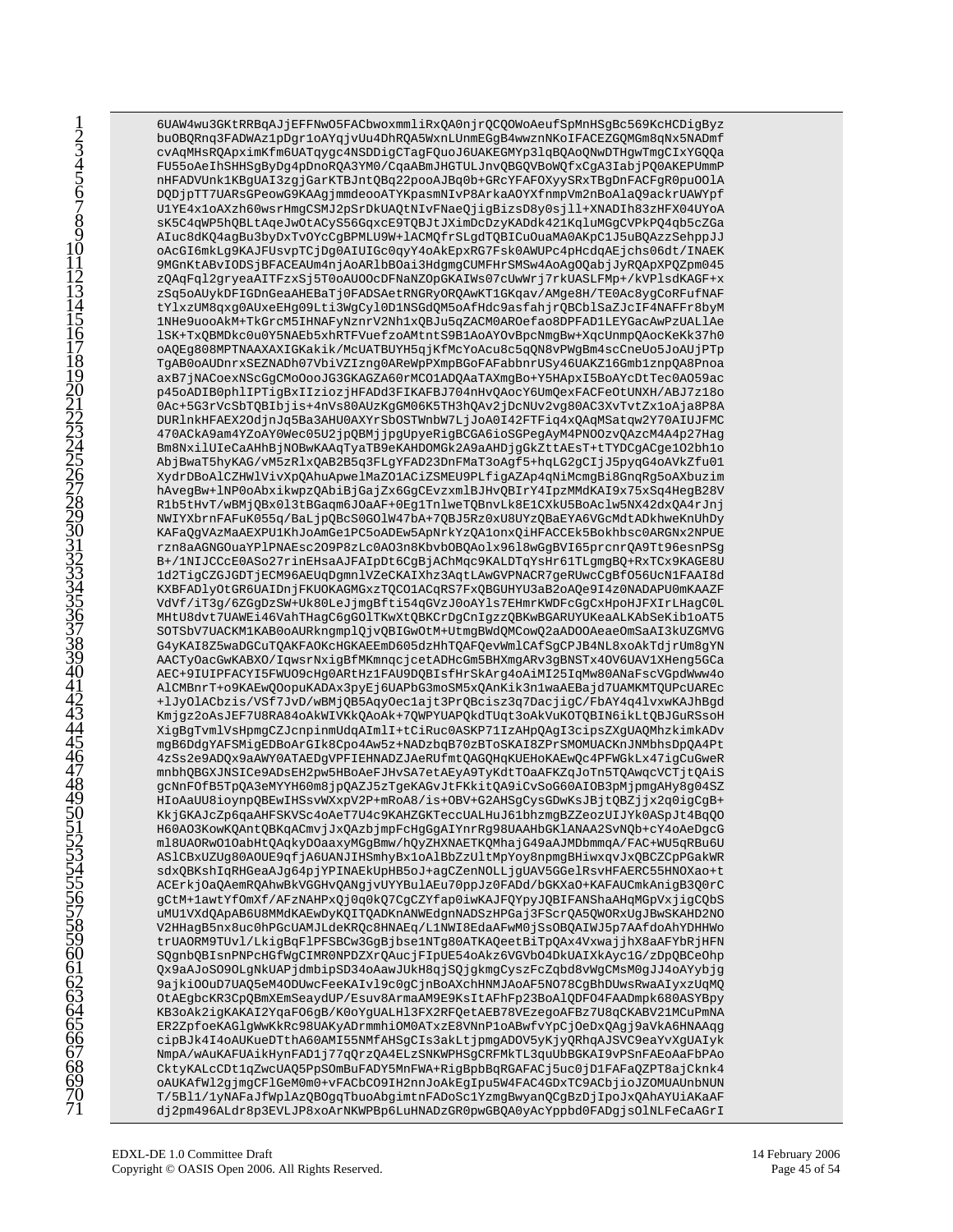u7pUqyDOaAH+YHHrShBkHiqCQAjkAD3p4129aAJMqwzikDbTQBIQGHXFNCdqAHLB3pGQjoKAFVfW n7SB1zQBG6tio8jvQAmcZJHFNDD3oACQRyKhwCepoATAz1pc7TxQBKjADmnoVyeKAHgqeOlM+UGg Bd6/SnlSy+1ADPKPQHNI0LKetAE0BIOCcZ9KtGMKORnNAEDIDwEppjA6iqBpRQeKQoMcUAOQbeQK dvJB6k0AN3EDkU5WBBDCgCBkCtkD8aeGGMGgBygHNJkL9KAFEmOlSebuToKAIiQTzUbjJ4FAEQB3 dDTxuHFADGU9qaxO3nrQBCdwGaaCW60AB4Xg0K59KAH7sdTTS2RxQAxmIHNU5HyaAIs1U1P/AJBd 1/1yNAFVDipAaALEZzUy5oAeBnml2A0APEI7U5VGeaAJFUU8JOA7HFRmqBqODTutAAOOM0qIY9Oa AJwGxqCnBPl+aqBu1BTlwelAAd4oVix60APKrt5PNMRlBwaAJicLweKqZN2aAEWML1p2RjiqB6OF HGKcPY0ASAsFPPFIu0mgB/mbRwKkjOeSKALEZyOgodQ04oAchIHXignnjFAEYcljnFKZSRQAm47e agK50aAHcdzTvMjQdKAK8kgJ6cVGr5yAKAF4zyOKa7AdKAEjfJ0elTq60AL70ny45zQAqx7unSpO VXbyaAELvHziohNI74xQBOFYAetXg+6JcnkUARFyppS/ByOKAIyAxqPadlADlOOBmo2dg3SgByHP JqQuCMcUAOGGQjFQmNeeKAFRAOjUrJQAgUjpyKXIGeKAGNyfSk6fSgBCRg1HnHfNADiwIqJhyfSg BhHXimKBQA10PrTArDkHNADWY0itQBFI5NQHmqCInFU9Tf8A4111/wBczQBEq+1TK1AFiNcCpBQA oyOlPSgCXcaAOaAJFNSK1AAabkCgBjfMaAKAFd8DFJCw3gUAaWFCDNV5SQODQBXMg6Uq57GgB5dt vNJG4B+bNAEudxx2ppUKeKAHAkDODTNzBs9KAJMlh0NAjAHfNAEQ4Y1KgGfvGgB+7Py5pChHegBy njmpogT9KAJ4ztzxilyCaADJPAPFNLHPWgBwGetOwmOlADDgUbhjG2qBvlgc8VFJFxnFAEI/uigI Qc0ANkYAe9R/f4yaAHiLA4NO/SgCRDjrzS7st04oAsIQRintjZkY4oAg8wk47Uo56CgB6sQMYzUk YMjBRQA8rtOG6imk+lACNkLnNQFz2oAchx15p3GelAEyAAHqGq8jFCcUAN88hc05JilADyD605H4 w2KAGFmXkc0nm4J4oAYZVB5p+Aw4xQBEyn1poBxzzQAwN82MYqQDPagB2ABUBX5sgGgAAz1FLsUr 0NAELQjB5qnNlTgUAQljURNAEWTmqupNnTLr/rkaAESpUoAsIKeOtAEwAIpyrQAp4FAJoAUnFCsK AHGTtTdwoAcHUCkV+TQA5hvFJEhD0ATyTsBiofMZlwc0ANKd85p6n2oAUvjrSqQaAJAQOgp64HJG aAEMm7PFM5zlhQBOHVRytAYv0FACeVzkimnO7haAJFQdacy7j7UAKYvlzinw8dTQBLjPQ0Y2nFAA W2g8Umc80AKhwealDA9qAGMMmnAewoAAST0pJFG3tmgCq3DZxQGJ6UAIItxoMYQ8YoAkbBQnvVY/ WgCWM5XtSEegoAlibj5qWRj1HSgBFKHgg59amWMdRQAAgGpIyAQRQBYnaMqGGM4qk8gzyaAG+ZkY zxTkQZ60AK5CDpUQk+WgBBcbfepA4ZckUANC+ZnApNpSgByy9jnNBLHpQADpyajdlB60AL8pHBpo FAD1Xd3oKAcZoAiMZLcGnoGHegBzNnjvSKSvJXIoAN4PQUm4ZoAgmkC5rPkfJNAEBY1GzYoAj3e1 VdRP/Etuv+uRoARKmU0AWEORUi9aAJRxUiN2oAdqEGkOBQAwt2ptAB1oxQAhNKpI5oAkWTB5qxG6 9aAI5WznFQ+ZgUAOR89aec0ANOe9NLgcCgCaJ8cnmpxIH4HFADhEOuKa5wcUAOHzDnFTJgDrQAEb jxRtyccCgBcbaYZOaAFMpK4owFG7NAEoYbMk80qsPrQBIpLcYpRHz6UAQsMPjrUiggUASAZx705w FGM80AR7sclEzuzc0ARsTnBFAXA4oAQPjPNMJGaAAHIINRbPm60ASqMCnLIOnGaAEIwc05DuPXFA EwXBz2qeM88nigAXYZCO3rTjsBIFABtDqcVWeMgmgCLkGp0favNACSOrRn1qvjK56UAMz2AqRA4H PSqCZMqcih3IOeaAAAMM45pD9OaAEGeRTWXOORzOA2NOxNO2HPB4oAkRcdSabIFA5oAYPlGVpSOe oxQAmAO9KZDjFADQ2OopCwwaAKNw+c1Rd8HrQBG0mKhaTNAEatzmodQP/Etuv+uZoAahI4qwtAFi M4qdSBQA8GnKRQA/djpQSCvFAEJBzRnAoAbvpVYmgBwQnqKVgVoAQc9qsxxHZmgCMocmmeWc0AWY 4gKkZeOAKAIHTioli7mgB4XjipIlH0NAExlwNoqPljk0AKp7VKE6fMaAJVzinMCelAAQQtQsp7UA MYlPenByxGaALKLlaeseORQBMmV7UySQg8UARB8HJqQOWPSgBwPOc9KRpQx6UAMdivP6Uu5cjAwa AFdFNCoCMYoAilhwOKjWI55NAA6KByajXBPXNAEjJkZU1EkTFs0AOcc4NPVF9TQBIzMFx2oWQDg8 UAP+bORzTgCRk9qAJbV2dyvApswKMwNAFb7zVOCuzBNAFd2C8VHG5BOSSKAFPripossuDQBKF29e lMk2s2BQAw5UUqc/j9aAHh/UYNKpyeaAGSAI+RTlIYZAoAXzF6d6qkyDnPFAEYkIPJ4p5fIoAbup xPFAAucVWnl7UAUZJPeqrsCetAFd35pucigAQECodQ/5Bt1/1yNAD1XNTKOKAJkqYUAPUZp4FACk 8U3NAATxULSUACkGrMe3FACswHSonbNACo24qVeB2xYoAqLcc0xWJoAmU8cmlLnBoAZuyeaNuaAD hTgmpAqkZVhQA1VO4kmnc5xQBMFUexp4PHFAD0zStKRwKAGtLx0qNXznNAEibepGaax5zjFAD430 MZqYMxGAaAF3MrYNJkls4zQBDKCMnvUlrcBhsYge9AFohCPlNRBMMc0AKVU80nymgBhXqc0xZ2Tj nFAEqyBlyetMJ9qAGON6EVBFCyseTigBfMZWxTgxzQAhzuHWpwTjp+NACqA3Wh4wx4oAcu+MYxUi HccHgUAKwEbZU0rqXG48igCPCp9KayBhxQBGVU9Tg1Ds+b5TmgCTYwwTgipNwU8DFADi+6nbQRQA woR2pnlEnpQA/wAl+4pDG4BOKAI9+cg9aRJApIoAUrnkGoW3McEnFABtUjGacBtHFADSu456VGZC vBoARrgBetUpJwe9AFOSXrVV5OtAEe/mpUIIoAkWq2o8adc/9czQA5DjrU6kUATJipMelAAr4pwk 4oADIKTzBQAnmjpmoyOc0AKoNTRg0APPSoywzigCWPANTmQEYoAYBxzTkFAExTK5qB2IOKAELA1I mT3oAd5eetIFC8A0ASEKF681AWIPAoAeshzlqlimDPyOKALHmrjC00c0ABAHJNRsVzxQAiuw7U5p WKcrQBEJdvNW4bqEdKAFeTn1pRNt6cUARzSiQ4xj6U1UA6CqClAdx9MU6ReTq0AC9MZqMkKTmqBy 4Kk5496ZtD9OKAHLBnoTTmQquM0AR7SB61LEpxz0oASSFMZHBqIKAKAGkjPSpAwK4FACDjpSq209 KAJiwkXHSkRSvvQBL1GMYqdVDQEZGRQBAqruIbim4w+MigCGYL2FQRkA4OaALcYXHrTnVGXI60AR EHtT0XIoAYzFetIsvFAEwlJXkZphlODxxQBVkXLblGKaFLHkYNAAsu07TmlKF+mRQA14yq5BpNw2 9aAGF/Q1X1bA60AZ003vVVpsjFAELPweaiJPNADeclaj6UASLVfUT/xLbn/rmaAFWpAxFAE0T1ZX mgBxTNM24oAaV44pNpx0Au3IpUUnt0BIRtFMWXBoAVnz0NKoyaAJVGKft4yKAFX0NSrqUASbsjGa jKAg5oAi2c8VNECo55oAUn3phYEUAIGzTmZfpQBCQWPBpyN5YPNAD45QepxU8VwitzyaAHmVWNDY I4oARAueaJCMYoAjEan3qQIFPFAEqwswyMYpDCT3oAaIysmSatKgwCBmgBNwVuOKZIxOOTQA5Ubg nipfLB780AOCBU54pmEAxmgBouPKBAGajNzlsGgB5kXoKUFsZBoAVySopqgFcd6AEI4xSquATigC RFBUnFPVAevSgBGRT0FNHynrQBKvzdTViEBCe4NAEUq/P04qMgCgBhA9aQIhGcZNACcL2pA4B4oA kHrnFNLnGF5oAhdznBpQuRkYoAmAxEQc1CO5yfxoATPJ4qTau3pzQBC8Pc01dyLigBjNuzzzUGzJ OTQA75QDms26uBkgUAZ7SbqjOKAI2FNoAeqZGamjGKAJB0qrqP8AyDbn/rn/AFoAkUDFOyMUAPSr UbYoAlD0hbigCBm5pVf1oAXdg09XFACM26oCDQAqAg81aQ5OBQBYKYTNRByDigB3NOBJHWgBAT2N SBvlPPNAEW4gmjc3Y0AIWbvRuIWgByNhSTSNIKAFRwDinGHcc5oAYUK01c5NAE0W7nPSraYZMUAN 2bTktTZJAw4xQAqJAGKlD4FAAsrZqXzCBQA0ydMlah+7QBKUQDPWq5AL5oAnk2hODzUXPWqBxZmA z0pNuOaAEKApkgVAYkPINAAi5JAPIqRWFAEkeGzk01hhsg8UAN25Oc1NFtI+Y/lQAO4GQOlIrD6U ASKVY7ad5ANACoAvFTRN81AEtyvyblqjt0Tk4oAgKNu9qniygx60ANlRuoNRKhOSaAF5B700Nhul ACuAwzUasAcZoAezMBjPFNbAXk0ALEQwIHWgtg4oAUHcKbIpxQBVdG5NQluoIoArTykAgVmysWoA gPFM3HNACnpTCDmgCaIcclKBQAucCquon/iWXP8A1z/rQA0SYqQPmgCZCamDGgA3kGneZx1oATJ6 0bqAEzTsgCgBVdTSkr2oAUAEVNDjPFAFhzlahxigB2cjijOKABWJpwYDNACZyamjAxQAOFqAgE8U ASLGCp5pjL2oAjEPOQamQOO/FAEpClcc5pPIY9BQA4IEGDUgfavSgCGSUkEZp0KBk5ODQAhGG2g1 PGoxyaAEfaG4p+cjFAEYyG5FWBcYwMUASGfA9aaHL84xQBLuIXtTS4PGaAAPxTGlboDQAvmkrjrU ffvQA4RkHcKlCZFAB5e0dajDYJBoAXORzTBnd8rUADE9+tSxkGgCYgBcinxvleTQA7aSM0gdvXGK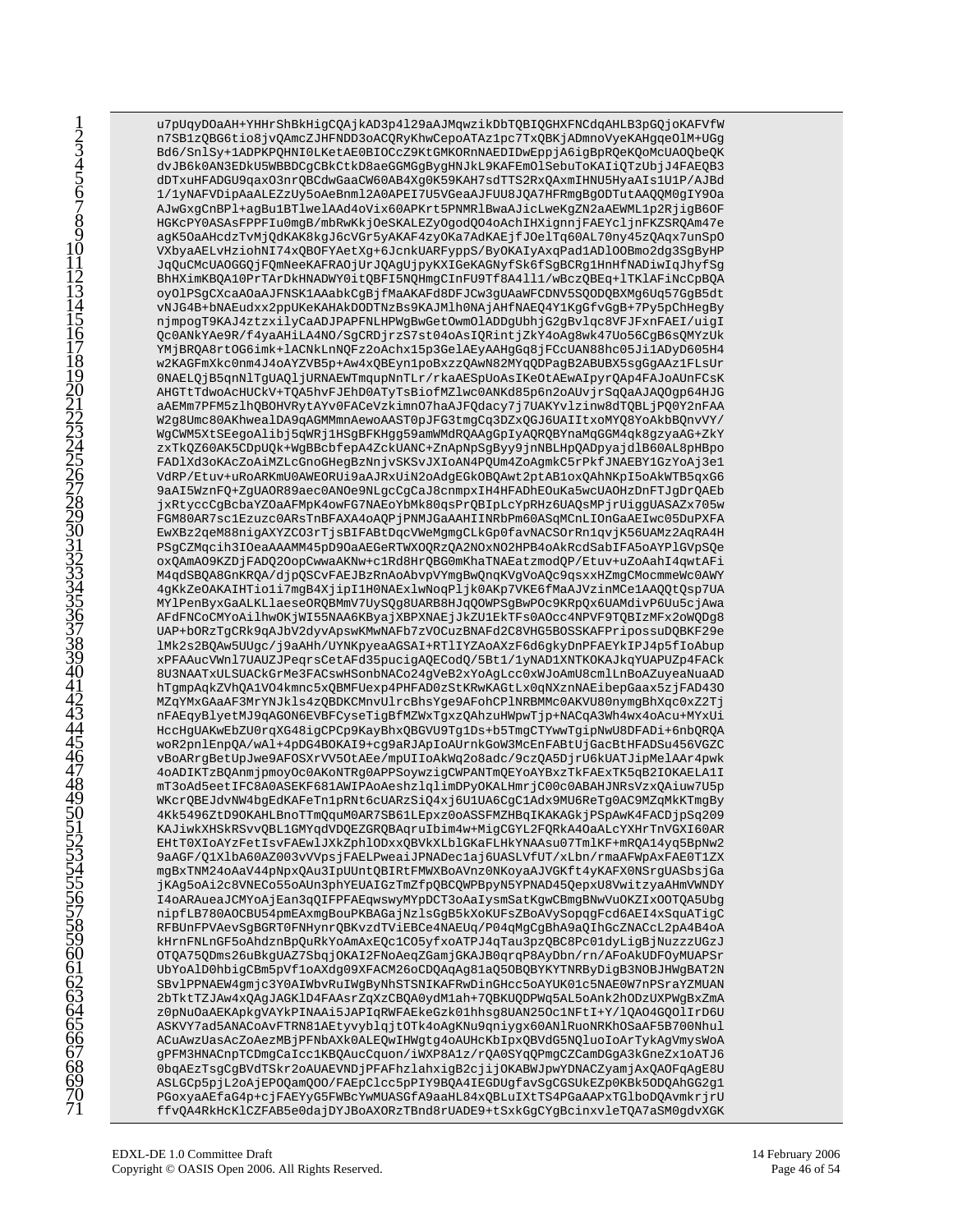AJlnBjIaosbjntQA3HakLhaAAMDyajfG4lfyoAj3kHmjqaAH4yvFQFdrc0ASIQRQ65GKAI0zG2cU 2VyTuoAZHeAHaRVgyKw4oAryPg1UuZBt4oAzHfLHNQuwIoAgY1EaAFDU5TzQBOgFK2ccUAMBI61V 1Fs6bc/7n9aAI1Uk1ZjXNAFhRipB0oATq1GxoAcjE9aVu0aAEBz0pcnFAAtPABHWqBcEd6kjfaaA LXmBhimZoAFIFPyGoADwOKZkmgBTxTlkOMUAAkOcYp4bHagA3Ec44pkjjNADElGeTVpXQp70AOTb inmUYxQBECWbmpG+7xQBVx81SjO3pzQAqMe9OJ4oAfCoySSMU8E7yQKAGtIc46UnORg0AWTIBF93 mmxzEZ460ASq+7OaYQCScc0APQkDBXigrtOQKAFWM/eH5UoZckuKABph5eMCiOTnPU0ASGRTwRTN gPIoAayHBxTlRQvPWgCMhWY80AbTloAnjJIwKc3yjpQA5JjtxUMjlWyaAIyxc5U1OjbMBiaAHck8 GmPkHmgBy/d60wqT0NAEbAnvSICuTQABstxSyHA5wTQA1GXPJpzsBypoAjbL85xUBbJINAEYTJ4q QRkD71ADJQUQnNZs0hYkUAVJDwarFuetADM+9JnigBMUi5DUAWUbipAcigBhPNVtQUHTbn/rnQAi ipkOKAJi3FIHNACbjmng5FACYIpGNADlNOJ4oAQHFSgZGaAHGnKowTQA5Tg8mnkigCMn0NLGx3da ALHVeaZjB4oAkA45qJ+OaAER8nOasrIuOaAEeVSMCq0hNAAiDr3qRSM4FAFhcBetKDk0ASbVxnNJ 5qAIOKAIJGXd8tPj5XrzQAFiO1IDu6q0APDqcCpk4XOaAI3GDuzmmJJlutAE8Uokzk4ApS3BwaAB dxPJqxGO9ABJLjoBTFfuTQA8yMyfKagZmHXNAD1Bcc0gYRvzQBMGDc5p4LDpg0ADZHT9KYQ+CKAG YIzkUgBzQBZQFeaduBoAay7ec1A7nnPNADoCCauzRloQRQBVVsNhiQRUn3u+aAAKQCMUzJGcCgBr cZNRiZwcEcUAO2kjNNMZxmgCuQ4bnNDFzwDQA1nZPvZpQwPIFABuPamecV5IzQBWubjcDWa0nJoA jZgaruKAIs4o35oAepGKQ9aAHpVhcAUALVXUeNMuf+uZoANuKcuKAH9qQdaAF5p6HjFADyeKiJ60 AANPBGOTQAADtTw+BiqCZAH4qcx7U4NAFc9aTeQKAEDZqRGwaALAbilXnJoAGYjpVd3J4oAam7qK cSQMkmgBpmp4cMOTQBID2BqZY8DNAD1TPU07eEGKADcX+7THBXrQAirkbjU6NGoHIz6UASM64zgG gMhX7tAEa+Xk5FDSAcDpQBC7FjTYyeRjigCQg7floR2wcigCzG2R0qVehFACMQBULZagCSM7F5Ga 14d01AD1VRwTiopQvagCMMeBVhWKgZoAlSQFfelYHrigBpPGCBUeDu5HFAE+ABxTeAc0AI7+ZgUx 1GDxQBV80wscVJ/aMhTZnigBFmDcnOasRyZHBoAmWU0FgckmgCJ5E6DrSL05FAAyt7035x9KAGSE BclFvU0AMkO4YzxTA2ygBxcHvUUjhQaAM2eUEnBqoz880AN3Zpp5FAELiot2KAJEbNTqAaAHjFPW gBwqpqX/ACDbnn/lmaAFVwRQG5oAeXFM3c0ASB8ilDcUAIzU0NnrQA8cUooAAlIWOaAJoZDu6laa U7aAK5bJpVwetAEoVdvFM6HAoAmTO2nb9tAC+ZkdKiG3PJoATzADqdKex+WqCIIGPSpxEpWgBVwp qwp3gYoAdnioyCeaAJYtoHJxTmwSe4oAhlbC/LUABPPNAE8Rbp1qZiAKAImbd3qNsrzQA+Ng3FSB QpoAlXDIQBk0kUeD84oAsMVVeBzQAdnPFAEDZ3daeSNoGOaAHqErjHFKEbGKAGuWU01iWoAVBhsG pCST7UAM31ScVKs7OuMDigBvmBjU0ZBGM5oAkCkUpiJGaAIiuw9KGO5eaAKksW4k1AiAyhcUASkF WPHAqRJh04oAnViRSE5NACMi9c80K3bNACl3xUW924zQBBIWz81MGDQAxgc9aQ7scjNADDgDOahc 7xQBTkTGaqScE0AIh5qUcigBhQEVBJFQAka44qyoxQA6jODQAoaq2oHOnXP/AFzNAEKNU2eKAEya BQA6jJoAUEnrTsUAKCacCKAAkE8U9VytACqdpqUvkUAMzzS9KAFWRqcD3oAUz7eKaLgHg0ATJKpU 81WlfJ4NADY2YEZq4MbOTQAi4JpzAgfKaAHqDjmpUIA4PNAD0UucVJjbwRQAh2ngUHcowBkUACqX 6imvDsGc0AJGHBz2p0m4DoaACGFmBY5pZELfL2FAFcxOpyKcjOfvUATRMw6VMTkckZoAcE565qVp ABg0ANV0POBmkEiHqMUAAnVakWf5KAGk7xSwgBjkcUADAs2VpATjBIoATIIOaavOQM0AIV2d+akj dutAE6ykDJqSK4zwaAGMwdsE4prgIaAI2dD0pgjw2ccUANuG+X5aoeY0Z56UAXYLlWAGalchWypo AYG3nGaeEI5BoACp6gmmgKwOBzQBFICRUZXIwOKAE8sjmms5Uc0AU5JwTioxLjpQBHIc5qpJQBGr YNSgjFACbuacQCtAEIXDVOOlACgUuAaAG4xVbUP+Qdc/9czQB//Z </contentData> </nonXMLContent> <Signature xmlns="http://www.w3.org/2000/09/xmldsig#"> <SignedInfo> <CanonicalizationMethod Algorithm="http://www.w3.org/2001/10/xml-exc-c14n#"/> <SignatureMethod Algorithm="http://www.w3.org/2000/09/xmldsig#rsa-shal"/>  $Refarnens$ <Transforms> <Transform Algorithm="http://www.w3.org/2000/09/xmldsig#enveloped-signature"/> </Transforms> <DigestMethod Algorithm="http://www.w3.org/2000/09/xmldsig#shal"/> <DigestValue>PkrjafcKUd027EETVu5JwqlubcA=</DigestValue> </Reference> </SignedInfo> <SignatureValue>NvqlkBLs4GpM+t+uoWQ53rmjNT43qdwbMsEoiB0a2BRwqkmynKQDbA2eIHmxfBfo xe+q+15v/2IGQQw+5XmWtMx8QIQkGBElSdlybOKibxBqNuWH+J6yR1mIA6bOmBE+ +F2zA9DuvKZVLa8El1pUGke6FeIzoMC7TdDcBtmSAkRMXxe8MjxjxApM3vnMSt9A iCo2EUx4qYf82iJ9FX7vIFFfL2OW38RvZqY+rjXsHV5OK3fkTPFI+ZE51IrHKjb3 gu409JrdNtSy/wLd/WLypiYFNDZXxT6i5wBbdAvBkQ0jHECOJjfN+h1bHkvT4wLX Cpc26QQ6Ic3goSLojC3rjw == </SignatureValue> <KeyInfo> <KeyName>rsakey.pem</KeyName> </KeyInfo> </Signature></content0bject>  $\lt$  !  $-$ The following content object contains the readings from a UNWD radiation Portal The Detection ID is being used to correlate other contentObject container elements to the data found in this detection Because there is no provision for Location information in the current metadata situational awareness systems would have to extract location for the contents of related CAP messges.  $--$ 

</EDXLDistribution>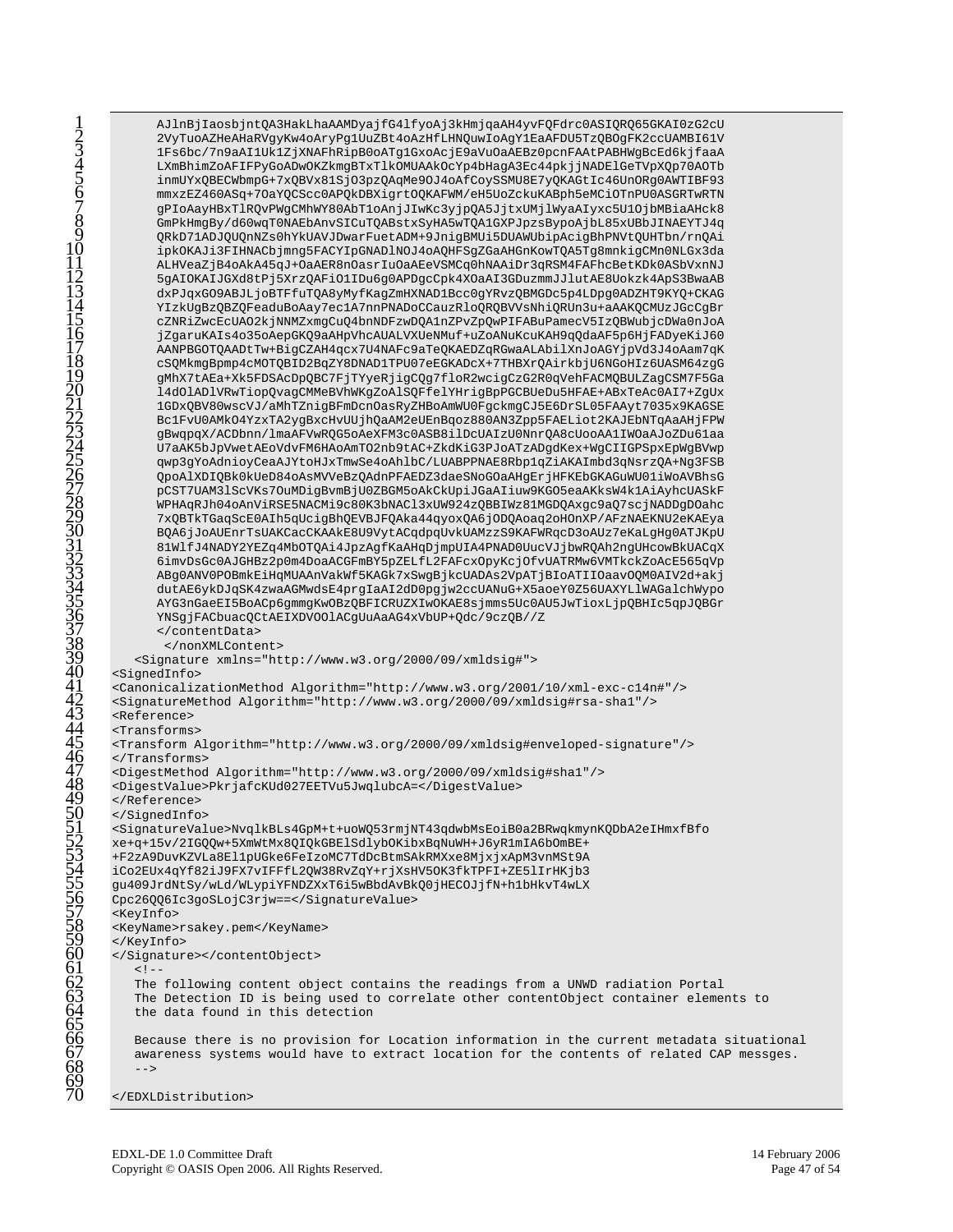### 1 Appendix C. Acknowledgments

## 2 **C.1 OASIS Emergency Management Technical Committee:**

- John Aerts, LA County Information Systems Advisory Body
- 4 Patti Aymond, IEM

- 5 William Beavin, The Boeing Company
- 6 Art Botterell, Individual<br>7 Rex Brooks, HumanMa
- 7 Rex Brooks, HumanMarkup.org, Inc.<br>8 Thomas Bui. The Boeing Company
	- Thomas Bui, The Boeing Company
- 9 Len Bullard, Individual
- 10 Scott Came, Individual<br>11 Mark Carlson, Conneya
- 11 Mark Carlson, Conneva, Inc.\*<br>12 Eliot Christian. US Departmer
	- Eliot Christian, US Department of the Interior
- 13 James Bryce Clark, OASIS
- 14 Robin Cover, OASIS
- 15 David Danko, ESRI<br>16 Paul Denning Mitre
	- Paul Denning, Mitre Corporation
- 17 Mike Dillon, Drummond Group, Inc.
- 18 Matthew Dovey, Oxford University
- 19 Sukumar Dwarkanath, ComCare Alliance<br>20 Scott Edson. LA County Information Syste
- 20 Scott Edson, LA County Information Systems Advisory Body<br>21 David. Ellis. Individual
	- David, Ellis, Individual
- 22 Jeff Flading, Anteon Corporation
- 23 Jack Fox, US Department of Homeland Security<br>24 Lawrence Freudinger, NASA
- 24 Lawrence Freudinger, NASA<br>25 Gerald Golden, Raytheon Ter
	- Gerald Golden, Raytheon Technical Services Company
- 26 Tim Grapes, Science Applications International Corporation<br>27 Gilbert Green, USAMC Logistics Support Activity
- 27 Gilbert Green, USAMC Logistics Support Activity<br>28 Gary Ham. Disaster Management Interoperability
- 28 Gary Ham, Disaster Management Interoperability Services<br>29 Adam Hocek, Individual
	- Adam Hocek, Individual
- 30 Travis Hubbard, Disaster Management Interoperability Services
- 31 Renato Iannella, NICTA
- 32 Stephen Jepsen, Oracle<br>33 Elvsa Jones. Warning Sy
- 33 Elysa Jones, Warning Systems, Inc.<br>34 Hong-Eng Koh. Sun Microsystems
	- Hong-Eng Koh, Sun Microsystems
- 35 Jeff Kyser, Warning Systems, Inc.
- 36 Louis Lagonik, Lockheed Martin
- 37 Kim Lambert, LMI Government Consulting
- 38 Richard Masline, IBM<br>39 Mary McRae, OASIS
	- Mary McRae, OASIS
- 40 Tom Merkle, Lockheed Martin
- 41 Peter Miller, US Department of Homeland Security<br>42 John Moehrke GF Healthcare
- John Moehrke, GE Healthcare
- 43 Russell Moody, Science Applications International Corporation<br>44 James Morentz, Science Applications International Corporation
	- James Morentz, Science Applications International Corporation
- 45 Raajmohan Na, EDS
- 46 Bona Nasution, MTG Management Consultants, LLC.
- 47 Ash Parikh, Raining Data Corporation
- 48 Gary Poindexter, Individual
- 49 Joe Ramirez, Crossflo Systems Inc.
- 50 Michelle Raymond, Individual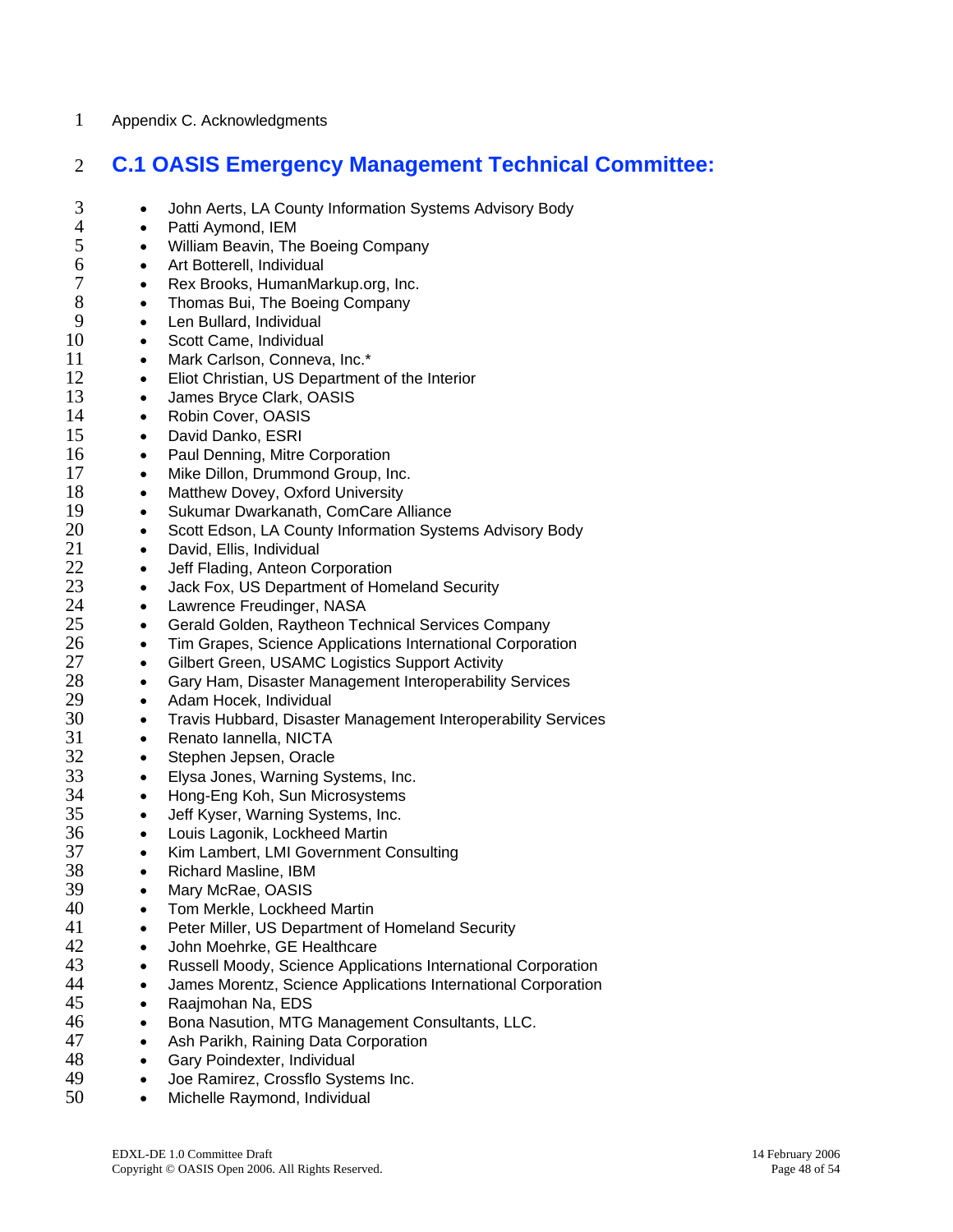- <span id="page-48-0"></span>1 • Carl Reed, Open GIS Consortium (OGC)<br>2 • Kent Reed. NIST
	- Kent Reed, NIST

- Julia Ridgely, Individual
- Eleanor Robinson, Anteon Corporation
- John Ruegg, LA County Information Systems Advisory Body
- Boris Shur, US Department of Justice
- Kwasi Speede, Anteon Corporation
- 8 William Summers, Science Applications International Corporation
- $\frac{9}{10}$ • Aaron Temin, Individual
- 10 Michael Thompson, The Boeing Company
- 11 Lee Tincher, Science Applications International Corporation
- 12 • Brett Trusko, OASIS
- $\frac{13}{14}$ • Rick Tucker, Mitre Corporation
- 14 Richard Vandame, US Department of Homeland Security
	- Winfield Wagner, Crossflo Systems, Inc.
- 16 • Sylvia Webb, Individual
- 17 • Jerry Weltman, IEM
- 18 • Konstantin Wilms, Individual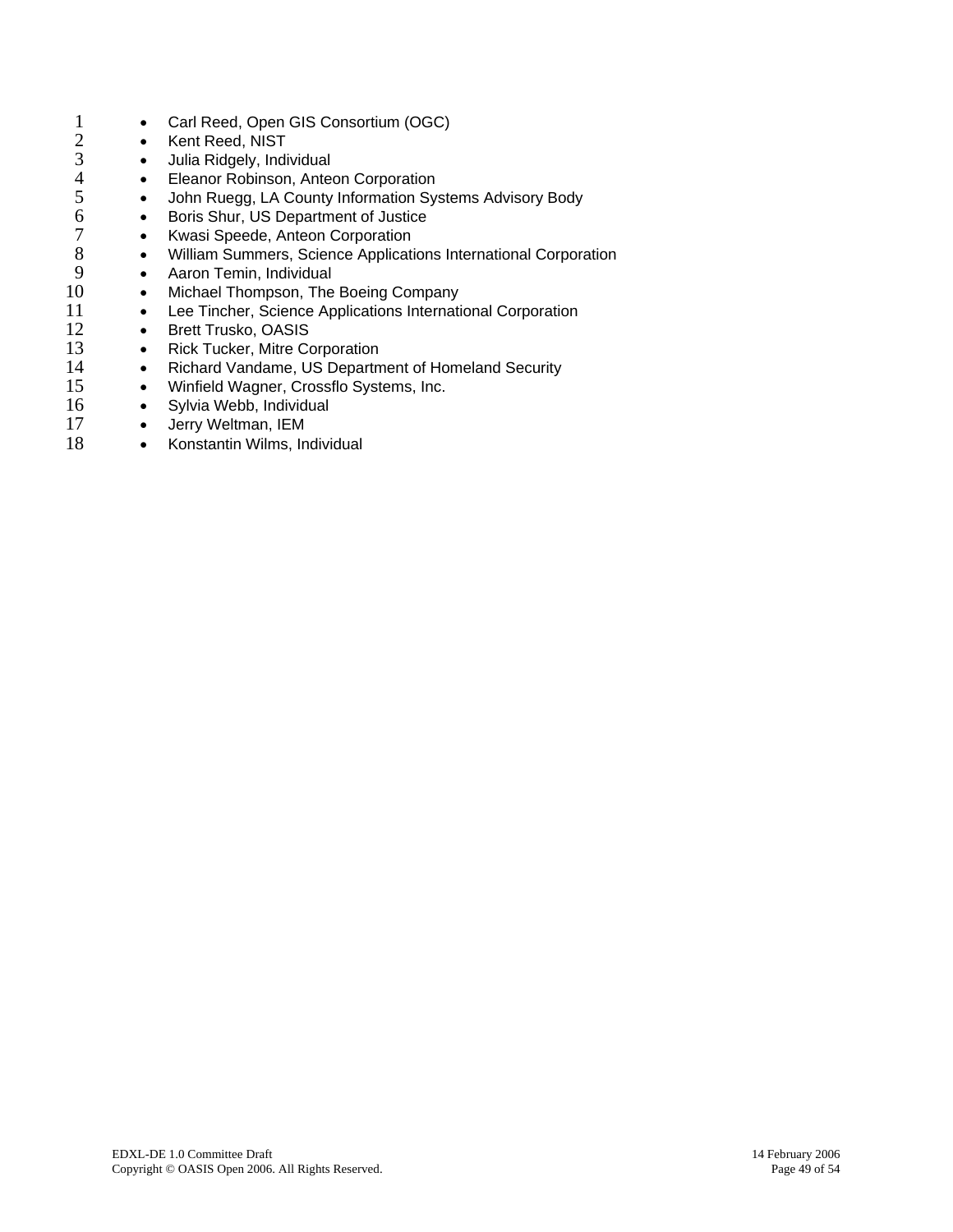## <sup>1</sup>**Appendix D. Revision History**

| <b>Revision</b>           | <b>Date</b>     | <b>Editor</b>   | <b>Changes Made</b>                                                                                                                                                                                                                                                                                                                                                                                                                                                                                                                                                                                                                                                                                                                                                                                 |
|---------------------------|-----------------|-----------------|-----------------------------------------------------------------------------------------------------------------------------------------------------------------------------------------------------------------------------------------------------------------------------------------------------------------------------------------------------------------------------------------------------------------------------------------------------------------------------------------------------------------------------------------------------------------------------------------------------------------------------------------------------------------------------------------------------------------------------------------------------------------------------------------------------|
| Committee Draft r1        | 8/15/05         | Webb<br>Raymond | Incorporated comments from New Orleans face to face<br>meeting                                                                                                                                                                                                                                                                                                                                                                                                                                                                                                                                                                                                                                                                                                                                      |
| Committee Draft r2        | 1/31/06         | Aymond          | Editorial corrections throughout                                                                                                                                                                                                                                                                                                                                                                                                                                                                                                                                                                                                                                                                                                                                                                    |
| <b>Committee Draft r2</b> | 1/31/06         | Aymond          | 3.1 Document Object Model<br>EDXLDistribution<br>combinedConfidentiality is now a required<br>O<br>element<br>language is a new optional field<br>O<br>the distributionReference is conditional<br>$\circ$<br>An EDXLDistribution element can have 0 or<br>$\circ$<br>more targetArea elements<br>An EDXLDistribution element can have 0 or<br>$\circ$<br>more contentObject elements<br>contentObject<br>The optional elements incidentID and<br>$\circ$<br>incidentDescription have been added to the<br>contentObject element<br>An optional xsd:any element has been added<br>$\circ$<br>to the contentObject element<br>A contentObject element can have 0 or more<br>O<br>nonXMLContent or xmlContent elements<br>nonXMLContent<br>size element is not conditional<br>$\circ$                 |
| Committee Draft r2        | 1/31/606 Aymond |                 | 3.2 Data Dictionary<br>Added the paragraph: "Note: Unless explicitly constrained<br>within this Data Dictionary, EDXL-DE elements MAY have<br>null values. Implementers MUST check for this condition<br>wherever it might affect application performance."                                                                                                                                                                                                                                                                                                                                                                                                                                                                                                                                         |
| Committee Draft r2        | 1/31/06         | Aymond          | 3.2.1 EDXLDistribution Element and Sub-elements<br><b>EDXLDistribution table</b><br>Usage: Changed "MUST use once" to "MUST<br>$\circ$<br>be used once and only once"<br>distributionID table<br>Usage: Changed "MUST use once" to "MUST<br>$\circ$<br>be used once and only once"<br>senderID table<br>Usage: Changed "MUST use once" to "MUST<br>$\circ$<br>be used once and only once"<br>Comments: Changed examples to be<br>$\circ$<br>@example.gov and @example.com<br>dateTimeSent table<br>Usage: Changed "MUST use once" to "MUST<br>$\circ$<br>be used once and only once"<br>distributionStatus table<br>Usage: Changed "MUST use once" to "MUST<br>$\circ$<br>be used once and only once"<br>Comments: Added the bullet "The status<br>$\circ$<br>MUST be a properly formed -escaped if |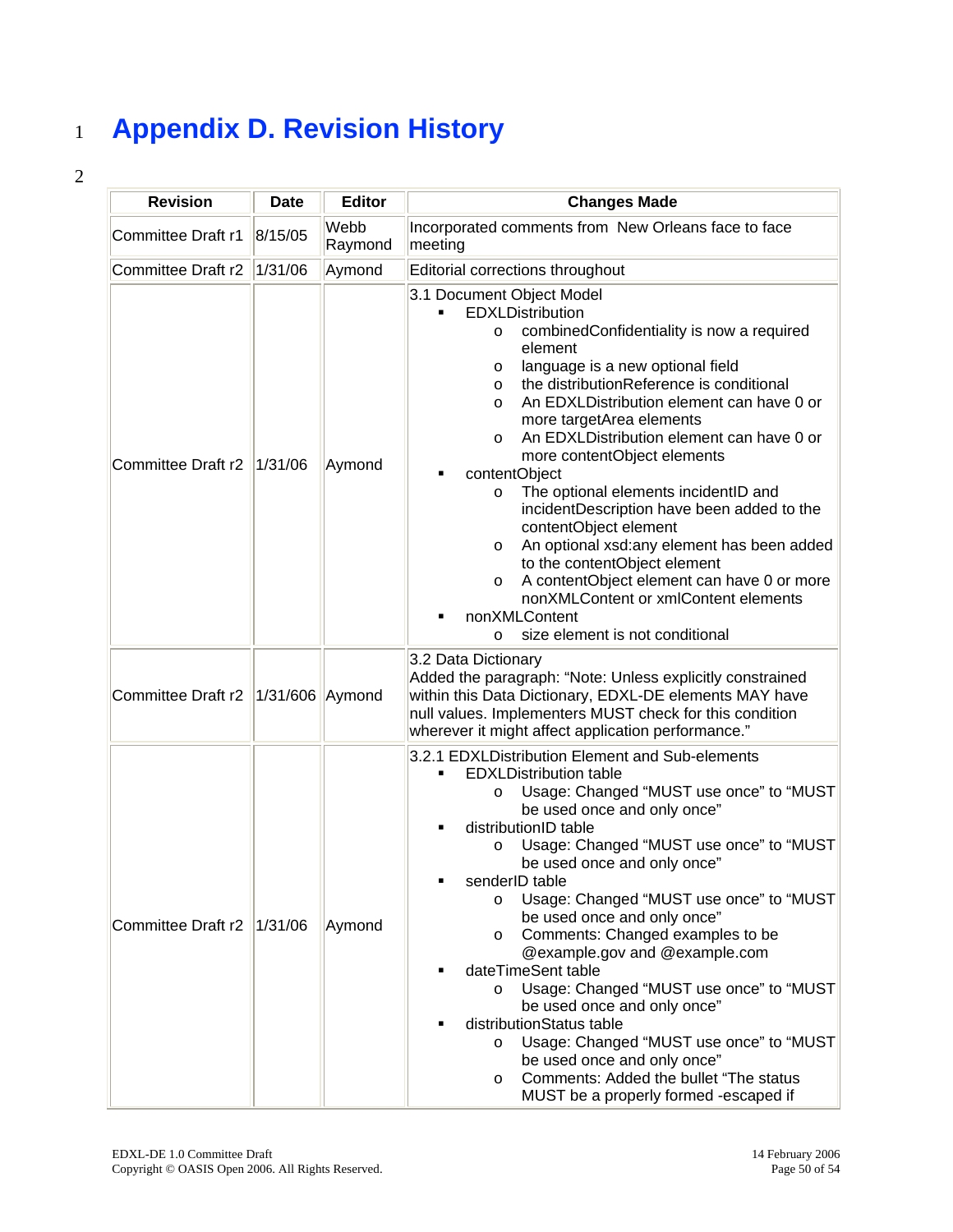<span id="page-50-0"></span>

|  |         | necessary- XML string."                                                        |
|--|---------|--------------------------------------------------------------------------------|
|  |         | distributionType table                                                         |
|  | $\circ$ | Usage: Changed "MUST use once" to "MUST<br>be used once and only once"         |
|  | O       | Comments: Added the following sensor                                           |
|  |         | distribution types:                                                            |
|  |         | SensorConfiguration - These                                                    |
|  |         | messages are for reporting                                                     |
|  |         | configuration during power up or                                               |
|  |         | after Installation or Maintenance.                                             |
|  |         | SensorControl - These are<br>٠                                                 |
|  |         | messages used to control                                                       |
|  |         | sensors/sensor concentrator                                                    |
|  |         | components behavior.                                                           |
|  |         | SensorStatus - These are concise<br>٠                                          |
|  |         | messages which report                                                          |
|  |         | sensors/sensor concentrator                                                    |
|  |         | component status or state of health.                                           |
|  |         | SensorDetection - These are high<br>٠                                          |
|  |         | priority messages which report<br>sensor detections.                           |
|  | O       | Comments: Added the following comments:                                        |
|  |         | The distribution type applies to the                                           |
|  |         | function of the content objects as a                                           |
|  |         | set. Those cases where payloads                                                |
|  |         | have different distribution types                                              |
|  |         | should be clustered in different                                               |
|  |         | distribution elements.                                                         |
|  |         | The type MUST be a properly formed                                             |
|  |         | -escaped if necessary- XML string.                                             |
|  | ٠       | Added combinedConfidentiality table                                            |
|  |         | Added language table<br>explicitAddress table                                  |
|  | O       | Comments: Added the following comments:                                        |
|  |         | The explicit address of a recipient in the                                     |
|  |         | form:                                                                          |
|  |         | <explicitaddress></explicitaddress>                                            |
|  |         | < explicitAddressScheme>                                                       |
|  |         | explicitAddressScheme </th                                                     |
|  |         | explicitAddressScheme>                                                         |
|  |         | <explicitaddressvalue></explicitaddressvalue>                                  |
|  |         | explicitAddressValue </th                                                      |
|  |         | explicitAddressValue>                                                          |
|  |         |                                                                                |
|  |         | where the content of<br><explicitaddressscheme> is the</explicitaddressscheme> |
|  |         | distribution addressing scheme used,                                           |
|  |         | and the content of                                                             |
|  |         | <explicitaddressvalue> is a string</explicitaddressvalue>                      |
|  |         | denoting the addressees value.                                                 |
|  |         | Multiple instances of the <value>, MAY<br/>п</value>                           |
|  |         | occur with a single <valuelisturn> within</valuelisturn>                       |
|  |         | the <keyword> container.</keyword>                                             |
|  |         | Multiple instances of <keyword> MAY<br/>٠</keyword>                            |
|  |         | occur within a single <edxldistribution></edxldistribution>                    |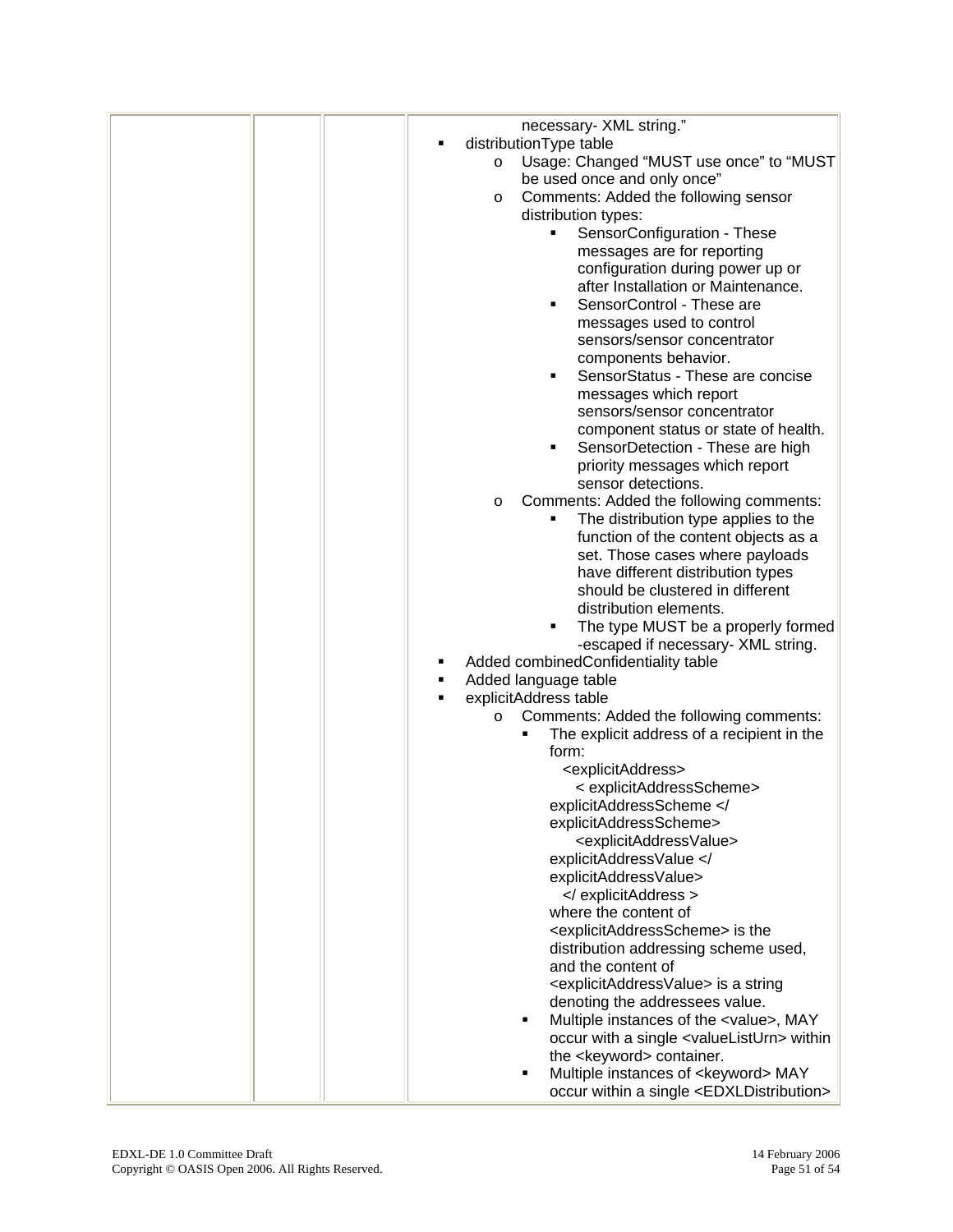|                    |         |        | container.<br>Removed explicitAddressScheme table<br>Removed explicitAddressValue table<br>٠                                                                                                                                                                                                                                                                                                                                                                                                                                                                                                                                                                                                                                      |
|--------------------|---------|--------|-----------------------------------------------------------------------------------------------------------------------------------------------------------------------------------------------------------------------------------------------------------------------------------------------------------------------------------------------------------------------------------------------------------------------------------------------------------------------------------------------------------------------------------------------------------------------------------------------------------------------------------------------------------------------------------------------------------------------------------|
| Committee Draft r2 | 1/31/06 | Aymond | 3.2.2 targetArea Element and Sub-elements<br>circle table<br>Comments: Deleted the following comment:<br>$\circ$<br>The fixed mandatory attribute of<br>"urn:ogc:def:crs:OGC:1.3:CRS84"<br>must be included.<br>polygon table<br>Comments: Deleted the following comment:<br>$\circ$<br>The fixed mandatory attribute of<br>٠<br>"urn:ogc:def:crs:OGC:1.3:CRS84"<br>must be included.<br>subdivision table<br>Comments: Added the following comment:<br>O<br>MUST be a properly formed -<br>escaped if necessary- XML string.<br>locCodeUN table<br>Comments: Added the following comment:<br>$\circ$<br>MUST be a properly formed -<br>escaped if necessary- XML string.                                                         |
| Committee Draft r2 | 1/31/06 | Aymond | 3.2.3 contentObject Element and Sub-elements<br>contentObject table<br>Comments: Added the following comment:<br>$\circ$<br>The <contentobject> may have an<br/>optional attribute that defines a<br/>namespace prefix which resolves<br/>ambiguous element names.<br/>Sub-elements: Added the following sub-<br/>O<br/>elements:<br/>incidentID<br/>٠<br/>incidentDescription<br/>٠<br/>contentDescription table<br/>Usage: changed from "May use once" to<br/>O<br/>"May use once and only once"<br/>Added incidentID table<br/>Added incidentDescription table<br/>confidentiality table<br/>Usage: Changed from "May use once" to<br/><math>\circ</math><br/>"May use once and only once"<br/>Added any table</contentobject> |
| Committee Draft r2 | 1/31/06 | Aymond | 3.2.4 nonXMLContent Element and Sub-elements<br>nonXMLContent table<br>Usage: Changed "optional" to "May use<br>O<br>multiple"<br>mimeType table<br>Usage: Changed "MUST use once" to "MUST<br>$\circ$<br>be used once and only once"<br>Definition: Changed "content" to "payload"<br>$\circ$<br>Comments: Changed example from "text/xml"<br>$\circ$<br>to "application/mp3"<br>size table                                                                                                                                                                                                                                                                                                                                      |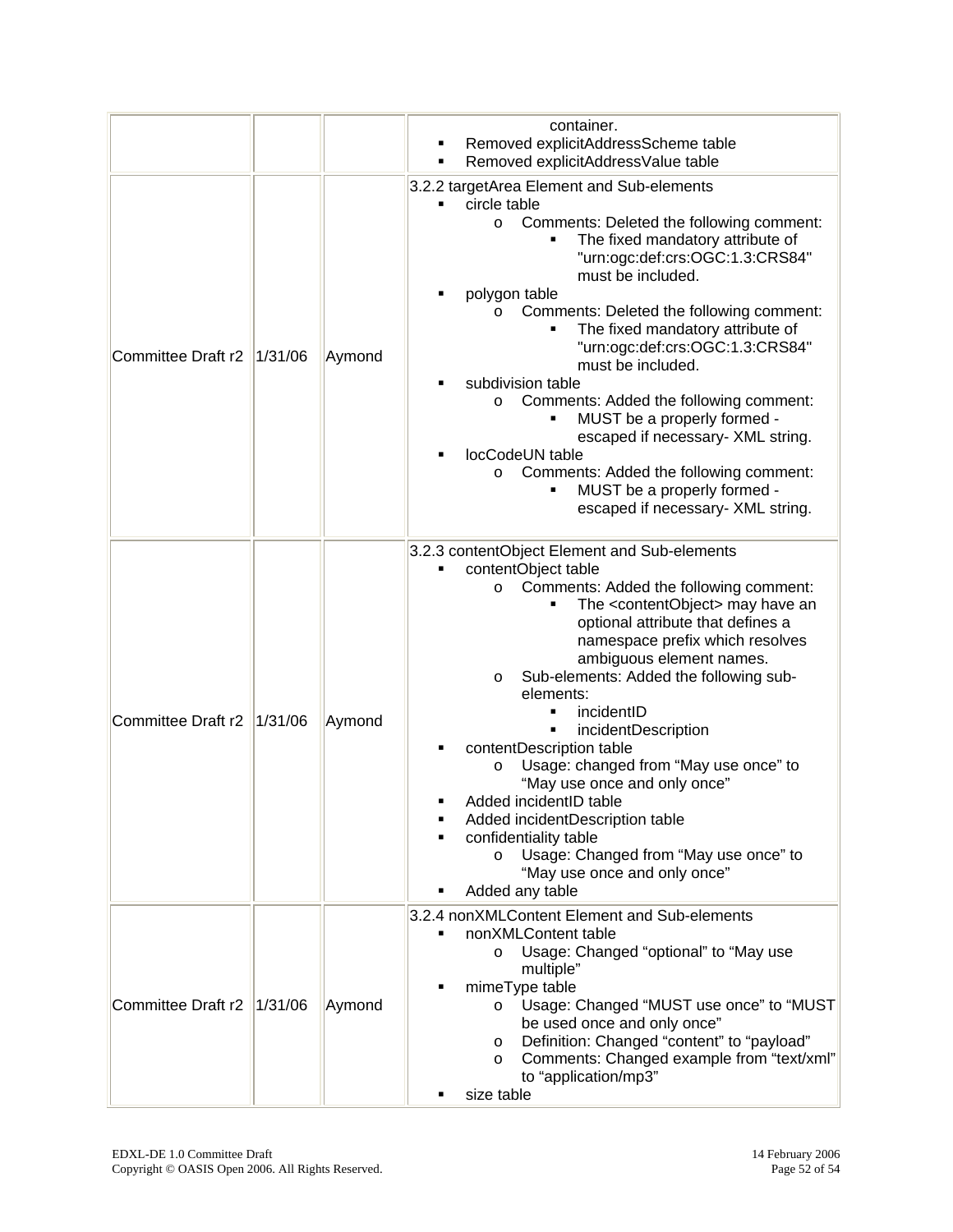|                           |         |        | Usage: Changed "MAY use once" to "MUST<br>O<br>be used once and only once"<br>Definition: Changed "content object item" to<br>O<br>"payload"<br>digest table<br>Usage: Changed "MAY use once" to "MUST<br>O<br>be used once and only once"<br>Definition: Changed "content object" to<br>$\circ$<br>"payload"<br>Comments: Changed "content object" to<br>O<br>"payload"<br>uri table<br>Usage: Changed "MAY use once" to "MUST<br>$\circ$<br>be used once and only once"<br>contentData table<br>Type: changed "xsd:string" to<br>$\circ$<br>"xsd:base64Binary"<br>Usage: Changed "MAY use once" to "MUST<br>$\circ$<br>be used once and only once"<br>3.2.5 xmlContent Element and Sub-elements |
|---------------------------|---------|--------|---------------------------------------------------------------------------------------------------------------------------------------------------------------------------------------------------------------------------------------------------------------------------------------------------------------------------------------------------------------------------------------------------------------------------------------------------------------------------------------------------------------------------------------------------------------------------------------------------------------------------------------------------------------------------------------------------|
| <b>Committee Draft r2</b> | 1/31/06 | Aymond | xmlContent table<br>٠<br>Usage: Changed "optional" to "may use<br>O<br>multiple"<br>Sub-elements: Added the following comment:<br>O<br>An optional namespace attribute may<br>be included.<br>keyXMLContent table<br>Changed element name from<br>O<br>"keyXmlContent" to "keyXMLContent"<br>Usage: Changed "May use once" to May use<br>$\circ$<br>multiple"<br>embeddedXMLContent table<br>Usage: Changed "May use once" to May use<br>O<br>multiple"                                                                                                                                                                                                                                           |
| Committee Draft r2        | 1/31/06 | Aymond | 3.2.6 List and Associated Value(s)<br>Removed "Support" from the end of the section name<br>valueListURN table<br>Usage: Changed "optional" to<br>O<br>"CONDITIONAL, May use multiple"<br>Comments: Added the following comment:<br>$\circ$<br>MUST be a properly formed -<br>escaped if necessary- XML string.<br>value table<br>Usage: Changed "conditional to<br>$\circ$<br>"CONDITIONAL, May use once and only<br>once"<br>Comments: Added the following coment<br>O<br>MUST be a properly formed -<br>٠<br>escaped if necessary- XML string.                                                                                                                                                 |
| Committee Draft r2        | 1/31/06 | Aymond | 3.2.7 Explicit Addressing<br>Added this section to the document                                                                                                                                                                                                                                                                                                                                                                                                                                                                                                                                                                                                                                   |
| <b>Committee Draft r2</b> | 1/31/06 | Aymond | Appendix A. XML Schema for the EDXLDistribution Element<br>Added EDXL-DE schema to the document                                                                                                                                                                                                                                                                                                                                                                                                                                                                                                                                                                                                   |